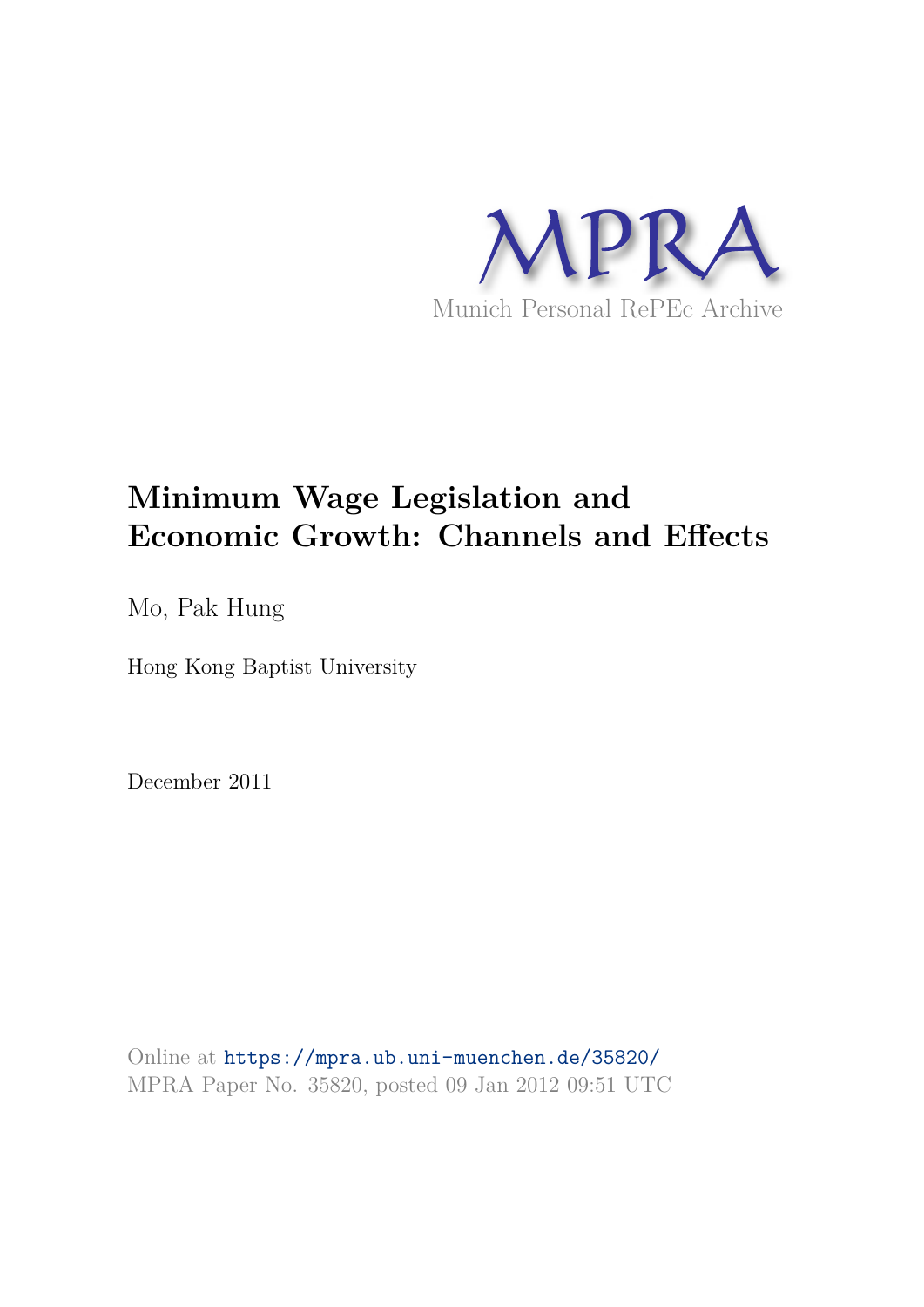#### **Minimum Wage Legislation and Economic Growth: Channels and Effects**

**Mo Pak-Hung**<sup>1</sup>

phmo@hkbu.edu.hk

Hong Kong Baptist University School of Business Department of Economics This version: Dec. 2011

#### **Abstract**

Despite decades of experience and research, the effects of minimum wage legislation (MWL) on long-run economic performance have rarely been studied since Stigler's (1946) classic exposition about the shortcomings of MWL. In this study, we use a novel method to estimate the magnitude and transmission channels by which MWL affect productivity and GDP growth. Our results suggest that countries with MWL have a growth rate of about 20 to 30 percent lower than the sample mean. Although the initial impacts are small, in the 'steady state' where the marginal effect of the legislation years equals zero, a country will have a growth rate of about 30 to 38 percent lower than the average.

JEL Classifications: O12, O15, O38, O43, J58, I38, E02, D78, C52

Key words:

minimum wage, GDP growth, private investment, government size, government investment, population growth

<sup>&</sup>lt;sup>1</sup>The author wishes to express his gratitude for the financial support received from the Department of Economics, Hong Kong Baptist University. The supports from Kar-Yiu Wong and the capable research assistance of Ka-Yan Kung contributed to the research process. The earlier version of this paper was presented in The Sixth Biennial Conference of Hong Kong Economic Association, Tianjin, China, Dec. 18-19, 2010. I want to thank the comments and discussions from the audiences. However, the author is solely responsible for the contents of this paper and any errors herein.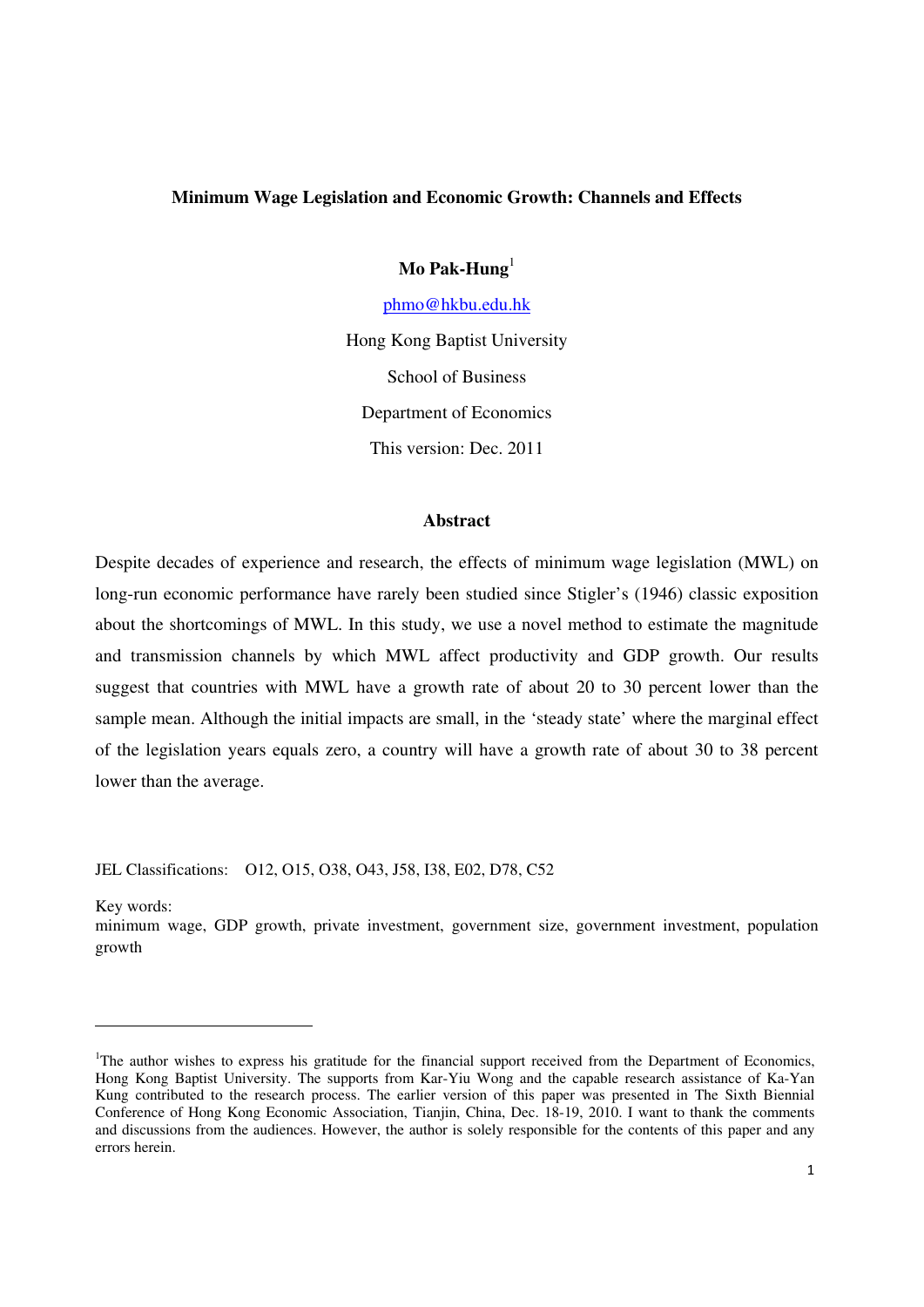#### **1. Introduction**

'Why, when the economist gives advice to his society, is he so often coolly ignored? He never ceases to preach free trade . . . and protectionism is growing in the United States. He deplores the perverse effects of minimum wage laws, and the legal minimum is regularly raised each 3 or 5 years.' -- George Stigler, cited in Rustici (1985).

According to the theory of regulation, the demand for and supply of economic regulation is not about the public interest at all, but is a process by which interest groups seek to promote their interests while politicians or governments seek to maximize their support or reduce the private costs they incur in their course of administration (for the classic discussions, see Stigler, 1971 and Posner, 1974). MWL has long been a controversial issue. Its supporters typically argue that it can reduce poverty and bring the income of the lowest-paid workers up to some acceptable standard. Most economists argue that it may price out low-skilled workers, discriminate against minorities, and cause unemployment to rise, and that it may not necessarily help the poor households it targets. Despite the ongoing debate over the merits of MWL, it is a politically attractive tool that politicians and governments can use to show their concern and support for reducing poverty and income inequality. It is popular, simple, and visible, does not require significant direct government expenditure in the immediate term, and does not entail costs for politicians. Politicians can thus use such legislation to win the support of specific interest groups and spread the potential social costs widely across the economy. Indeed, the costs of MWL may never be recognized since they may be fully realized only after decades have passed. Moreover, the costs to individuals may be so indirect, widespread and insignificant that the 'rational ignorants' dare not to understand and challenge such legislations. (Olson, 1965)

Since Stigler's (1946) classic exposition on the shortcomings of MWL, a substantial proportion of investigations and discussions have concentrated on its potential negative effects on employment, on the overall earnings of workers, and on the flow of workers between the formal and informal sectors, as well as its effectiveness in reducing poverty and income inequality. The literature about the methodologies, findings, issues, controversies, and debates on MWL are well-documented in Neumark and Wascher (2008). These investigations and debates center on the short-run and marginal effects of changing the minimum wage (MW) level. Despite the great volume of theoretical and empirical literature on the determinants of growth, few studies have sought to gauge the effects of this labor market regulation on long-run economic performance.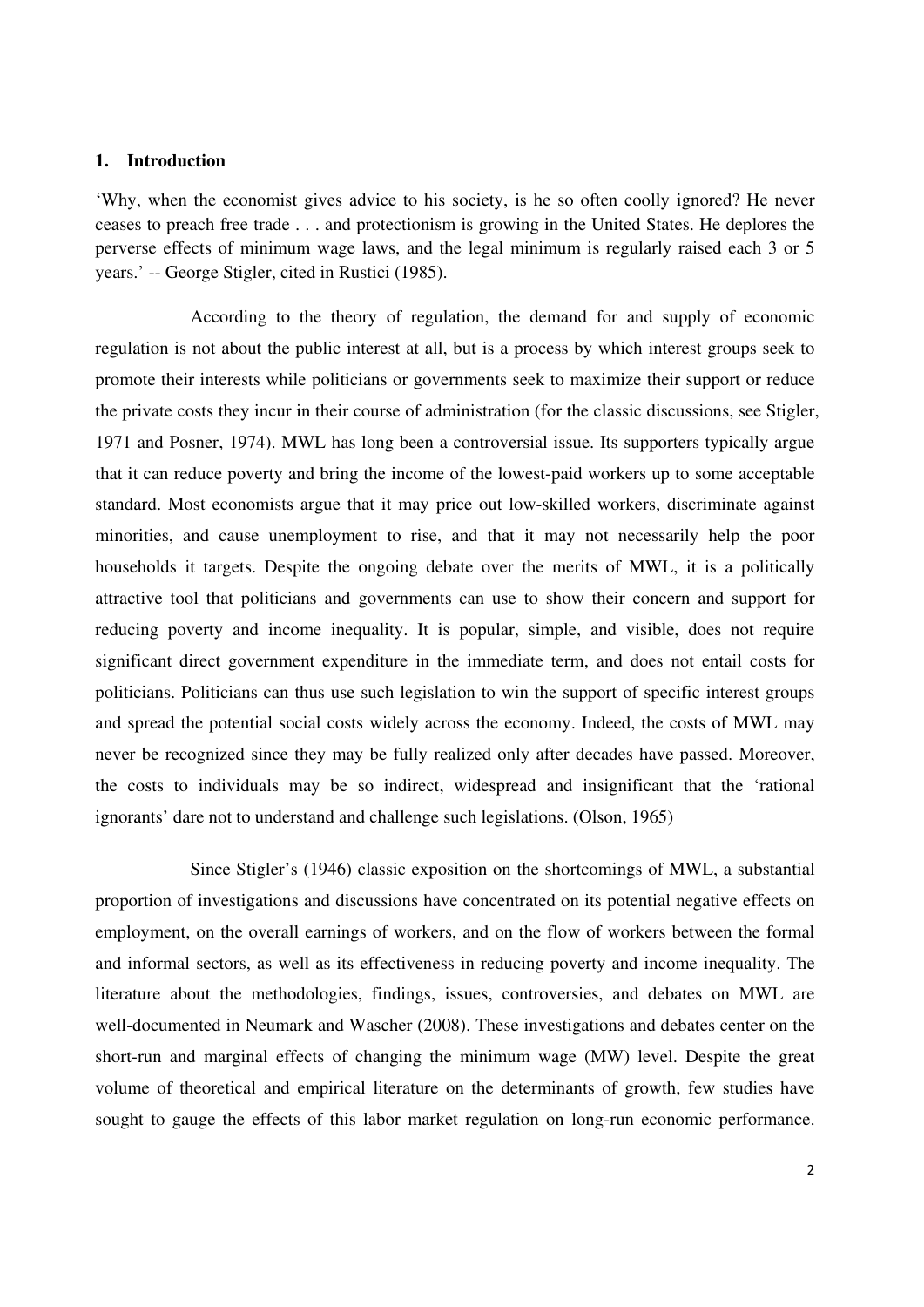Decades of experience and research have yielded very little knowledge about its general impacts on productivity and economic growth, and the channels by which it influences these measures.

Our contribution to the literature on this relatively uncharted area is twofold. The first and most obvious one is our estimations on the magnitude of and the transmission channels by which MWL affect productivity and GDP growth with a novel method. To the best of our knowledge, this has scarcely been attempted before now. On a higher level, our findings demonstrate how a bad institution can sap the strength of a nation over time. Economic development and growth require 'good institutions': institutions that facilitate equal opportunities, competitions, innovations, and maximize the gains realized from the division of labor and exchange.<sup>2</sup> MWL effectively deprives the rights of the individuals with marginal productivity lower than the minimum wage to participate in formal job market. Moreover, the vested interest groups generated by such legislation will demand increasing protection and benefits by exerting political pressure on the government. They trigger competition between a diverse range of interest groups for government regulations and benefits. An increasing amount of resources are thus allocated to such interest groups under the influence of coercive power, resulting in declining growths in productivity, capital, and GDP over time. In the new MWL literature, there is a debate over how long it takes for MWL to have a full effect on labor market. (for instance, Neumark and Wascher, 2006) Our findings suggest that it takes decades for the full impact of MWL on economic growth to be seen and therefore, for its full effect on poverty and employment opportunities to be realized. Although the initial effects of MWL is small, at the 'steady state' where the marginal effect of the legislation years equals zero, a country will have a growth rate of about 30 to 38 percent lower than the average in the sample. Moreover, the effects of MWL are far more complicated and damaging than might be expected.

The rest of this paper is organized as follows. Section 2 presents the analytical framework for the empirical models and estimations. This is followed by a description of the data and statistics. Section 4 reports on our detailed empirical estimates and analyses based on a panel data set covering the period from 1970 to 1985. Section 5 attempts to see whether the main conclusions in Section 4 remain intact with the estimations based on the observations ranging from 1985 to 2004. The findings of our investigation are concluded in the last section.

 $2^2$  For some classic discussions, see North (1981, 1990) and Olson (1982).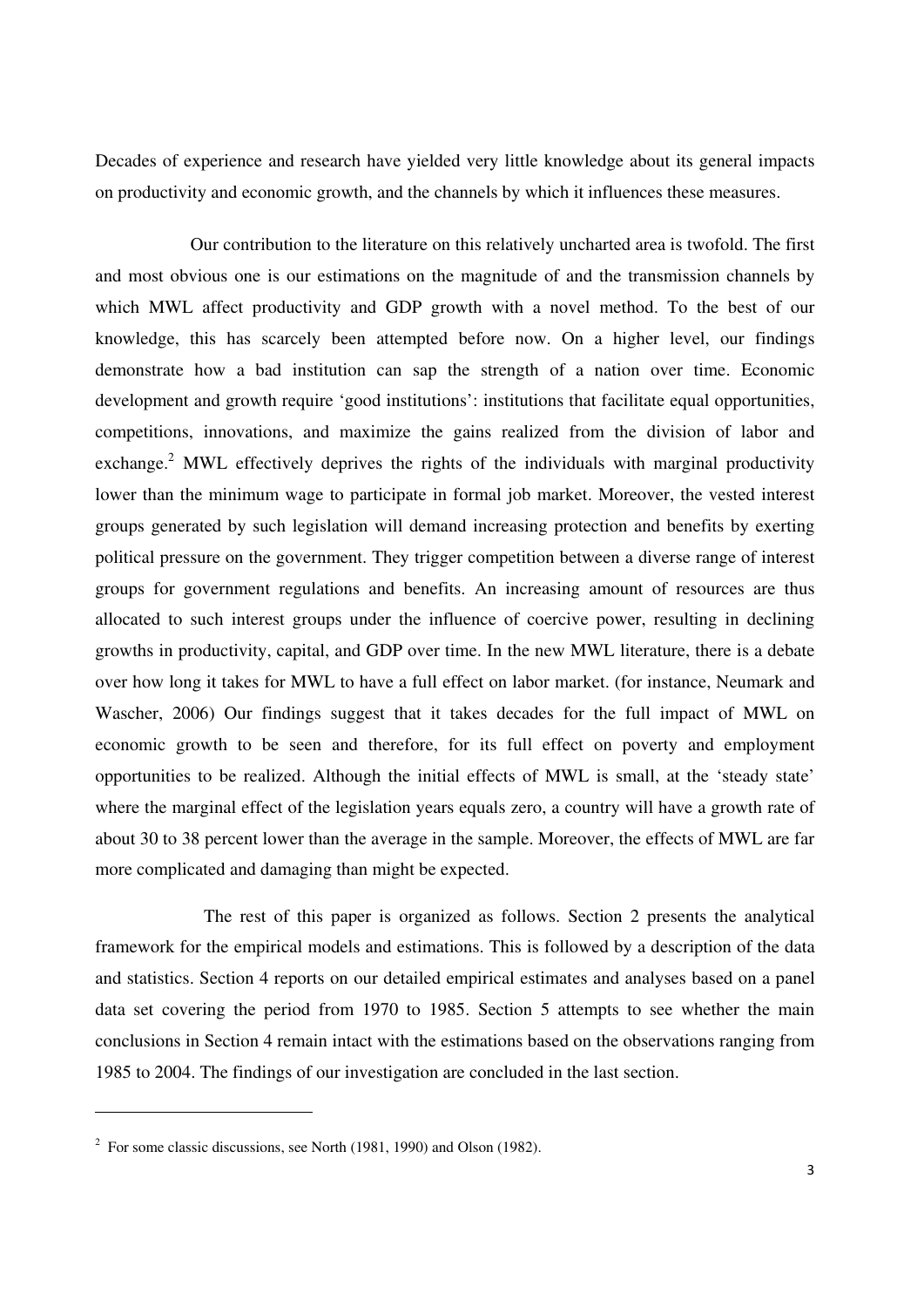#### **2. Analytical Framework**

Following the framework developed in Mo (2000, 2001) which has been applied, modified or extended for various investigations with remarkable robustness, we use this novel method to estimate the effects of MWL on the growth rates of productivity GDP. The input-output relationship is characterized by a general production function of the form:

$$
(1) \t Y = Tf(K, L)
$$

where *Y* is the total output level, *T* is a total factor productivity index, and *K* and *L* are the endowment of capital and labor, respectively.

Total differentiation of *Y* gives:

$$
(2) \t dY = fdT + T(fK dK + fL dL)
$$

Dividing (2) by *Y*, we have:

(3) 
$$
\frac{dY}{Y} = \frac{dT}{T} + Tf_K \frac{dK}{Y} + \frac{f_L L dL}{f L}
$$

Equation (3) states that economic growth in an economy is driven by the growth of capital and labor endowments, while the other growth determinants are captured by the growth rate of productivity. The equation can be expressed as equation (4):

$$
(4) \t\t GR=F[\gamma, IY, dLL],
$$

where  $GR$  and  $\gamma$  are the growth rates of real GDP and total factor productivity, respectively, *IY* is the investment output ratio, and  $dLL$  is the growth rate of labor.  $F_{\gamma}$  equals 1,  $F_{I}$  is the marginal product of capital, and *FdLL* is the elasticity of output to labor.

Based on the findings in the growth literature, productivity growth is determined by the initial level of real GDP per capita and the stock of human capital, such that:

(5) 
$$
\gamma = \gamma \left( MWL, HUM, y0 \right),
$$

where  $MWL$  is the MWL variables,  $HUM$  is human capital and  $y0$  is the initial GDP per capita;  $\gamma_{MWL}$ ,  $\gamma_{\nu0}$  < 0 ; and  $\gamma_{HUM}$  > 0.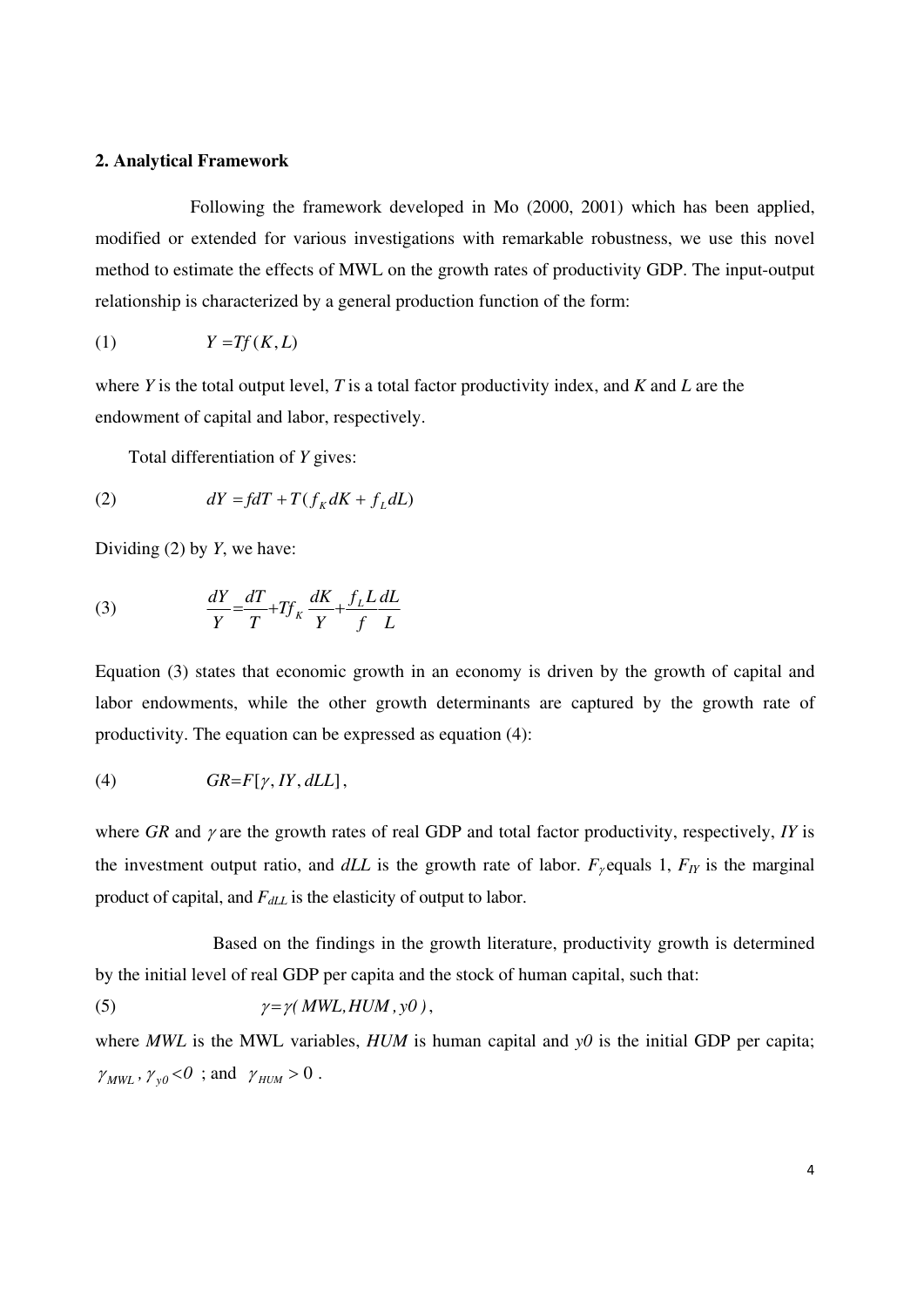The focus of our investigation is the growth effect of the MWL variables that include whether and how long MWL have been adopted in an economy. General economic theory suggests that *MWL* has a negative effect on the rate of productivity growth as discussed in Section 1.

Schumpeter (1912, 1939) suggests that private investment is positively related to the growth rate of total factor productivity.<sup>3</sup> That is,  $IY = IY(\gamma)$ , with  $IY_{\gamma} > 0$ . Substituting (5) into (4), we have:

(6) 
$$
GR = F[\gamma(MWL, HUM, y0), IY(\gamma), dLL]^4
$$

The growth of total factor productivity not only drives GDP growth directly, but also affects the profitability of investment and therefore the investment ratio.<sup>5</sup> The total effect of WLR on the growth rate of real GDP is equal to:

(7) 
$$
\frac{dGR}{dMWL} = \frac{\partial \gamma}{\partial MWL} + F_{IY} \left( \frac{\partial IY}{\partial \gamma} \frac{\partial \gamma}{\partial MWL} \right)
$$

Equation (7) states that the total effect of *MWL* on the growth rate of GDP equals the summation of its effects on total factor productivity and on the investment ratio, weighted by the marginal effect of capital. All the relevant parameters in equation (7) can be estimated. For this purpose, we will estimate three sets of specifications, the first set being:

$$
(8) \t\t GR = F(MWL, HUM, y0, IV, dLL)
$$

 $3$  For more detailed discussions, see Adelman (1961) and Mo (2000). Briefly, other things being equal, the higher the productivity growth rate, the higher the marginal product of investment that will induce higher private investment. Note that under this reasoning, *IY* is an individual choice variable driven by productivity growth while *GR* is the market outcome. There is no simultaneous problem between *IY* and *GR* although the coefficient of *IY* is highly sensitive to the control variables included in the regressions. Please refer to Mo (2007) for a detail analysis on the possible interpretations of the *IY* coefficients in the model.

In reality, other than being driven by the growth rate of productivity, *IY* is also driven by exogenous variables such as cultural, institutional, demographic, regional, and historical factors at play in a particular country. Perfect collinearity between *IY* and the development variables will therefore not occur. While many factors can affect growth, missing variable problem will arise only when variables that are highly correlated with the *MWL* and have a substantial effect on economic performance are excluded. We can observe the robustness of our conclusions when various specifications are estimated in the empirical studies.

<sup>5</sup> Stock of human capital and per capita income tend to evolve very slowly. In a long duration, *y0* and *HUM* will be substantially affected by  $GR$  and  $\gamma$ . In this study with duration of five years panel, we assume that they are exogenous and tend to capture the basic socio-economic conditions of the countries involved.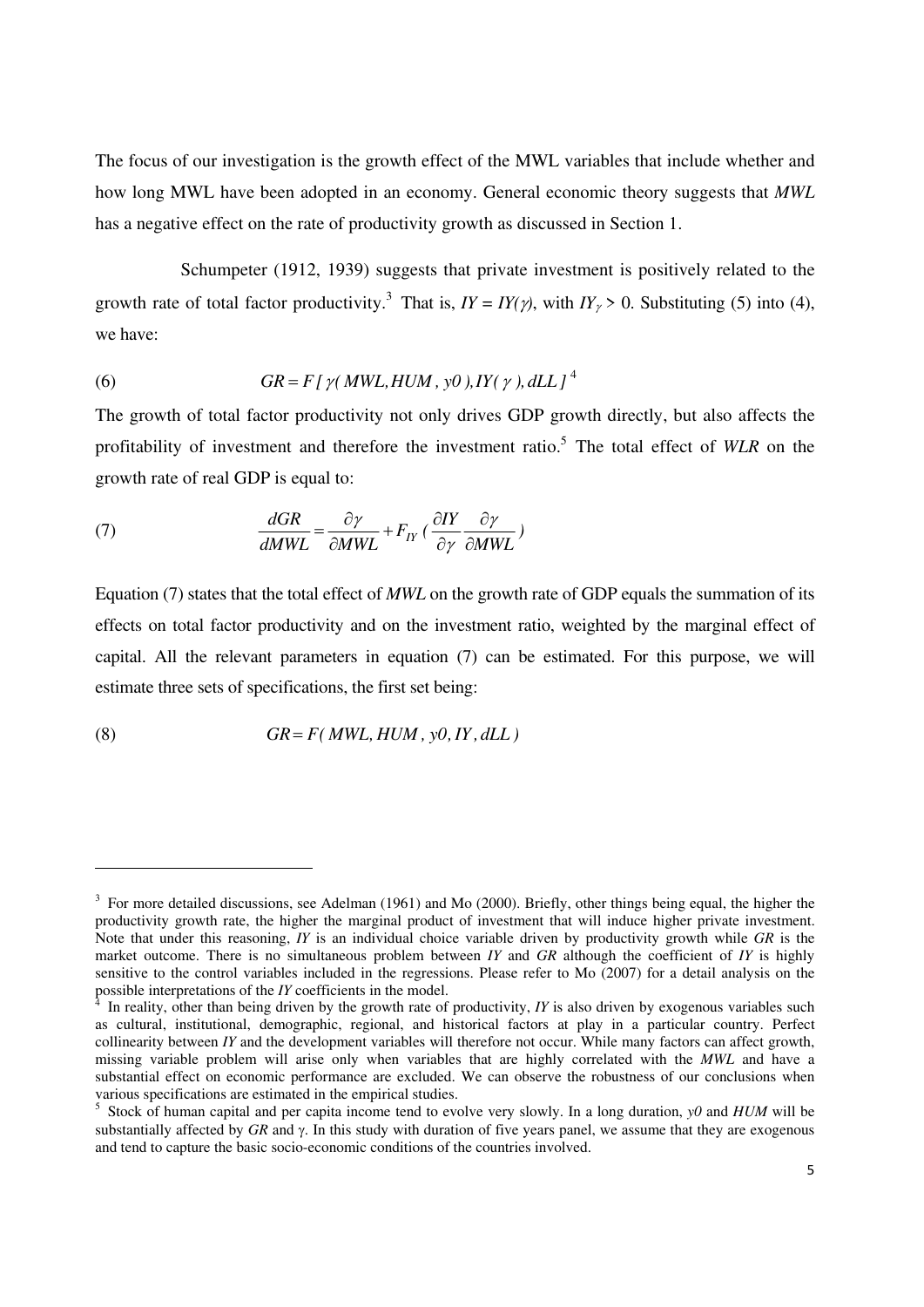Regressions based on equation (8), or equivalently equation (6), are used to generate the estimates of the marginal effect of capital and of the effect of the *MWL* on the growth of productivity. The second set is:

(9) 
$$
IY = g(MWL, HUM, y0, dLL).
$$

Regressions based on (9) provide the estimate of the effect of *MWL* on the investment ratio. Lastly, we will estimate:

$$
(10) \t\t GR = H(MWL, HUM, y0, dLL).
$$

Equation (10) is the reduced form of (8) and (9). The only difference between (10) and (8) is the absence of the investment ratio. Regressions based on (10) provide the estimate of the total effect of *MWL* on the growth rate. If the relationship of the estimates generated from  $(8)$ ,  $(9)$ , and  $(10)$  matches the implication of equation (7), the remarkable coincidence suggests that the proxy for *MWL*, the quality of data in general, the validity of the analytical framework, and the empirical models are mutually supportive.

#### **3. Data and Statistics**

To ensure consistency and reliability, the data on *MWL* are mainly based on the minimum wage database of the International Labor Organization (ILO). Data taken from this database are then modified predominantly on the basis of information from the Organization for Economic Co-operation and Development (OECD). The dummy for MWL and the corresponding number of years it has been introduced are based on the date on which the minimum wage was introduced in the OECD database and/or the year of the earliest wage/labor legislation recorded in the ILO database. They should be considered as the proxy for *MWL* rather than precisely the duration of MWL has been in force.<sup>6</sup> Even for OECD data for which the term 'year of introduction' is used, this simply refers to the year in which the central features of the existing minimum wage system were put in place. However, the remarkable coincidences between the

<sup>&</sup>lt;sup>6</sup> According to the reply received from the ILO office: "... The date of enactment of the respective law (in the database) can NOT be used as the date for the introduction of a minimum wage in a country. This is so, since several countries adopt new acts every year with an updated minimum wage, some revise their minimum wage system completely etc.." Since the ILO office does not hold data about the date minimum wage legislation was introduced in a country, we use the earliest date on which wage/labor legislations was recorded in calculating YRR. However, the OECD has clear data on OECD countries about the introduction date of minimum wage legislation. They are used to modify the ILO data to make the data a closer proxy for the *MWL*.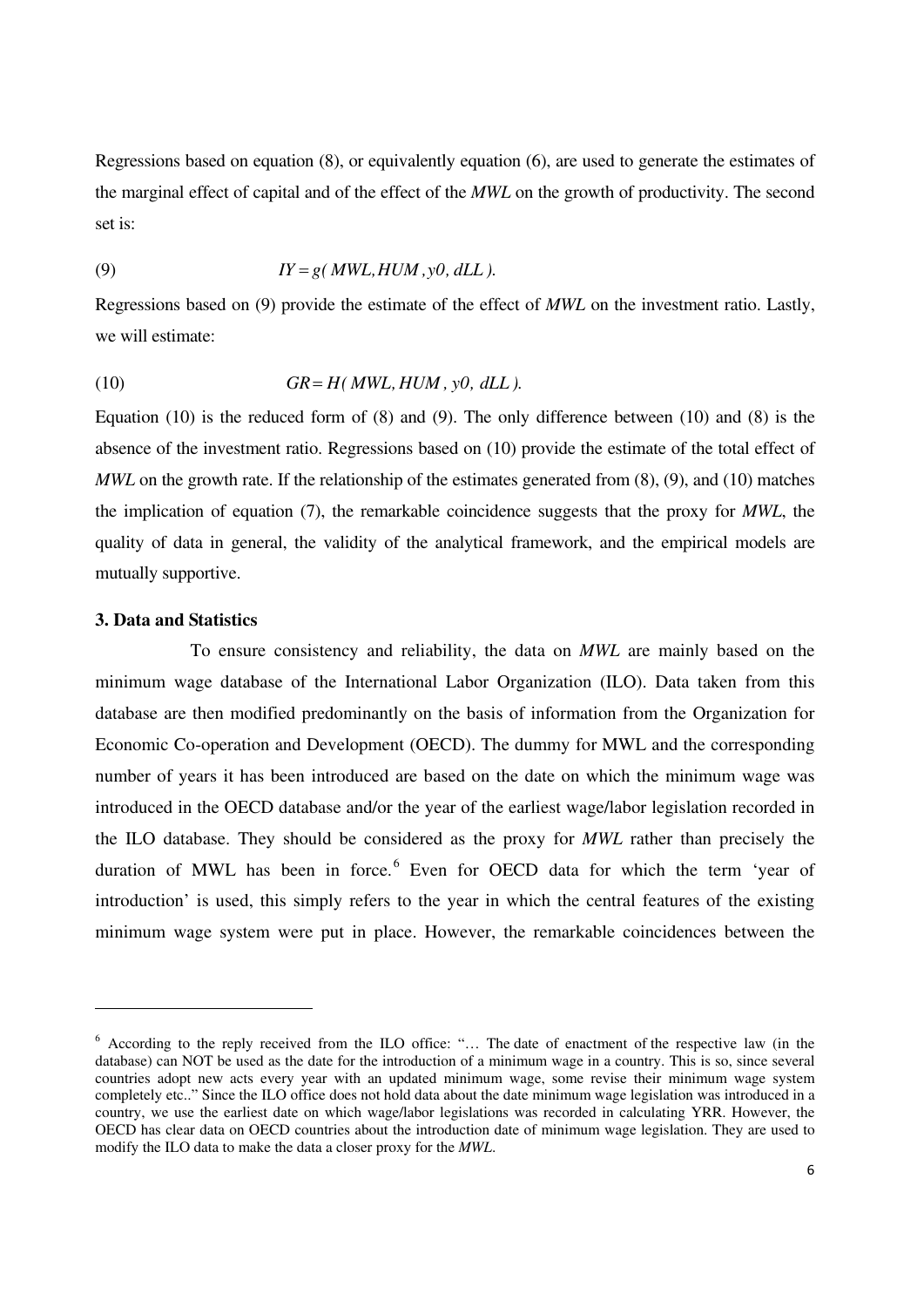empirical results and theoretical implications suggest that the proxy does capture the negative impacts of MWL and related regulations on the average economic performances across countries.

There is clearly ample room for improving the MWL data by drawing on a more extensive range of information sources. However, our main conclusions remain intact when we compare empirical results based on four related data sets subject to different levels of modification taken from various sources. A comparison between the ILO data and the final proxy for *MWL* adopted in our regressions is reported in the Appendix Table A4.

|               | GR           | <b>YRR</b>   | <b>MWD</b>   | <b>HUM</b> | $y_0$        | <b>INVP</b>  | <b>GINV</b> | <b>GSIZE</b> | <b>INSTAB</b> | <b>POPG</b>  | dHUM           | ENR.P   | ENR.H   |
|---------------|--------------|--------------|--------------|------------|--------------|--------------|-------------|--------------|---------------|--------------|----------------|---------|---------|
| GR            | $\mathbf{1}$ |              |              |            |              |              |             |              |               |              |                |         |         |
| <b>YRR</b>    | $-0.19$      | $\mathbf{1}$ |              |            |              |              |             |              |               |              |                |         |         |
| <b>MWD</b>    | $-0.19$      | 0.62         | $\mathbf{1}$ |            |              |              |             |              |               |              |                |         |         |
| <b>HUM</b>    | $-0.22$      | 0.23         | 0.02         | 1          |              |              |             |              |               |              |                |         |         |
| $y_0$         | $-0.30$      | 0.19         | 0.01         | 0.83       | $\mathbf{1}$ |              |             |              |               |              |                |         |         |
| <b>INVP</b>   | 0.23         | $-0.20$      | $-0.30$      | 0.36       | 0.35         | $\mathbf{1}$ |             |              |               |              |                |         |         |
| <b>GINV</b>   | 0.23         | $-0.10$      | $-0.03$      | $-0.32$    | $-0.28$      | $-0.16$      | -1          |              |               |              |                |         |         |
| <b>GSIZE</b>  | $-0.08$      | $-0.03$      | 0.04         | 0.08       | $-0.10$      | $-0.06$      | 0.10        | $\mathbf{1}$ |               |              |                |         |         |
| <b>INSTAB</b> | $-0.13$      | 0.002        | 0.07         | $-0.21$    | $-0.27$      | $-0.23$      | $-0.10$     | $-0.05$      | $\mathbf{1}$  |              |                |         |         |
| ${\tt POPG}$  | 0.27         | $-0.08$      | $-0.07$      | $-0.68$    | $-0.69$      | $-0.30$      | 0.39        | 0.06         | 0.13          | $\mathbf{1}$ |                |         |         |
| dHUM          | $-0.09$      | $-0.05$      | $-0.07$      | 0.30       | 0.20         | 0.10         | 0.02        | 0.04         | $-0.06$       | $-0.12$      | $\overline{1}$ |         |         |
| ENR.P         | 0.08         | 0.07         | $-0.02$      | 0.48       | 0.41         | 0.34         | 0.13        | $-0.10$      | $-0.27$       | $-0.33$      | 0.13           | 1       |         |
| ENR.H         | $-0.31$      | 0.13         | 0.11         | 0.06       | 0.04         | $-0.11$      | 0.01        | $-0.03$      | 0.01          | 0.04         | 0.003          | 0.07    | 1       |
| YR            | $-0.31$      | 0.13         | 0.10         | 0.13       | 0.14         | $-0.10$      | 0.12        | 0.14         | $-0.0005$     | $-0.05$      | 0.12           | 0.08    | 0.67    |
| <b>ASIAE</b>  | 0.30         | $-0.18$      | $-0.13$      | $-0.10$    | $-0.23$      | 0.21         | 0.09        | $-0.02$      | 0.03          | 0.12         | $-0.02$        | 0.04    | 0.04    |
| <b>LAAM</b>   | $-0.20$      | 0.10         | 0.05         | $-0.22$    | $-0.24$      | $-0.24$      | $-0.06$     | $-0.18$      | 0.19          | 0.28         | $-0.06$        | 0.02    | 0.15    |
| <b>OECD</b>   | $-0.18$      | 0.09         | 0.05         | 0.63       | 0.78         | 0.33         | $-0.30$     | $-0.10$      | $-0.21$       | $-0.67$      | 0.14           | 0.30    | $-0.13$ |
| <b>SAFRI</b>  | 0.03         | $-0.25$      | $-0.22$      | $-0.29$    | $-0.31$      | $-0.10$      | 0.08        | 0.27         | $-0.02$       | 0.28         | $-0.09$        | $-0.25$ | $-0.09$ |
| Mean          | 4.09         | 16.8         | 0.66         | 4.95       | 3753         | 0.16         | 0.08        | 0.17         | 0.09          | 1.77         | 0.45           | 0.94    | 1.83    |
| (S, D.)       | 3.40         | 19.5         | 0.47         | 2.64       | 2865         | 0.06         | 0.05        | 0.06         | 0.18          | 1.08         | 0.55           | 0.13    | 3.16    |

**Table 1: Correlations Coefficients and Descriptive Statistics** 

Notes:

1. The above correlation coefficients are based on 203 observations.

2. GR = growth rate of real GDP in percentage; MWD = minimum wage legislation dummy; YRR = number of years having MWL recorded; HUM = average schooling years in total population over age 25;  $y_0$  = initial real GDP per capita of each period; INVP = ratio of private investment to GDP; GINV = ratio of public domestic investment to GDP; GSIZE = ratio of government 'consumption' expenditure to GDP; INSTAB = measure of political instability; POPG = population growth rate; dHUM = percentage change in human capital; ENR.P =total gross enrollment ratio for primary education; ENR.H = total gross enrollment ratio for higher education; YR = dummy for time periods: 1=1970-1974, 2=1975-1979, and 3=1980-1984; ASIAE, LAAM, OECD, SAFRI = regional dummies for East Asian, Latin-American, OECD and Sub-Saharan African countries.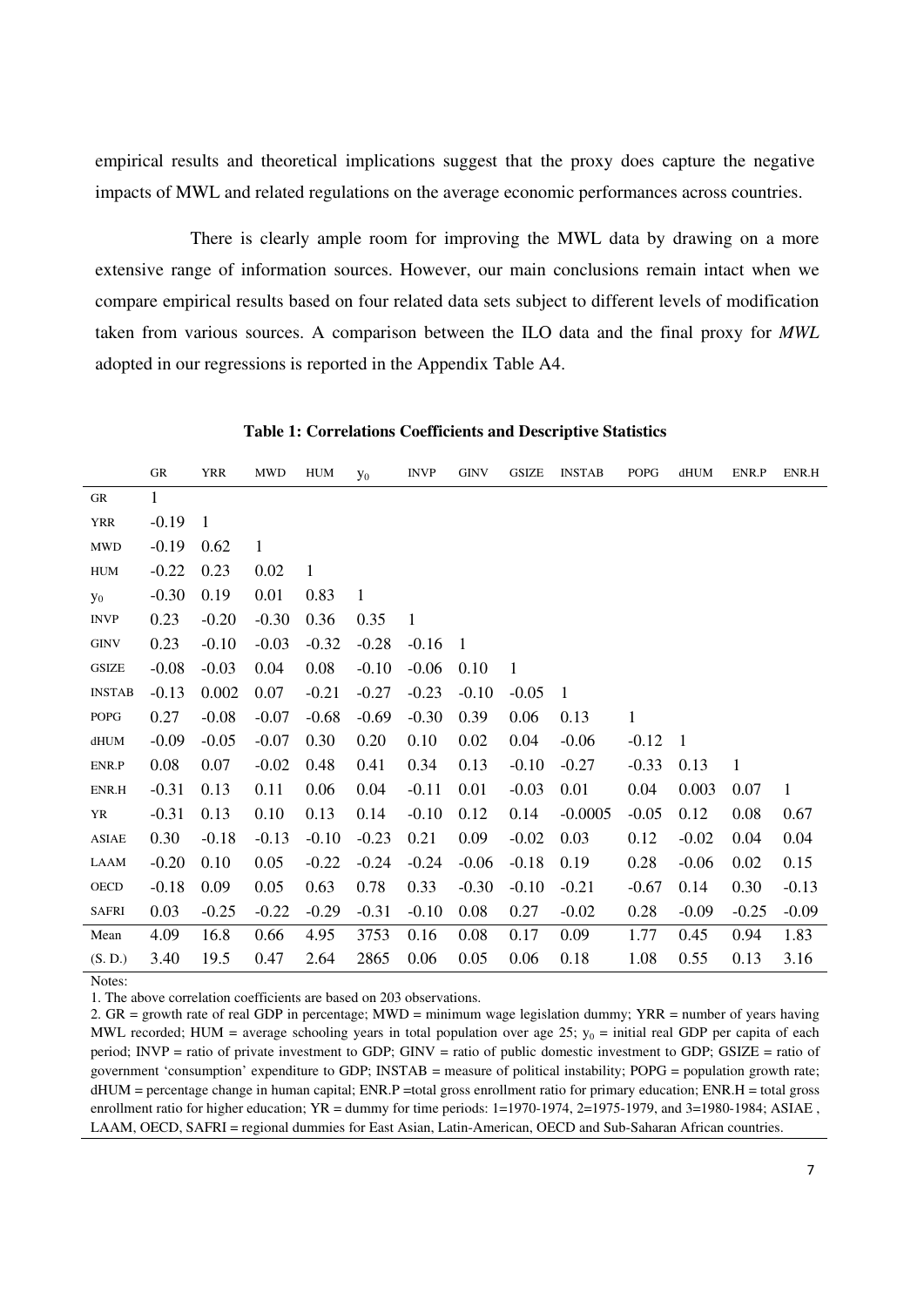#### **Insert Table 1 about here**

The non-MWL variables are drawn from the data collection of Barro and Lee (1994). The comprehensive study is based on the data in the 1970-1985 period.<sup>7</sup> This period is divided into three 5-year periods to generate the panel data set used for our investigations in section 4. All the data used for empirical analysis matches closely the variables in the analytical framework. 'Average number of years of schooling among the total population over the age of 25' is used as the proxy for the level of human capital. Population growth rate is used as the proxy for the rate of labor growth. The annual growth rate of a variable is approximated by fitting the compound interest rate formula.<sup>8</sup> Government size is measured by the ratio of nominal government 'consumption' expenditure to nominal GDP in the data set, less the ratios of nominal government spending on education and defense to nominal GDP. The enrolment ratios, expenditure on public investment, and other variables are directly obtained from the Barro and Lee data collection.<sup>9</sup> The correlations among the major variables used in this study and their descriptive statistics are summarized in Table 1, with the variables defined in the notes to the table.

#### **4. Empirical Specification and Result: 1970-1985**

The higher the minimum wage, the greater will be the number of covered workers who are discharged. -- George Stigler (1946*).*

In this section, we report the estimations of the various specifications for the decomposition exercises according to equation (7). At the same time, the results of the different specifications can be used to assess the robustness of our conclusions. The estimations are based on the 1970-1985 sample period in the Barro and Lee data collection, which has been adopted extensively in various empirical investigations. The quality of the data set employed is also supported by the remarkable consistency among our empirical results and the theoretical implications as derived in section 2. In section 5, we assess the robustness of our major conclusions using data from the 'decades of turbulence' in the period 1985 to 2004. Our empirical

 $<sup>7</sup>$  To observe the robustness of the conclusions, supplementary empirical studies are conducted to the data in the</sup> period 1985-2004 which is reported in Section 5. The results in both periods are mutually supportive.

<sup>8</sup> For example, the annual growth rate in real GDP is estimated by finding r in the formula: GDP70\*(1+r)<sup>5</sup>=GDP75, where GDP70(75) is the real gross domestic product in 1970 (1975).

<sup>&</sup>lt;sup>9</sup> The original sources of the observations and acronyms used in the data set are summarized in Appendix Table A2.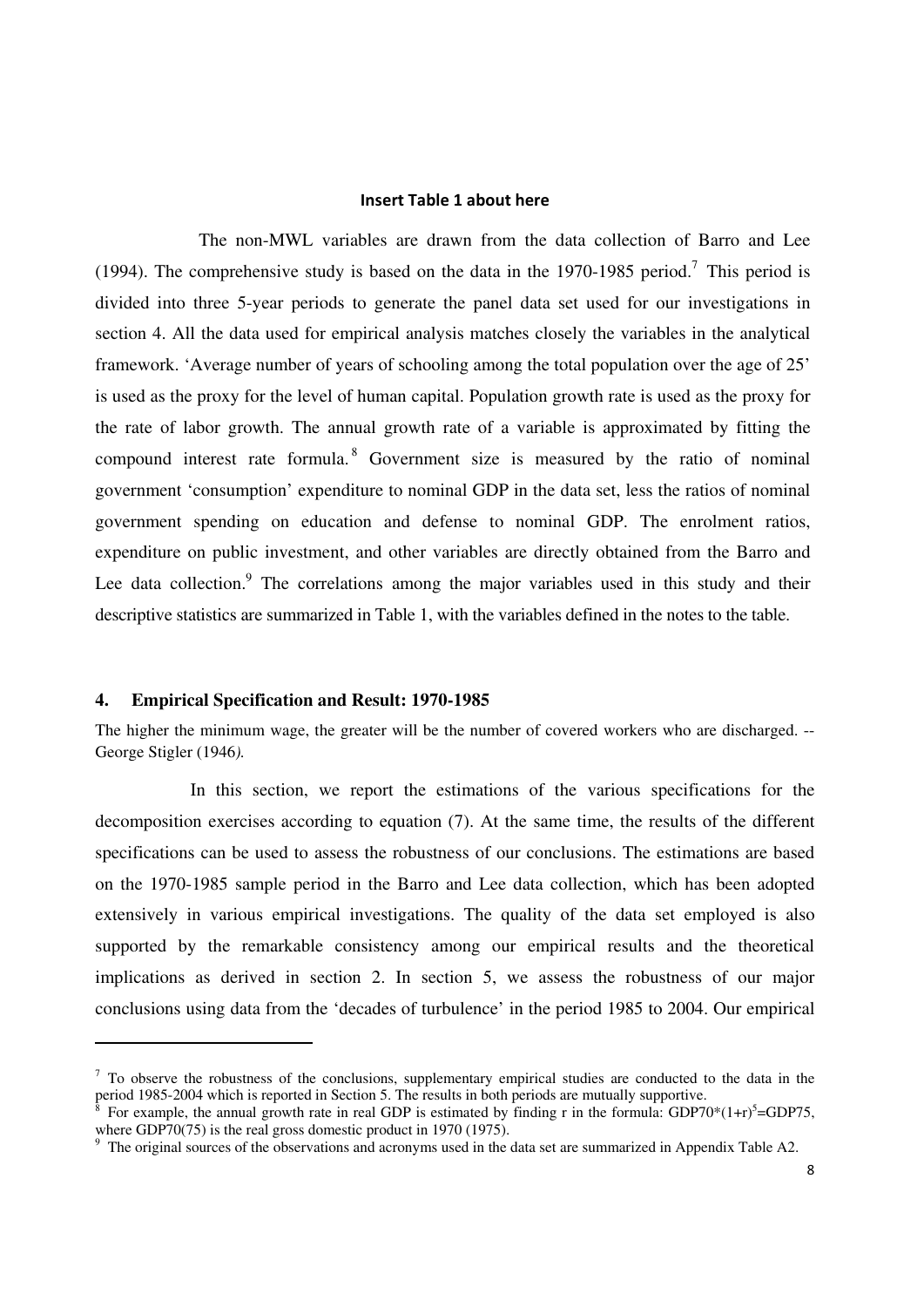results show that MWL reduces productivity growth directly and indirectly through various channels. Moreover, the longer the MWL has been in force, the more destructive they are to an economy and the nations involved will degenerate over time.

#### **4.1 Productivity and Investment Effects**

MWL can have a negative effect on productivity and growth in many ways. Standard textbooks on labor market suggest that the legislation and associated labor market regulations create rigidities and reduce efficiency by setting minimum wages and extending collective agreements on unemployment, retirement benefits, and various other working conditions. Such regulations include limits on working hours, anti-discrimination laws, worker participation laws, 'employment protection' laws that restrict the employer's right to dismiss workers, transfer of undertakings laws designed to preserve wages and conditions when businesses are bought. These legislations restrict freedom of contract and raise both the risk of investment and the operating costs of businesses. Moreover, strong labor unions create additional rigidity that reduces the mobility of workers in the labor market. In a dynamic setting, MWL harms the interests of low productivity workers. The legislation places barriers to such workers in entering the labor market, makes it impossible for them to raise their productivity by gaining on-the-job experience, and frustrates their efforts to develop their careers and climb the social ladder. (among others, Neumark and Nizalova, 2006 and Hashimoto, 1982) In a welfare state, the unemployed groups become an increasing burden on the welfare system that can crowd out productive government expenditures. In less developed countries, groups that lack a means of subsistence and work opportunities endanger socio-political stability. In addition, recent findings suggest that MWL may make people increasingly reluctant to work and encourage them to rely on government protection and welfare. As observed by Cunningham (2007), social expenditures in many countries are tied to the minimum wage. Lindbeck and Nyberg (2006) and Michau (2009) conclude that an overly protective welfare state can lead people to invest less in passing on a strong work ethic to their children. In general, generous welfare policies and protective legislations foster a natural reluctance to work. The declining work ethic and deteriorating social norms generate adverse effect on economic performance over time. The vicious cycle of MWL, deteriorating social norms, lower growth and opportunities which in turn lead to increased political demands for more protective legislations can ultimately bring down a once vibrant market economy. Similarly, MWL can bring down marginal firms, raises the costs faced by new entrants, and reduces the profit of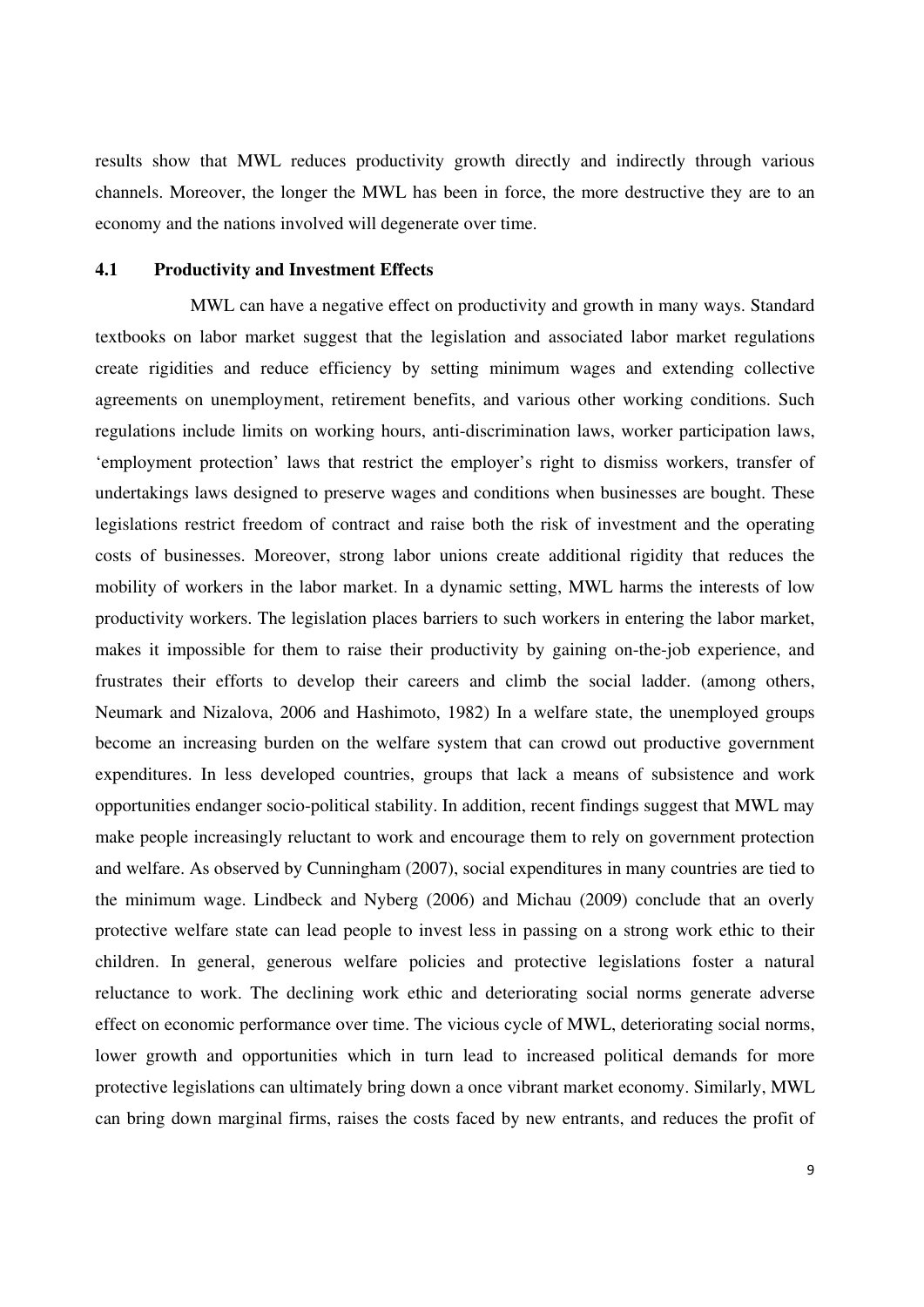surviving firms. They do not only reduce productivity and investment in the current period, but may also degrade the valuable social norms of wealth creation, risk taking, and innovation. This suggests that economic performance depends not only on whether a country has instituted MWL, but also on the number of years for which it has been in place. The longer the legislation has been in place, the higher overall damages caused by the 'cumulative distortions' on economic performance created by the vicious cycle

Tables 2M and 2Y report the estimations required for the decomposition of the productivity and investment effects of the MWL variables based on equation (7). Model 1 (M1, Y1) includes only the basic control variables, while model 2 (M2, Y2) includes all possible transmission variables investigated in this paper. These models are used to test the robustness of our conclusions under different specifications and the results are highly consistent with each other. The results shown in Table 2M suggest that countries with MWL have significantly lower private investment and economic growth. Based on the results reported in the estimation MAT, the existence of MWL in a country reduces the growth rate by about 0.834 percentage points on average, or about 20 percent lower than the mean growth rate in the sample period. According to the first order effect of the YRR, the YAT estimation indicates that an additional legislation year reduces GDP growth rate by about  $0.05$  percentage points.<sup>10</sup> The decompositions reported in Table 2D reveal that the theoretical implication of equation (7) and the related estimations is mutually supportive to each other. This add-up characteristic provides an additional observation that can be used to assess the robustness of the estimates and conclusions drawn from the estimations.<sup>11</sup> The decompositions indicate that private investment accounts for 45 to 65 percent of the total effect of the MWL variables on economic growth. This high collinearity between INVP and the MWL variables explains why the MWL variables become much less significant after INVP is introduced to the estimations as shown in M1P, MAP and YAP etc..<sup>12</sup>

<sup>&</sup>lt;sup>10</sup> Since the effect of YRR on GR is non-linear, the actual marginal effect depends on the number of years for which MWL has been instituted in a country. For instance, when evaluated at the mean of about 17 years, the marginal effect of YRR is:  $-0.0514 + 5.1N4 (17) = -0.043$ . Based on the estimates, the marginal effect reaches zero when YRR equals 50.4. The coefficient of MWD is the average partial effect of MWL on GR in the sample period, irrespective of the difference in YRR among countries.

<sup>&</sup>lt;sup>11</sup> We do not have test statistics for the proximity of the calculated and estimated effects. Allowing for random errors in the estimation process, we consider the difference of less than 10 percent to be acceptable.

<sup>&</sup>lt;sup>12</sup> Based on this understanding, although the estimated effects of the MWL variables on some of the transmission variables are statistically insignificant in the following estimations, we use the estimates in calculating the total effect in line with the reasoning in equation (7). Statistical insignificance can be explained by the absence of a functional relationship between variables. However, as indicated in the MAP and Y1P estimations, it may also be the result of the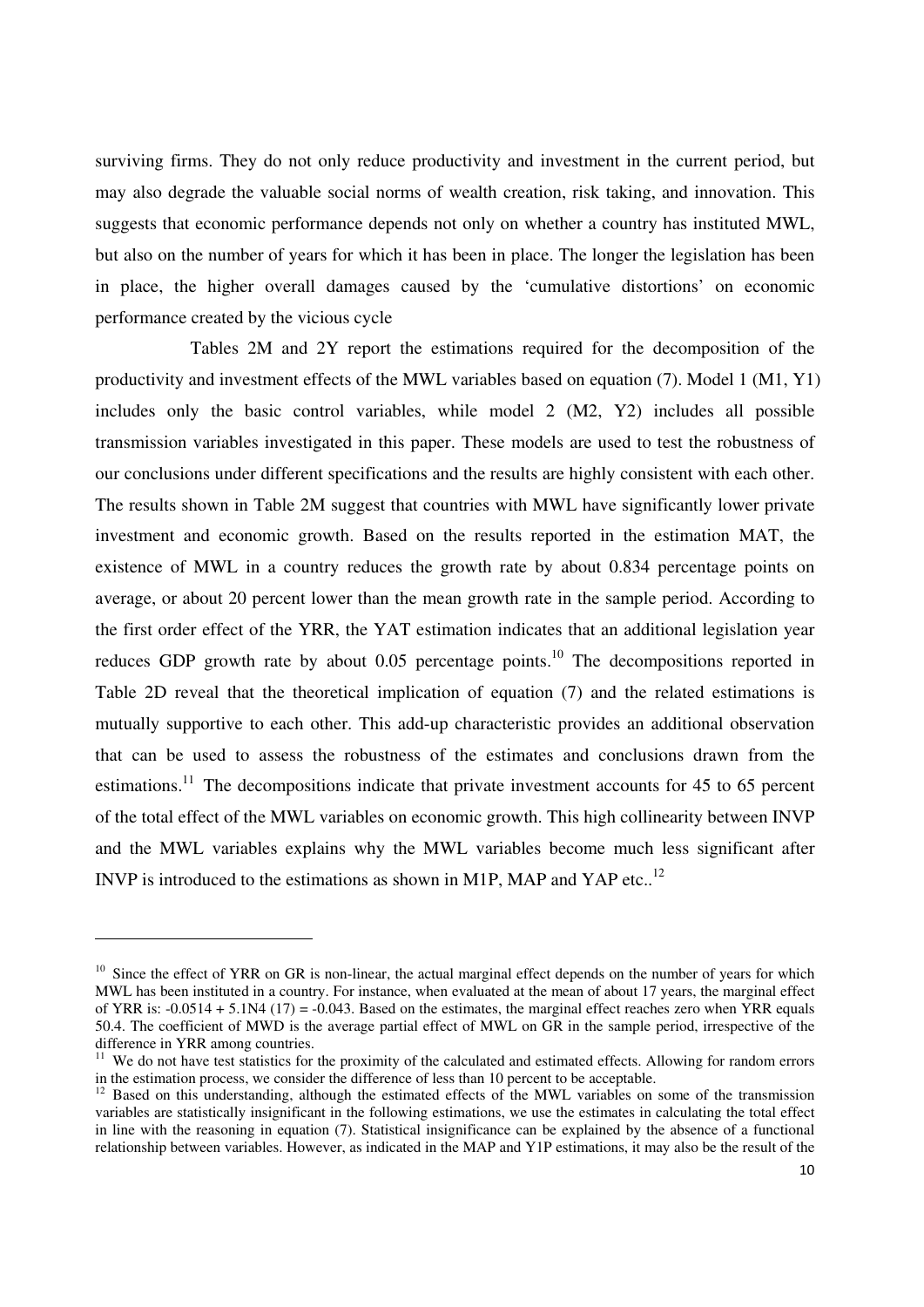| Estimation     | <b>MAT</b>    | M1N           | M1P                 | M2T           | M2N           | <b>MAP</b>    |
|----------------|---------------|---------------|---------------------|---------------|---------------|---------------|
|                |               |               | Dependent Variables |               |               |               |
| Indep. Var.    | <b>GR</b>     | <b>INVP</b>   | <b>GR</b>           | <b>GR</b>     | <b>INVP</b>   | <b>GR</b>     |
| <b>MWD</b>     | $-0.834$      | $-0.0385$     | $-0.431$            | $-0.943$      | $-0.0354$     | $-0.334$      |
|                | $(-1.79)*$    | $(-5.20)$ *** | $(-0.92)$           | $(-2.19)$ **  | $(-4.75)$ *** | $(-0.77)$     |
|                | $-4.51N4$     | 2.29N6        | $-4.54N4$           | $-5.62N4$     | 1.99N6        | $-5.96N4$     |
| $y_0$          | $(-3.09)$ *** | (0.99)        | $(-3.32)$ ***       | $(-3.98)$ *** | (0.82)        | $(-4.41)$ *** |
|                | 0.338         | 0.00363       | 0.151               | 0.342         | 0.00145       | 0.317         |
| <b>HUM</b>     | $(2.19)$ **   | (1.48)        | (1.03)              | $(2.06)$ **   | (0.50)        | $(1.99)$ **   |
|                | 0.454         | $-0.00653$    | 0.575               | 0.495         | $-0.00265$    | 0.541         |
| <b>POPG</b>    | (1.52)        | $(-1.39)$     | $(2.05)$ **         | $(1.76)^*$    | $(-0.55)$     | $(2.01)$ **   |
|                |               |               | 20.7                |               |               | 17.2          |
| <b>INVP</b>    |               |               | $(4.97)$ ***        |               |               | $(4.31)$ ***  |
|                |               |               |                     | $-8.83$       | $-0.0084$     | $-8.69$       |
| <b>GSIZE</b>   |               |               |                     | $(-2.42)$ **  | $(-0.13)$     | $(-2.48)$ **  |
|                |               |               |                     | 7.33          | $-0.177$      | 10.4          |
| <b>GINV</b>    |               |               |                     | (1.41)        | $(-1.96)*$    | $(2.06)$ **   |
|                |               |               |                     | $-3.40$       | $-0.0377$     | $-2.75$       |
| <b>PINSTAB</b> |               |               |                     | $(-2.77)$ *** | $(-1.78)*$    | $(-2.33)$ **  |
|                |               |               |                     | $-0.536$      | 6.53N4        | $-0.547$      |
| dHUM           |               |               |                     | $(-1.38)$     | (0.10)        | $(-1.47)$     |
|                |               |               |                     | 4.01          | 0.108         | 2.16          |
| ENR.P          |               |               |                     | $(2.00)$ **   | $(3.10)$ ***  | (1.10)        |
|                |               |               |                     | $-0.329$      | $-0.00174$    | $-0.299$      |
| ENR.H          |               |               |                     | $(-5.09)$ *** | $(-1.56)$     | $(-4.80)$ *** |
|                | 3.65          | 0.174         | 0.857               | 2.54          | 0.0969        | 0.876         |
| Constant       | $(3.40)$ ***  | $(10.2)$ ***  | (0.69)              | (1.24)        | $(2.74)$ ***  | (0.440)       |
| $R^2$          | 0.108         | 0.234         | 0.228               | 0.326         | 0.303         | 0.386         |
| # of obs.      | 216           | 209           | 209                 | 203           | 203           | 203           |

**Table 2M: Productivity and Investment Effect** 

1. For the definitions of the variables, please refer to the notes to Table A.

2. The expression - 4.15N4 equals - 0.000415 and so forth.

3. The regressions do not have equal sample size. For simplicity, we utilize the maximum number of observations available in the regressions. This is found to have no substantial effect on our conclusions.

4. Inside the parentheses are t-statistics.  $\dot{a}$ ,  $\dot{b}$  and  $\dot{a}$  following the t-statistics represents 10%, 5% and less than 1 % significant level respectively.

5. Based on the estimate in MAT, irrespective of its years of adoption, countries having MWL reduces GR by about 0.834 percentage point or 20.4 percent on average when evaluated at the mean.

<u> 1989 - Johann Barbert Barbert Barbert Barbert Barbert Barbert Barbert Barbert Barbert Barbert Barbert Barbert</u>

multicollinearity problem, or the relationship is relatively small. Since the estimated results are consistent with the calculated results reported in Table 2D, we adopt the later interpretation. This understanding applies to the similar decomposition exercises conducted in the following subsections.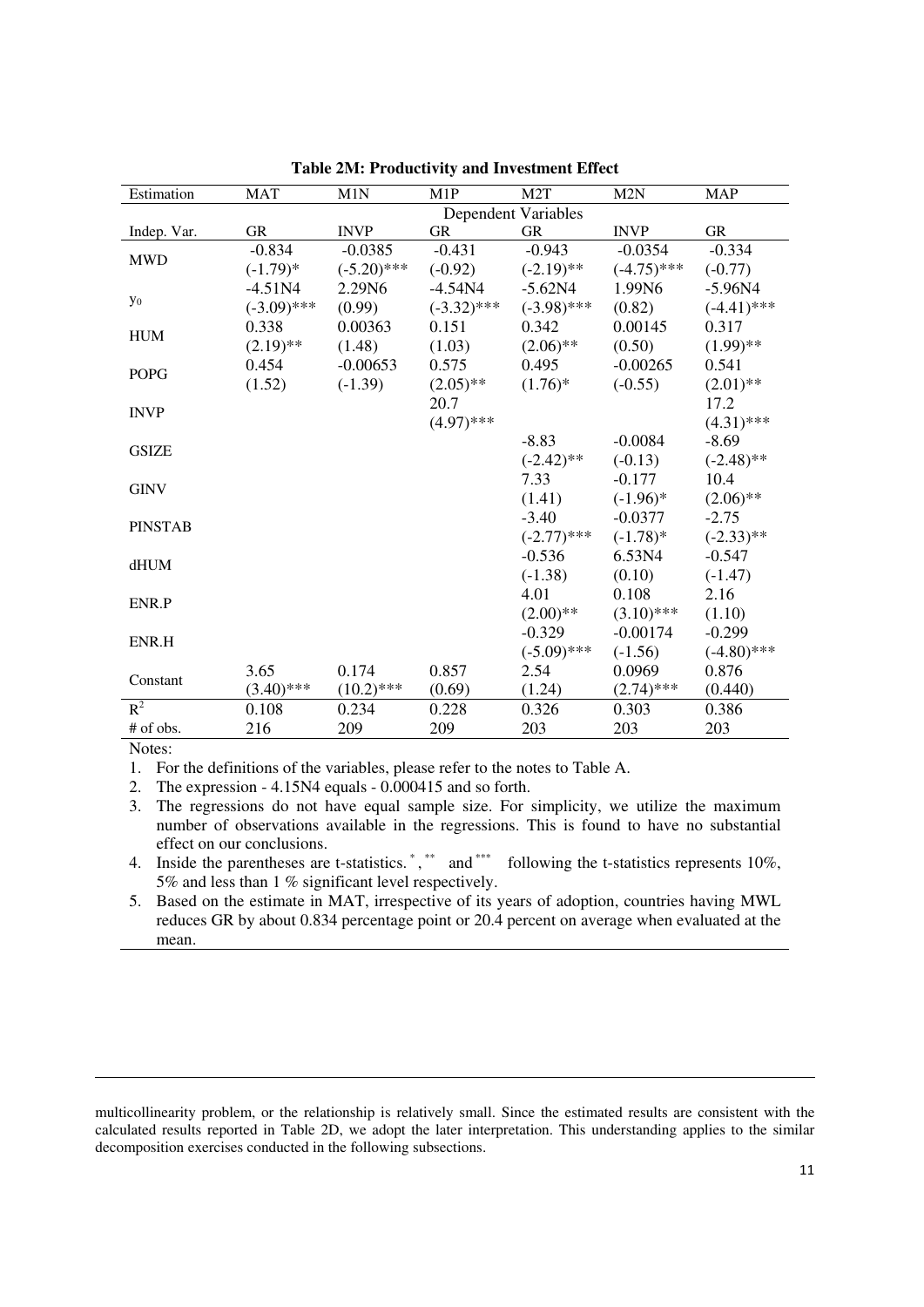| Estimation     | <b>YAT</b>    | Y1N           | Y1P           | Y <sub>2</sub> T    | Y <sub>2</sub> N | YAP           |
|----------------|---------------|---------------|---------------|---------------------|------------------|---------------|
|                |               |               |               | Dependent Variables |                  |               |
| Indep. Var.    | <b>GR</b>     | <b>INVP</b>   | <b>GR</b>     | <b>GR</b>           | <b>INVP</b>      | <b>GR</b>     |
| <b>YRR</b>     | $-0.0514$     | $-0.00152$    | $-0.0379$     | $-0.0405$           | $-0.00136$       | $-0.0173$     |
|                | $(-1.67)$ *   | $(-3.10)$ *** | $(-1.28)$     | $(-1.43)$           | $(-2.75)$ ***    | $(-0.62)$     |
| $YRR^2$        | 5.10N4        | 1.13N5        | 5.29N4        | 3.12N4              | 9.36N6           | 1.52N4        |
|                | (0.980)       | (1.37)        | (1.09)        | (0.66)              | (1.14)           | (0.337)       |
|                | $-4.48N4$     | 2.66N6        | $-4.6N4$      | $-5.6N4$            | 2.07N6           | $-5.96N4$     |
| $y_0$          | $(-3.07)$ *** | (1.14)        | $(-3.34)$ *** | $(-3.96)$ ***       | (0.84)           | $(-4.39)$ *** |
| <b>HUM</b>     | 0.375         | 0.00542       | 0.156         | 0.400               | 0.00362          | 0.338         |
|                | $(2.38)$ **   | $(2.15)$ **   | (1.04)        | $(2.33)$ **         | (1.21)           | $(2.05)$ **   |
|                | 0.517         | $-0.003$      | 0.574         | 0.595               | 0.00118          | 0.575         |
| <b>POPG</b>    | $(1.71)^*$    | $(-0.63)$     | $(2.03)$ **   | $(2.08)$ **         | (0.24)           | $(2.10)$ **   |
|                |               |               | 20.6          |                     |                  | 17.1          |
| <b>INVP</b>    |               |               | $(4.98)$ ***  |                     |                  | $(4.30)$ ***  |
|                |               |               |               | $-9.49$             | $-0.0342$        | $-8.91$       |
| <b>GSIZE</b>   |               |               |               | $(-2.58)$ **        | $(-0.534)$       | $(-2.53)$ **  |
|                |               |               |               | 6.73                | $-0.197$         | 10.1          |
| <b>GINV</b>    |               |               |               | (1.28)              | $(-2.16)$ **     | $(1.99)$ **   |
|                |               |               |               | $-3.47$             | $-0.0407$        | $-2.77$       |
| <b>PINSTAB</b> |               |               |               | $(-2.83)$ ***       | $(-1.91)$ *      | $(-2.34)$ **  |
|                |               |               |               | $-0.594$            | $-0.00141$       | $-0.570$      |
| dHUM           |               |               |               | $(-1.51)$           | $(-0.21)$        | $(-1.52)$     |
|                |               |               |               | 3.89                | 0.103            | 2.12          |
| ENR.P          |               |               |               | $(1.93)*$           | $(2.95)$ ***     | (1.08)        |
|                |               |               |               | $-0.326$            | $-0.00169$       | $-0.297$      |
| ENR.H          |               |               |               | $(-5.0)$ ***        | $(-1.49)$        | $(-4.74)$ *** |
|                | 3.31          | 0.150         | 0.866         | 2.22                | 0.0832           | 0.800         |
| Constant       | $(3.11)$ ***  | $(8.85)$ ***  | (0.74)        | (1.09)              | $(2.34)$ **      | (0.40)        |
| $R^2$          | 0.114         | 0.226         | 0.232         | 0.327               | 0.297            | 0.386         |
| # of obs.      | 216           | 209           | 209           | 203                 | 203              | 203           |

**Table 2Y: Productivity and Investment Effect** 

1. Please refer to the notes to Tables 1 and 2M.

2. Based on the estimate in YAT, the first order effect of YRR on GR equals 0.0514. The marginal effect of YRR reaches zero with  $YRR^* = 50.4$ . Evaluated at YRR<sup>\*</sup>, the reduction in growth rate equals 1.3 percentage points, or 32 percent when evaluated at the mean.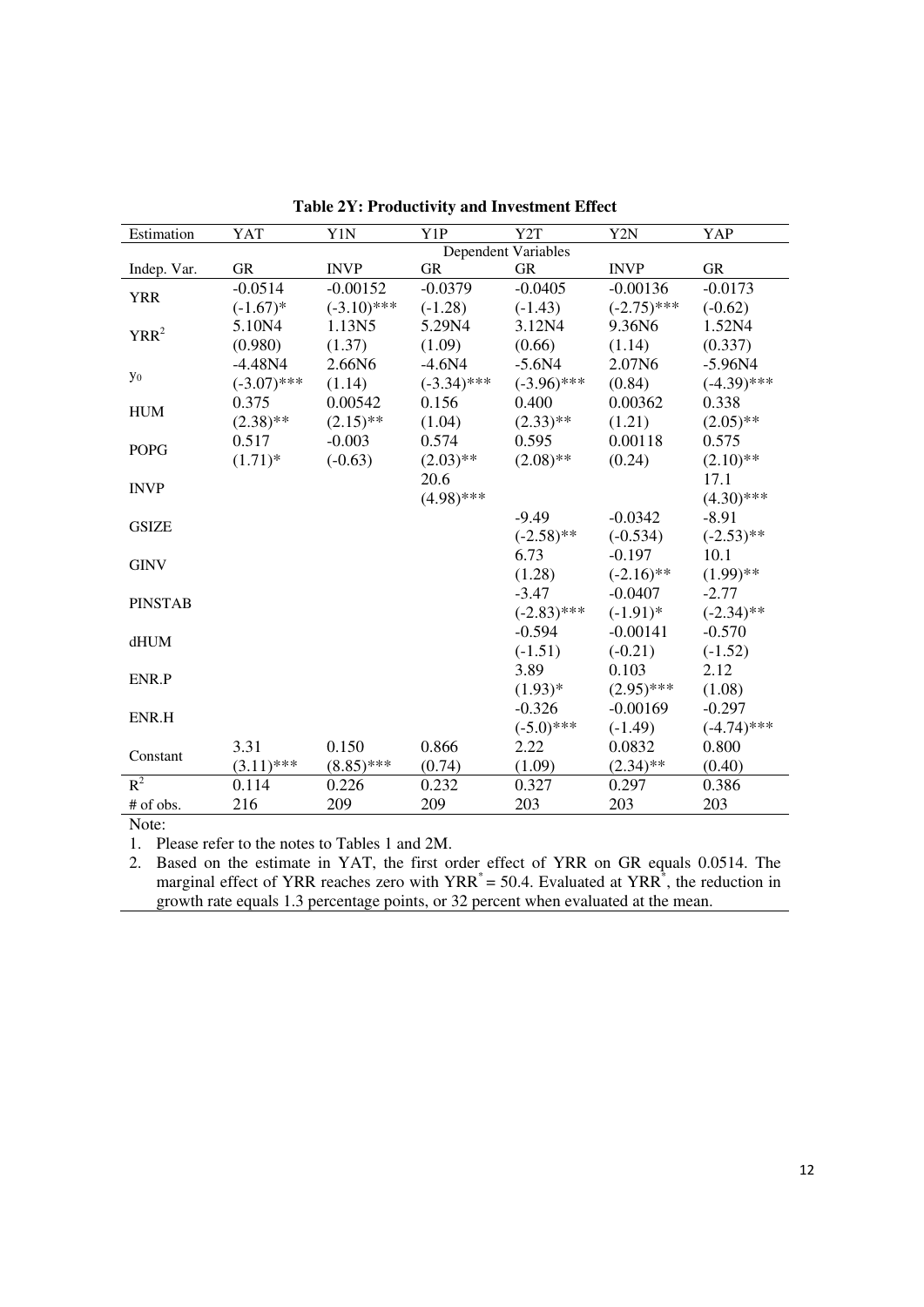| Model          | Direct effect (a) | Investment effect (b)                 | Total effect (c)                           | c1/c2 | b/c2 |
|----------------|-------------------|---------------------------------------|--------------------------------------------|-------|------|
| M1             | $-0.431$          | $-0.0385 \times 20.7$<br>$= -0.797$   | $c1 = -0.834$<br>$c2 = (a)+(b) = -1.23$    | 0.68  | 0.65 |
| Y1             | $-0.0379$         | $-0.00152 \times 20.6$<br>$=-0.0313$  | $c1 = -0.0514$<br>$c2 = (a)+(b) = -0.0692$ | 0.74  | 0.45 |
| M <sub>2</sub> | $-0.334$          | $-0.0354 \times 17.2$<br>$= -0.609$   | $c1 = -0.943$<br>$c2 = (a)+(b) = -0.943$   | 1.00  | 0.65 |
| Y <sub>2</sub> | $-0.0173$         | $-0.00136 \times 17.1$<br>$= -0.0233$ | $c1 = -0.0405$<br>$c2 = (a)+(b) = -0.0406$ | 1.00  | 0.57 |
| $ -$           |                   |                                       |                                            |       |      |

**Table 2D: Direct , Investment and Calculated Total Effects** 

1. The decomposition is based on equation (7) and the estimations reported in Tables 2M and 2Y.

2. The estimated effects and total effects are identical in Model M2 and Y2. The less than satisfactory results in M1 and Y1 are found to be due to the difference in sample size in MAT and YAT with their related estimations. After we control the MAT and YAT to have identical observations of 209 with the related INVP regressions as in MA1T and YA1T which are reported in Section 4.2, the estimated and calculated effects are almost identical. For simplicity and reducing the possibility of data manipulations, we do not control the sample size of all estimations. Only when deems necessary, we will re-estimate the model with controlled observations for comparison.

3. Although the estimates on the direct effects related to MWD and YRR are statistically insignificant as in MAP and YAP, we use the estimates for the decomposition exercises. We consider that they are the victims of multicollinearity or the effect is relatively small rather than their effect on the growth rate is actually zero. This treatment is supported by the fact that the calculated total effects are almost identical to the estimated total effects when related estimations have the same observations.

#### **4.2 Effects on Government Size and Government Investment**

The estimations reported in Tables 3M and 3Y are intended to investigate the effects of the MWL variables on economic growth through their possible influence on government size and government investment. These effects are then decomposed in line with the reasoning in equation (7) which are reported in Table 3D.

MWL directly increases and/or diverts government resources toward regulation and enforcement, thereby increasing the size of the government, rigidities and inefficiencies in an economy. Any increase in minimum wage has a large effect on other social expenditure in areas such as pensions and job training allowances and leads to changes in eligibility criteria for social programs and the number of beneficiaries. (Cunningham, 2007) The competitions for benefits may also divert resources from other public expenditures like government investment. However, the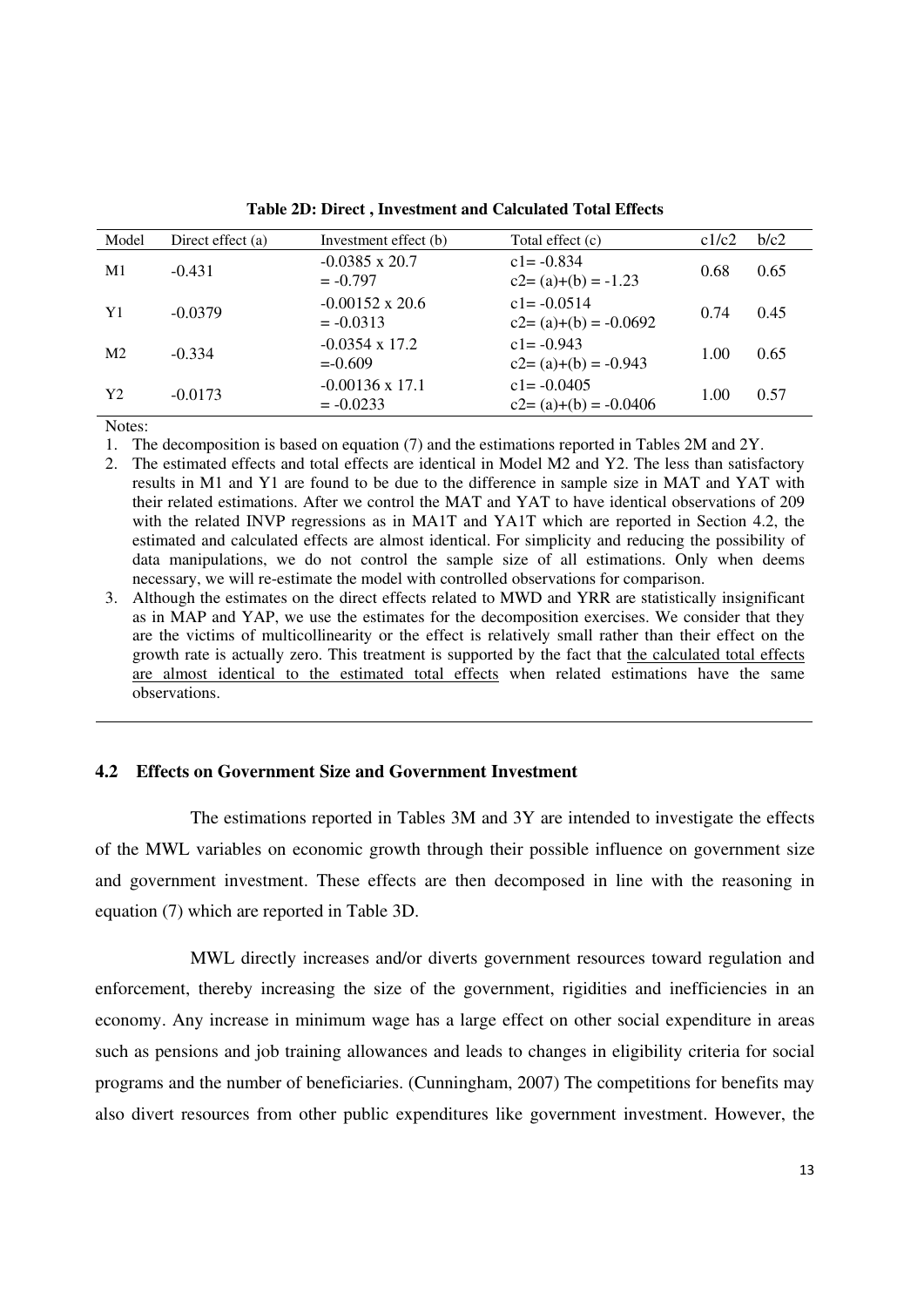effect of MWL on the government investment to GDP ratio may be mitigated due to its negative effect on the rate of GDP growth over time.<sup>13</sup>

| Estimation   | <b>MAT</b>                 | MA1T                       | MGS.V                      | MGS.P                      | MGN.V                     | MGN.P                      |
|--------------|----------------------------|----------------------------|----------------------------|----------------------------|---------------------------|----------------------------|
|              |                            |                            | <b>Dependent Variables</b> |                            |                           |                            |
| Indep. Var.  | <b>GR</b>                  | GR                         | <b>GSIZE</b>               | <b>GR</b>                  | <b>GINV</b>               | GR                         |
| <b>MWD</b>   | $-0.834$<br>$(-1.79)*$     | $-1.23$<br>$(-2.64)$ ***   | 0.00511<br>(0.60)          | $-0.783$<br>$(-1.71)^*$    | $-8.11N4$<br>$(-0.13)$    | $-1.22$<br>$(-2.64)$ ***   |
| $y_0$        | $-4.51N4$<br>$(-3.09)$ *** | $-4.07N4$<br>$(-2.82)$ *** | $-1.0N5$<br>$(-3.76)$ ***  | $-5.51N4$<br>$(-3.71)$ *** | 1.77N6<br>(0.92)          | $-4.26N4$<br>$(-2.97)$ *** |
| <b>HUM</b>   | 0.338<br>$(2.19)$ **       | 0.226<br>(1.47)            | 0.0104<br>$(3.67)$ ***     | 0.441<br>$(2.81)$ ***      | $-0.00358$<br>$(-1.74)$ * | 0.266<br>$(1.73)*$         |
| <b>POPG</b>  | 0.454<br>(1.52)            | 0.440<br>(1.49)            | 0.00387<br>(0.71)          | 0.493<br>$(1.67)^*$        | 0.0143<br>$(3.62)$ ***    | 0.283<br>(0.94)            |
| <b>GSIZE</b> |                            |                            |                            | $-9.96$<br>$(-2.69)$ ***   |                           |                            |
| <b>GINV</b>  |                            |                            |                            |                            |                           | 11.0<br>$(2.12)$ **        |
| Constant     | 3.65<br>$(3.40)$ ***       | 4.45<br>$(4.17)$ ***       | 0.144<br>$(7.31)$ ***      | 5.08<br>$(4.28)$ ***       | 0.0617<br>$(4.32)$ ***    | 3.77<br>$(3.41)$ ***       |
| $R^2$        | 0.108                      | 0.135                      | 0.0817                     | 0.137                      | 0.168                     | 0.153                      |
| # of obs.    | 216                        | 209                        | 216                        | 216                        | 209                       | 209                        |

**Table 3M : Government Size and Government Investment** 

Notes:

1. MA1T is identical to MAT except the observations are controlled to be identical to the estimations MGN.V and M1P.

2. Please refer to the notes to Table 2M.

3. Based on the estimate in M1AT, MWL reduces GR by 1.23 percentage points or 30 percent when evaluated at the mean.

| Estimation  | YAT         | YA1T         | YGS.V               | YGS.P     | YGN.V       | YGN.P              |
|-------------|-------------|--------------|---------------------|-----------|-------------|--------------------|
|             |             |              | Dependent Variables |           |             |                    |
| Indep. Var. | GR          | GR           | <b>GSIZE</b>        | GR        | <b>GINV</b> | GR                 |
| <b>YRR</b>  | $-0.0514$   | $-0.0691$    | 2.68N4              | $-0.0486$ | $-6.93N4$   | $-0.0624$          |
|             | $(-1.67)^*$ | $(-2.27)$ ** | (0.48)              | $(-1.60)$ | $(-1.71)^*$ | $(-2.04)$ **       |
| $YRR^2$     | 5.1N4       | 7.61N4       | $-7.95N6$           | 4.27N4    | 1.02N5      | 6.62N <sub>4</sub> |
|             | (0.98)      | (1.49)       | $(-0.83)$           | (0.83)    | (1.49)      | (1.29)             |

|  | Table 3Y: Government Size and Government Investment |  |  |  |
|--|-----------------------------------------------------|--|--|--|
|--|-----------------------------------------------------|--|--|--|

<sup>&</sup>lt;sup>13</sup> With MWL in a country, the growth rate of government investment will be reduced when resources are diverted toward regulation and related social expenditures. However, MWL also causes the rate of GDP growth in the country to fall over time. This may explain why the GINV channel is of lesser importance in the decomposition MGN than in that of YGN, as indicated in Table 3D. The coefficient of YRR captures the marginal year effect of MWL, which has a smaller effect on the GDP level in the short term.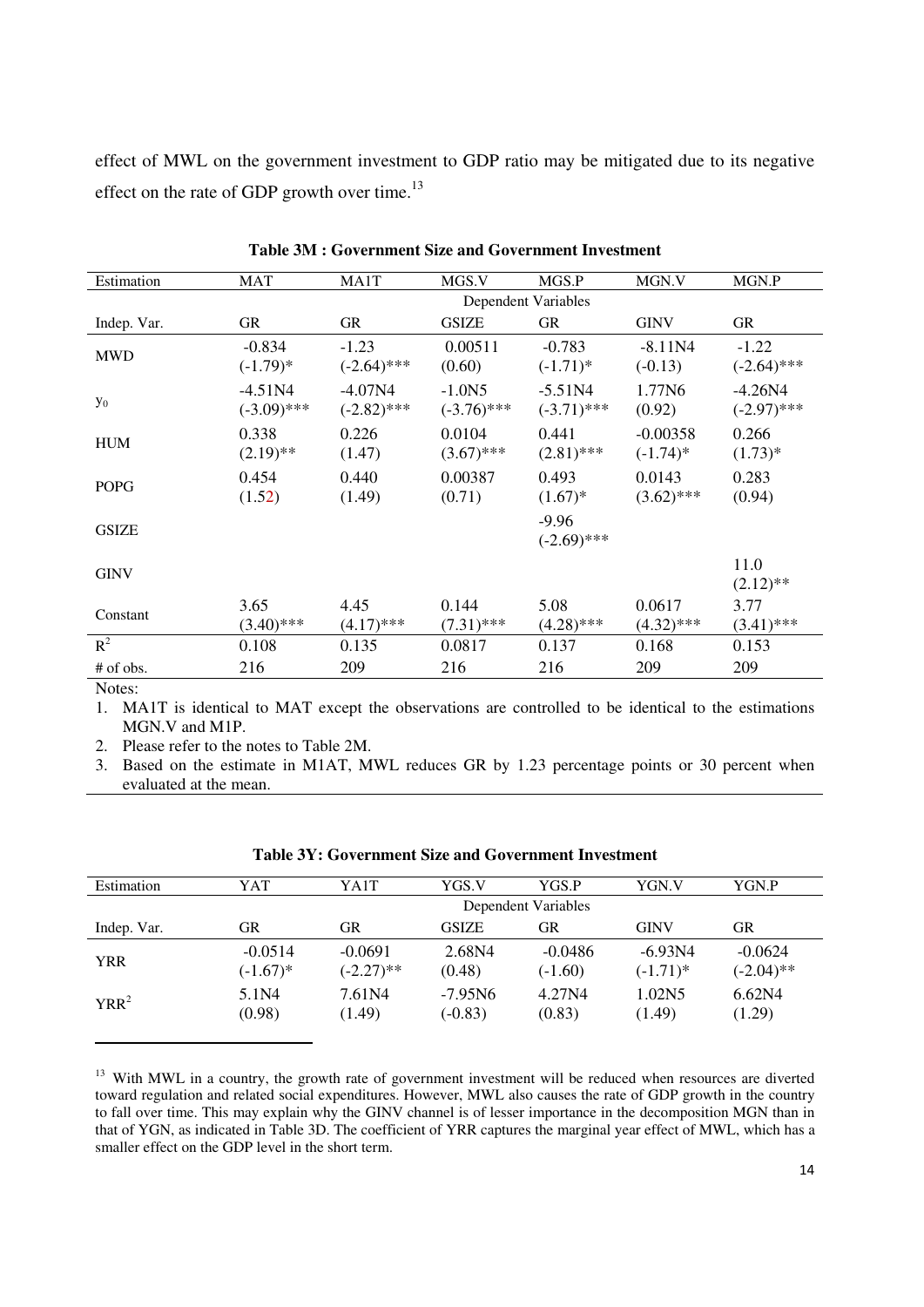| $y_0$        | $-4.48N4$     | $-4.05N4$     | $-9.92N6$     | $-5.51N4$                | 1.57N6       | $-4.2N4$           |
|--------------|---------------|---------------|---------------|--------------------------|--------------|--------------------|
|              | $(-3.07)$ *** | $(-2.79)$ *** | $(-3.71)$ *** | $(-3.72)$ ***            | (0.81)       | $(-2.91)$ ***      |
| <b>HUM</b>   | 0.375         | 0.268         | 0.0111        | 0.491                    | $-0.00358$   | 0.303              |
|              | $(2.38)$ **   | $(1.71)^*$    | $(3.83)$ ***  | $(3.06)$ ***             | $(-1.71)^*$  | $(1.93)*$          |
| <b>POPG</b>  | 0.517         | 0.512         | 0.00476       | 0.567                    | 0.0137       | 0.378              |
|              | $(1.71)^*$    | $(1.71)^*$    | (0.856)       | $(1.90)*$                | $(3.46)$ *** | (1.24)             |
| <b>GSIZE</b> |               |               |               | $-10.5$<br>$(-2.82)$ *** |              |                    |
| <b>GINV</b>  |               |               |               |                          |              | 9.73<br>$(1.85)^*$ |
| Constant     | 3.31          | 3.96          | 0.142         | 4.80                     | 0.0677       | 3.30               |
|              | $(3.11)$ ***  | $(3.74)$ ***  | $(7.28)$ ***  | $(4.09)$ ***             | $(4.81)$ *** | $(2.98)$ ***       |
| $R^2$        | 0.114         | 0.137         | 0.0856        | 0.147                    | 0.180        | 0.152              |
| # of obs.    | 216           | 209           | 216           | 216                      | 209          | 209                |

1. YA1T is identical to YAT except that the observations are controlled to be identical to the estimations YGN.V and YGN.P.

2. Please refer to the notes to Tables 1 and 2M.

3. Based on the estimate in YA1T, the first order effect of YRR on GR equals -0.0691. The marginal effect of YRR reaches zero with  $YRR^* = 45.4$ . Evaluated at YRR<sup>\*</sup>, the reduction in growth rate equals 1.57 percentage points, or 38 percent when evaluated at the mean.

| Model                 | Direct effect (a) | Govt. expenditure channel<br>(b)        | Total effect (c)                           | c1/c2 | b/c2   |
|-----------------------|-------------------|-----------------------------------------|--------------------------------------------|-------|--------|
| <b>MGS</b><br>(GSIZE) | $-0.783$          | $0.00511 \times (-9.96)$<br>$= -0.0509$ | $c1 = -0.834$<br>$c2 = (a)+(b) = -0.834$   | 1.00  | 0.061  |
| <b>YGS</b><br>(GSIZE) | $-0.0486$         | $2.68N4 \times (-10.5)$<br>$= -0.00281$ | $c1 = -0.0514$<br>$c2 = (a)+(b) = -0.0514$ | 1.00  | 0.055  |
| <b>MGN</b><br>(GINV)  | $-1.22$           | $-8.11N4 \times 11.0$<br>$= -0.00892$   | $c1 = -1.23$<br>$c2 = (a)+(b) = -1.23$     | 1.00  | 0.0073 |
| <b>YGN</b><br>(GINV)  | $-0.0624$         | $-6.93N4 \times 9.73$<br>$= -0.00674$   | $c1 = -0.0691$<br>$c2 = (a)+(b) = -0.0691$ | 1.00  | 0.097  |

Notes:

1. In order to have the identical sample among related estimations, the total effects related to GINV are based on the estimates in MA1T and YA1T. For decompositions related to GSIZE, they are based on MAT and YAT as the related estimations have the same sample size.

2. The calculated total effects are identical to the estimated total effects.

3. The b/c in MGN is much lower than that of YGN. Please refer to footnote 13 for a possible explanation. The results in YGN suggests that an additional year of MWL reduces growth rate by 0.069 percentage points and the government investment channel accounts for about 10 percent of the total effect while the government size channel accounts for more than 5.5 percent as indicated in YGS.

#### **Insert Tables 3M, 3Y and 3D about here**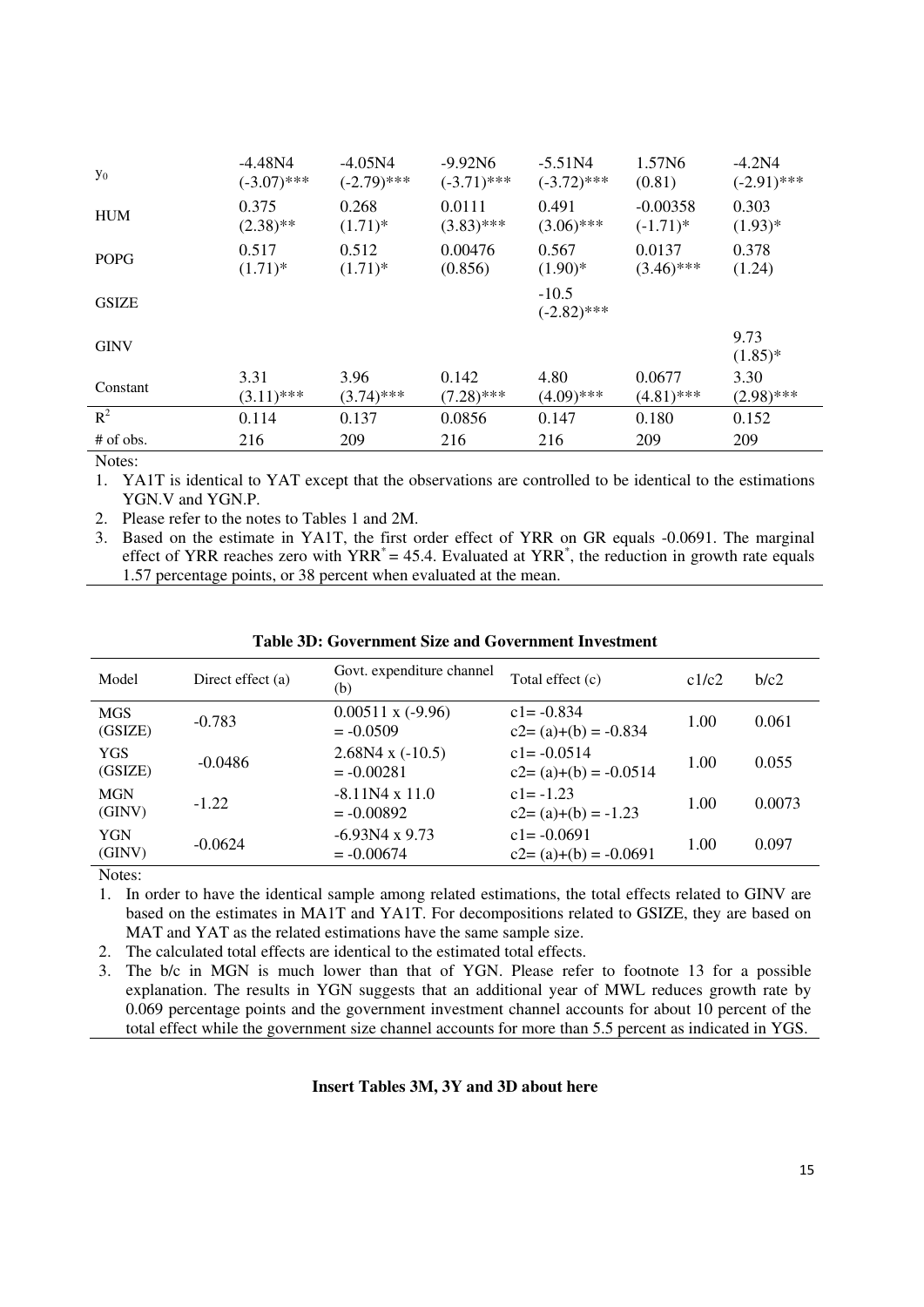The estimations suggest that the MWL variables raise the government size and reduce government investment that result in lowering the rate of GDP growth.<sup>14</sup> The estimated and calculated effects are identical in the related estimations as indicated in Table 3D.<sup>15</sup>

#### **4.3 The Political Instability Channel**

The findings described in the above subsections suggest that MWL has a negative effect on productivity and economic growth. Moreover, most research indicates that MW has a sharp disemployment effect, particularly among teenagers (Neumark and Wascher, 2006, 2008). MWL therefore result in a reduction in personal development opportunities that is likely to lead to increased socio-political instability given the excess energy of the unemployed.<sup>16</sup> We consider this possibility in this section.

| Estimation     | <b>MAT</b>    | MS.V           | MS.P          | YAT                 | YS.V           | YS.P          |
|----------------|---------------|----------------|---------------|---------------------|----------------|---------------|
|                |               |                |               | Dependent Variables |                |               |
| Indep. Var.    | GR            | <b>PINSTAB</b> | <b>GR</b>     | GR                  | <b>PINSTAB</b> | <b>GR</b>     |
| <b>YRR</b>     |               |                |               | $-0.0514$           | 4.69N4         | $-0.0531$     |
|                |               |                |               | $(-1.67)$ *         | (0.29)         | $(-1.79)*$    |
| $YRR^2$        |               |                |               | 5.1N4               | $-1.42N6$      | 5.67N4        |
|                |               |                |               | (0.98)              | $(-0.05)$      | (1.13)        |
|                | $-0.834$      | 0.0120         | $-0.844$      |                     |                |               |
| <b>MWD</b>     | $(-1.79)$ *   | (0.489)        | $(-1.88)$ *   |                     |                |               |
|                | $-4.51N4$     | $-1.92N5$      | $-5.29N4$     | $-4.48N4$           | $-1.94N5$      | $-5.26N4$     |
| $y_0$          | $(-3.09)$ *** | $(-2.49)$ **   | $(-3.72)$ *** | $(-3.07)$ ***       | $(-2.51)$ **   | $(-3.69)$ *** |
|                | 0.338         | $-0.00338$     | 0.269         | 0.375               | $-0.00419$     | 0.301         |
| HUM            | $(2.19)$ **   | $(-0.41)$      | $(1.79)^*$    | $(2.38)$ **         | $(-0.50)$      | $(1.96)^*$    |
|                | 0.454         | $-0.0150$      | 0.339         | 0.517               | $-0.0166$      | 0.394         |
| <b>POPG</b>    | (1.52)        | $(-0.95)$      | (1.17)        | $(1.71)^*$          | $(-1.03)$      | (1.35)        |
|                |               |                | $-4.84$       |                     |                | $-4.81$       |
| <b>PINSTAB</b> |               |                | $(-3.85)$ *** |                     |                | $(-3.83)$ *** |

## **Table 4MY: Political Instability**

**Insert Tables 4MY and 4D about here** 

<sup>&</sup>lt;sup>14</sup> The estimations also indicate that government size has negative effect on GR while government investment vice versa. The results are consistent with the findings in Mo (2007).

<sup>&</sup>lt;sup>15</sup> We use the estimates on the effects of WLR variables on government size and government investment in Tables 3M and 3Y although the coefficients are statistically insignificant. Please refer to footnote 12 for the reasons supporting the practice. The reasoning applies to all decompositions in the coming sections.

<sup>&</sup>lt;sup>16</sup> Low economic growth may lead to political instability and therefore PINSTAB may have simultaneous problem in the growth regressions. However, Alesina et al. (1996) finds very weak evidence of this reverse causality. Rather than driven by the growth rate, socio-political instability is probability driven by the levels of inequality, corruption and general living quality. (for instance, Mo, 2000, 2001) Most of these effects are likely to have already captured by the variables such as  $y_0$ , HUM and MWL variables included in our specifications. The possible simultaneous bias may not be substantial.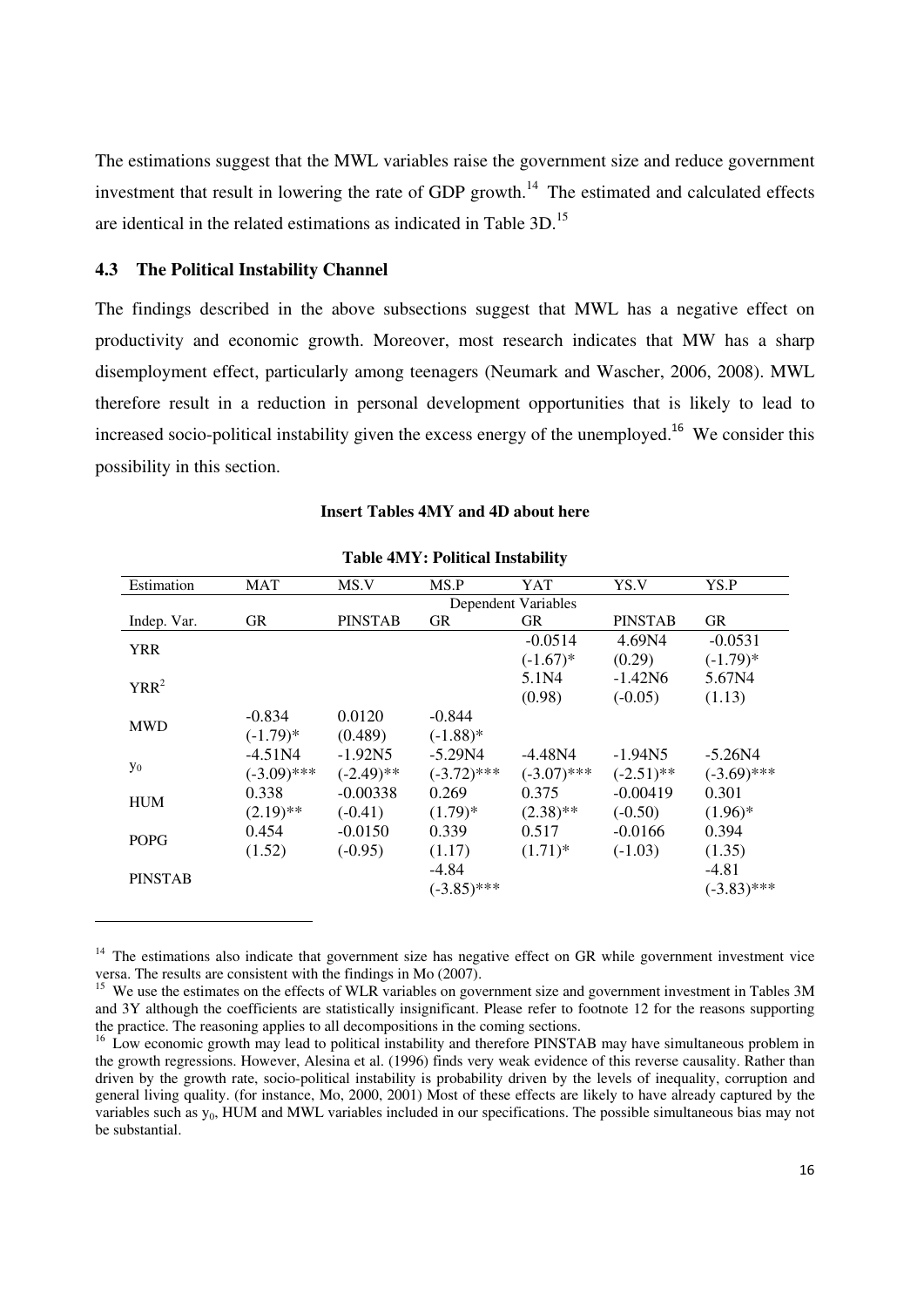| Constant                                            | 3.65         | 0.202        | 4.99         | 3.31         | 0.210        | 4.69         |  |  |
|-----------------------------------------------------|--------------|--------------|--------------|--------------|--------------|--------------|--|--|
|                                                     | $(3.40)$ *** | $(3.52)$ *** | $(4.66)$ *** | $(3.11)$ *** | $(3.69)$ *** | $(4.39)$ *** |  |  |
| $\mathbb{R}^2$                                      | 0.108        | 0.0900       | 0.172        | 0.114        | 0.0906       | 0.178        |  |  |
| $#$ of obs.                                         | 216          | 214          | 214          | 216          | 214          | 214          |  |  |
| Note: Please refer to the notes to Tables 1 and 2M. |              |              |              |              |              |              |  |  |
|                                                     |              |              |              |              |              |              |  |  |
|                                                     |              |              |              |              |              |              |  |  |

| <b>Table 4D: Political Instability</b>                |                                                 |                                            |                                            |       |       |  |  |
|-------------------------------------------------------|-------------------------------------------------|--------------------------------------------|--------------------------------------------|-------|-------|--|--|
| Model                                                 | Direct effect (a)                               | PINSTAB channel (b)                        | Total effect (c)                           | c1/c2 | b/c2  |  |  |
| <b>MS</b>                                             | $-0.844$                                        | $0.0120 \text{ x } (-4.84)$<br>$= -0.0581$ | $c1 = -0.834$<br>$c2 = (a)+(b) = -0.902$   | 0.92  | 0.064 |  |  |
| YS                                                    | 4.69N4 x $(-4.81)$<br>$-0.0531$<br>$= -0.00226$ |                                            | $c1 = -0.0514$<br>$c2 = (a)+(b) = -0.0554$ | 0.93  | 0.041 |  |  |
| Note: Related total effects are based on MAT and YAT. |                                                 |                                            |                                            |       |       |  |  |

The estimations and decomposition suggest that the MWL variables do have negative effects on socio-political stability. They account for about 6.4% and 4.1% of the total effects of the respective MWL variables on economic growth.

#### **4.4 School Enrolment and Human Capital**

Theoretically, the effects of MWL on schooling decisions and human capital accumulation are ambiguous. According to Cahuc and Michel (1996), MWL does not necessarily have negative consequences for economic performance because it can induce greater human capital accumulation. A low level of demand for unskilled labor caused by MWL may create an incentive for workers to accumulate human capital in an effort to avoid unemployment. However, a higher MW can also discourage further education among the poor by enticing some of them to enter the job market.<sup>17</sup> Moreover, it is also possible that the lower levels of productivity and economic growth resulting from MWL reduce the expected benefits of education. Family education is highly complementary to formal education. Since poor children are endowed with lower family capital, they have a lower expected return from formal education. Poverty also raises the subjective discount rate of the future benefits because poor children will join the informal sector at an early stage or simply plan to live on welfare when employment opportunities are limited. In contrast, children from wealthy and middle-class family receive better family support and tend to remain in formal schooling for longer when it is difficult to find a good job or successful business ventures in a sluggish economy. People may also stay in school to accumulate human capital and to raise their productivity to a

 $17$  Please refer to the different possibilities and findings in related literatures detailed in Neumark and Wascher (2008).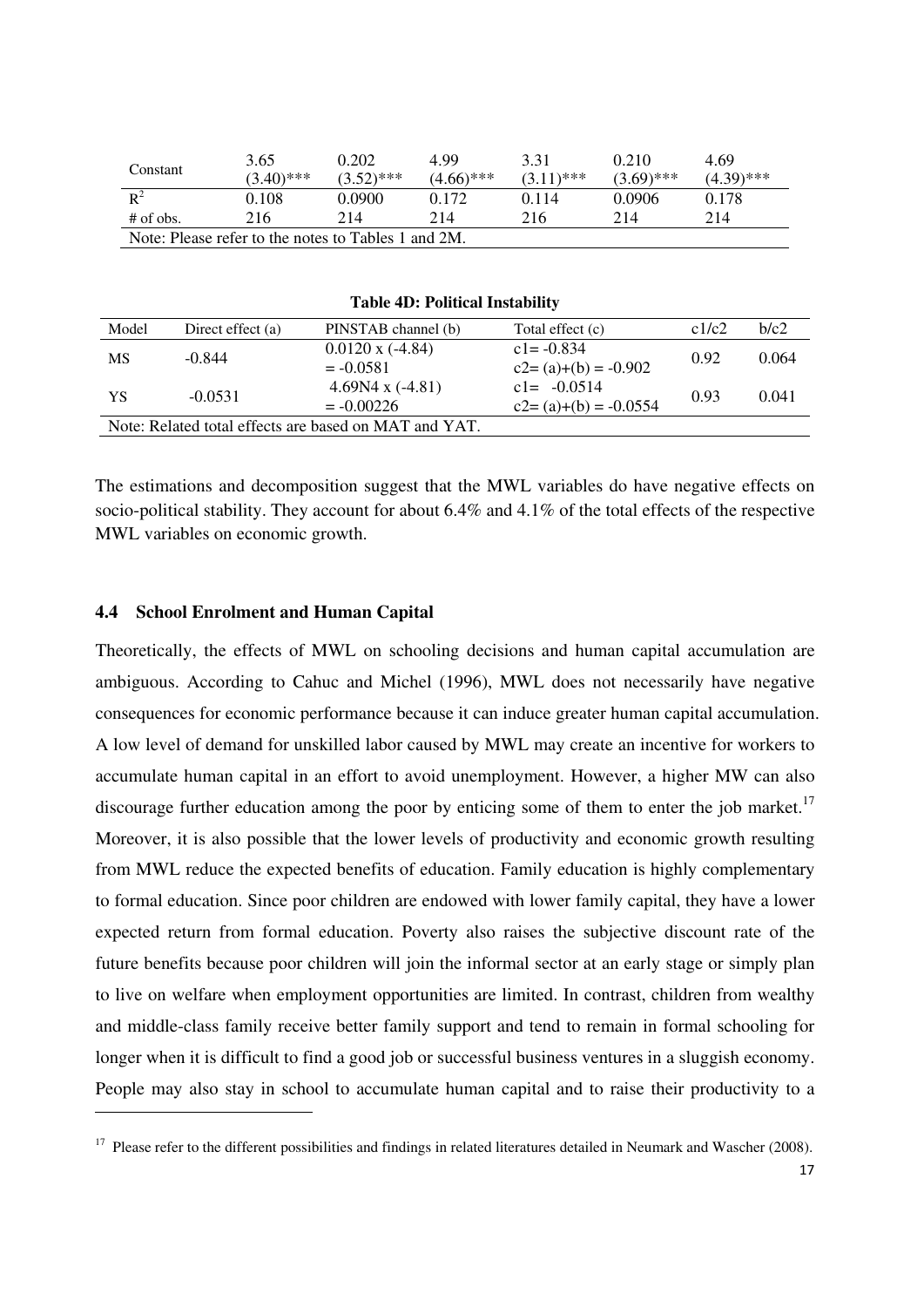level that exceeds the minimum wage. Ehrenberg and Marcus (1982) also find that MWL can have different effects on schooling decisions. For white male teenagers, MW reduces enrolments among low-income teenagers, but increases enrolments among high-income teenagers. The actual effects of MWL on schooling decisions and human capital accumulation can only be settled empirically. We estimate the effects of the MWL variables on schooling decisions and the change in human capital and assess their respective influence on economic growth.<sup>18</sup>

| Estimation                                          | MEP.V                      | MEP.P         | MEH.V      | MEH.P         | MdH.V        | MdH.P         |  |
|-----------------------------------------------------|----------------------------|---------------|------------|---------------|--------------|---------------|--|
|                                                     | <b>Dependent Variables</b> |               |            |               |              |               |  |
| Indep. Var.                                         | ENR.P                      | <b>GR</b>     | ENR.H      | <b>GR</b>     | dHUM         | GR            |  |
|                                                     | $-0.0104$                  | $-0.793$      | 0.722      | $-0.668$      | $-0.0559$    | $-0.850$      |  |
| <b>MWD</b>                                          | $(-0.65)$                  | $(-1.74)$ *   | (1.60)     | $(-1.47)$     | $(-0.76)$    | $(-1.82)$ *   |  |
|                                                     | 2.89N7                     | $-4.53N4$     | 5.28N5     | $-4.33N4$     | $-2.94N5$    | $-4.6N4$      |  |
| $y_0$                                               | (0.06)                     | $(-3.18)$ *** | (0.37)     | $(-3.04)$ *** | $(-1.27)$    | $(-3.14)$ *** |  |
|                                                     | 0.0234                     | 0.188         | 0.162      | 0.390         | 0.112        | 0.370         |  |
| <b>HUM</b>                                          | $(4.41)$ ***               | (1.19)        | (1.09)     | $(2.61)$ ***  | $(4.57)$ *** | $(2.29)$ **   |  |
|                                                     | 6.57N4                     | 0.445         | 0.521      | 0.610         | 0.0668       | 0.473         |  |
| <b>POPG</b>                                         | (0.06)                     | (1.52)        | $(1.80)$ * | $(2.08)$ **   | (1.40)       | (1.57)        |  |
|                                                     |                            | 6.22          |            |               |              |               |  |
| ENR.P                                               |                            | $(3.16)$ ***  |            |               |              |               |  |
|                                                     |                            |               |            | $-0.320$      |              |               |  |
| ENR.H                                               |                            |               |            | $(-4.61)$ *** |              |               |  |
|                                                     |                            |               |            |               |              | $-0.291$      |  |
| dHUM                                                |                            |               |            |               |              | $(-0.67)$     |  |
|                                                     | 0.826                      | $-1.40$       | $-0.526$   | 3.55          | $-0.0893$    | 3.62          |  |
| Constant                                            | $(22.3)$ ***               | $(-0.726)$    | $(-0.50)$  | $(3.39)$ ***  | $(-0.52)$    | $(3.36)$ ***  |  |
| $R^2$                                               | 0.245                      | 0.151         | 0.0289     | 0.189         | 0.131        | 0.109         |  |
| # of obs.                                           | 214                        | 214           | 213        | 213           | 216          | 216           |  |
| Note: Please refer to the notes to Tables 1 and 2M. |                            |               |            |               |              |               |  |

**Table 5M: Education Enrollment and Human Capital** 

**Table 5Y: Education Enrollment and Human Capital**

| Estimation  | YEP.V               | YEP.P     | <b>YEH.V</b> | YEH P     | YdH.V      | YdH.P      |  |
|-------------|---------------------|-----------|--------------|-----------|------------|------------|--|
|             | Dependent Variables |           |              |           |            |            |  |
| Indep. Var. | ENR P               | GR        | ENR H        | GR        | dHUM       | GR         |  |
| YRR         | $-9.62N4$           | $-0.0448$ | 0.0614       | $-0.0353$ | $-0.00258$ | $-0.0523$  |  |
|             | $(-0.90)$           | $(-1.48)$ | $(2.07)$ **  | $(-1.17)$ | $(-0.53)$  | $(-1.69)*$ |  |
| $YRR^2$     | 1.17N5              | 4.24N4    | $-7.87N4$    | 2.96N4    | $-1.96N5$  | 5.03N4     |  |
|             | (0.65)              | (0.83)    | $(-1.57)$    | (0.59)    | $(-0.24)$  | (0.97)     |  |

<sup>&</sup>lt;sup>18</sup> A higher growth rate may raise the expected return on education and therefore increases the level of investment in education. The coefficients of the enrolment variables may be positively biased. However, ENR.P and ENR.H have opposite signs on GR and they have the expected signs in all other related regressions. Also, the estimated and calculated effects in the decomposition exercises are close to each other. These results suggest that the potential simultaneity problem is not serious enough to damage our conclusions.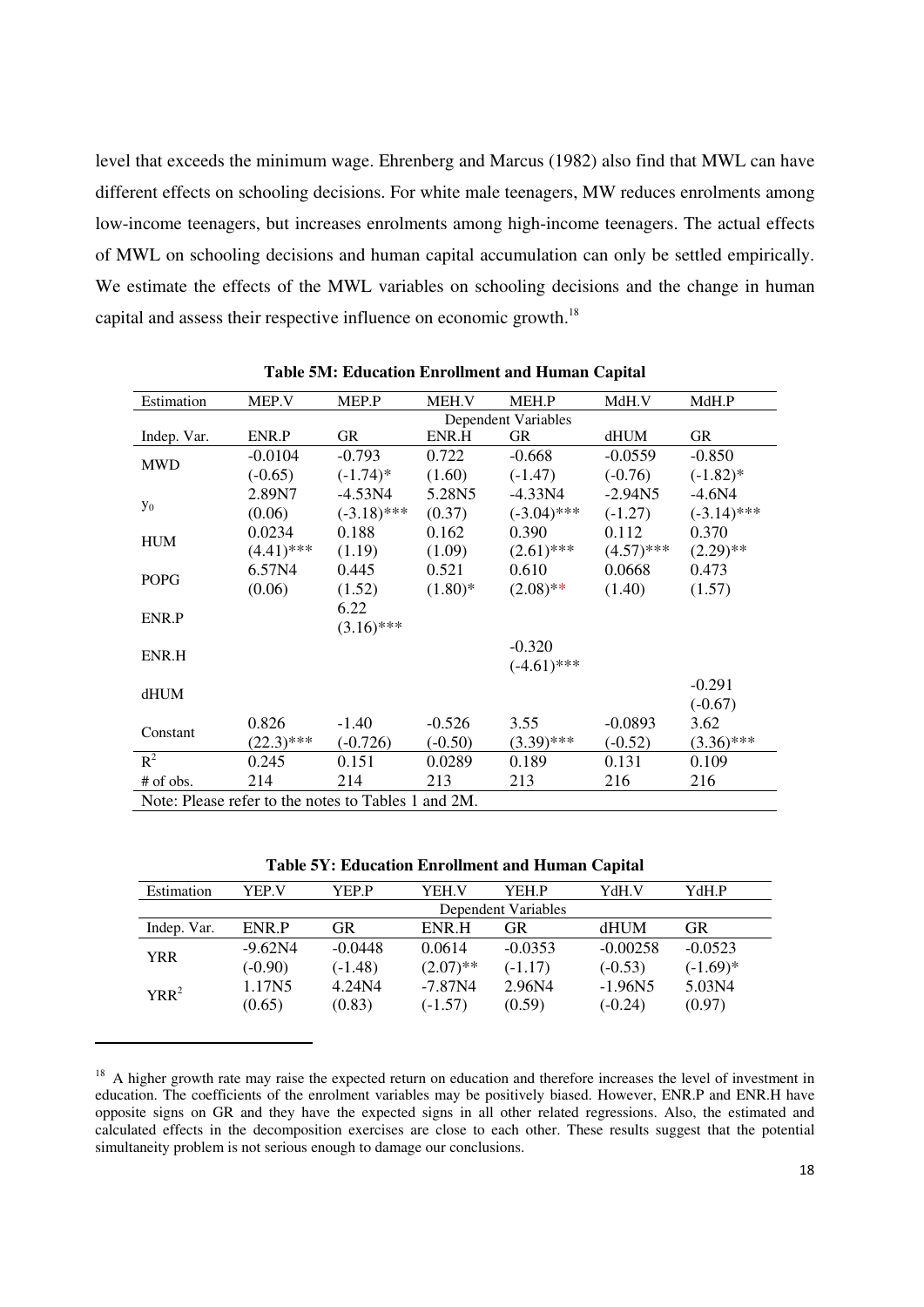| $y_0$                                               | 2.00N7<br>(0.04)        | $-4.48N4$<br>$(-3.13)$ *** | 6.09N5<br>(0.43)     | $-4.27N4$<br>$(-2.99)$ *** | $-2.77N5$<br>$(-1.20)$ | $-4.58N4$<br>$(-3.12)$ *** |
|-----------------------------------------------------|-------------------------|----------------------------|----------------------|----------------------------|------------------------|----------------------------|
| <b>HUM</b>                                          | 0.0238                  | 0.226                      | 0.145                | 0.422                      | 0.121                  | 0.419                      |
| <b>POPG</b>                                         | $(4.38)$ ***<br>0.00108 | (1.40)<br>0.511            | (0.95)<br>0.508      | $(2.76)$ ***<br>0.668      | $(4.86)$ ***<br>0.0817 | $(2.52)$ **<br>0.550       |
|                                                     | (0.10)                  | $(1.72)^*$<br>6.10         | $(1.73)*$            | $(2.25)$ **                | $(1.70)*$              | $(1.79)^*$                 |
| ENR.P                                               |                         | $(3.10)$ ***               |                      |                            |                        |                            |
| ENR.H                                               |                         |                            |                      | $-0.314$<br>$(-4.50)$ ***  |                        |                            |
| dHUM                                                |                         |                            |                      |                            |                        | $-0.362$<br>$(-0.83)$      |
| Constant                                            | 0.825<br>$(22.41)$ ***  | $-1.67$<br>$(-0.86)$       | $-0.48$<br>$(-0.46)$ | 3.22<br>$(3.08)$ ***       | $-0.148$<br>$(-0.88)$  | 3.26<br>$(3.05)$ ***       |
| $R^2$                                               | 0.247                   | 0.155                      | 0.0401               | 0.193                      | 0.144                  | 0.117                      |
| $#$ of obs.                                         | 214                     | 214                        | 213                  | 213                        | 216                    | 216                        |
| Note: Please refer to the notes to Tables 1 and 2M. |                         |                            |                      |                            |                        |                            |

| <b>Table 5D: Education Enrollment and Human Capital</b> |                                                                      |                                         |                                            |       |             |  |  |  |
|---------------------------------------------------------|----------------------------------------------------------------------|-----------------------------------------|--------------------------------------------|-------|-------------|--|--|--|
| Model                                                   | Direct effect $(a)$                                                  | Human capital channel (b)               | Total effect (c)                           | c1/c2 | b/c2        |  |  |  |
| <b>MEP</b><br>(ENR.P)                                   | $-0.793$                                                             | $-0.0104 \times 6.22$<br>$= -0.0647$    | $c1 = -0.834$<br>$c2 = (a)+(b) = -0.858$   | 0.97  | 0.075       |  |  |  |
| <b>YEP</b><br>(ENR.P)                                   | $-0.0448$                                                            | $-9.62N4 \times 6.10$<br>$= -0.00587$   | $c1 = -0.0514$<br>$c2 = (a)+(b) = -0.0507$ | 1.01  | 0.12        |  |  |  |
| <b>MEH</b><br>(ENR.H)                                   | $-0.668$                                                             | $0.722 \times (-0.320)$<br>$=-0.231$    | $c1 = -0.834$<br>$c2 = (a)+(b) = -0.899$   | 0.93  | 0.26        |  |  |  |
| <b>YEH</b><br>(ENR.H)                                   | $-0.0353$                                                            | $0.0614 \times (-0.314)$<br>$=-0.0193$  | $c1 = -0.0514$<br>$c2 = (a)+(b) = -0.0546$ | 0.94  | 0.35        |  |  |  |
| MdH<br>(dHUM)                                           | $-0.850$                                                             | $-0.0559$ x $(-0.291)$<br>$= 0.0163$    | $c1 = -0.834$<br>$c2 = (a)+(b) = -0.834$   | 1.00  | $0.020^{#}$ |  |  |  |
| YdH<br>(dHUM)                                           | $-0.0523$                                                            | $-0.00258$ x $(-0.362)$<br>$= 0.000934$ | $c1 = -0.0514$<br>$c2 = (a)+(b) = -0.0514$ | 1.00  | $0.018^{#}$ |  |  |  |
| Notes:                                                  | 1. $*$ absolute value of (b/c2).                                     |                                         |                                            |       |             |  |  |  |
|                                                         | 2. Total effects are based on estimates in MAT and YAT respectively. |                                         |                                            |       |             |  |  |  |

#### **Insert Tables 5M, 5Y and 5D about here**

The results reported in Tables 5 suggest that MWL reduces the enrolment rate in primary education (ENR.P). People deprived of primary education can be very destructive as it is very difficult to accumulate human capital through self-learning and 'learning from doing' if they cannot read, cannot perform simple calculations and cannot have a job. In contrast, MWL raises the enrolment rate for higher education (ENR.H) but results in a lower growth rate that accounts for more than 26 percent of the total effect. The general effects of the MWL variables on the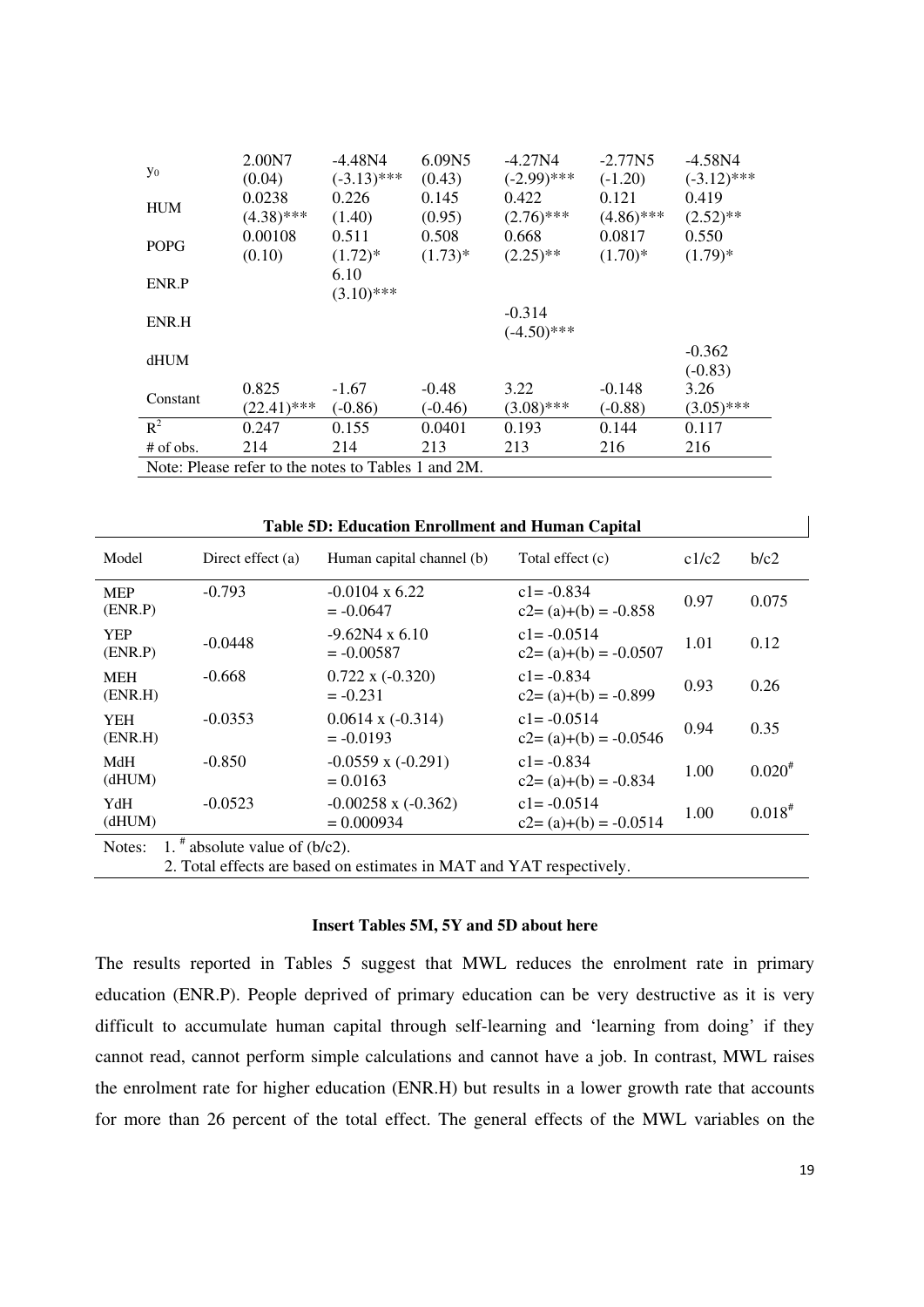change in human capital are negative. Ironically, a reduction in human capital investment has a positive effect on growth when the social benefit of human capital is lower than its social cost. A reason is due to the misallocation of schooling resources induced by MWL: under-investment in primary education and over-investment in higher education as indicated above, in additional to the other adverse effects of MWL on the marginal social benefits of human capital when productivity and employment opportunities are reduced.<sup>19</sup>

#### **4.5 Population Growth Rate**

According to the fertility literature, household fertility decisions are based on cost and benefit calculations.<sup>20</sup> MWL is normally found to result in a higher unemployment rate among unskilled laborers (Neumark and Wascher, 2008). The higher unemployment rate raises the relative value of high-quality children who can get a job in comparison with children who cannot get a job. As a result, households reduce the number of children produced while allocating their saved resources to raise the quality of their existing children by extending the duration of their schooling within the limits of their financial capabilities. As a result, the MWL variables have a negative effect on the population growth rate but a positive effect on the enrolment rate in higher education as founded in the previous subsection. The results in Table 6D do indicate that the MWL variables have a negative effect on the population growth rate, and account for more than 7 percent of the total effect.

| $-0.0514$                |
|--------------------------|
| $(-1.67)$ *              |
|                          |
|                          |
|                          |
|                          |
| $-4.48N4$                |
| $(-3.07)$ ***            |
|                          |
| $(2.38)$ **              |
| 5.1N4<br>(0.98)<br>0.375 |

#### **Table 6MY : Population Growth Rate**

 $19$  As in most resource allocation problems, there is a social optimal level of investment in schooling years, as detailed by Mo  $(2002)$ , among many others.

See Pritchett  $(1994)$ , among others, for a review of the relevant theories.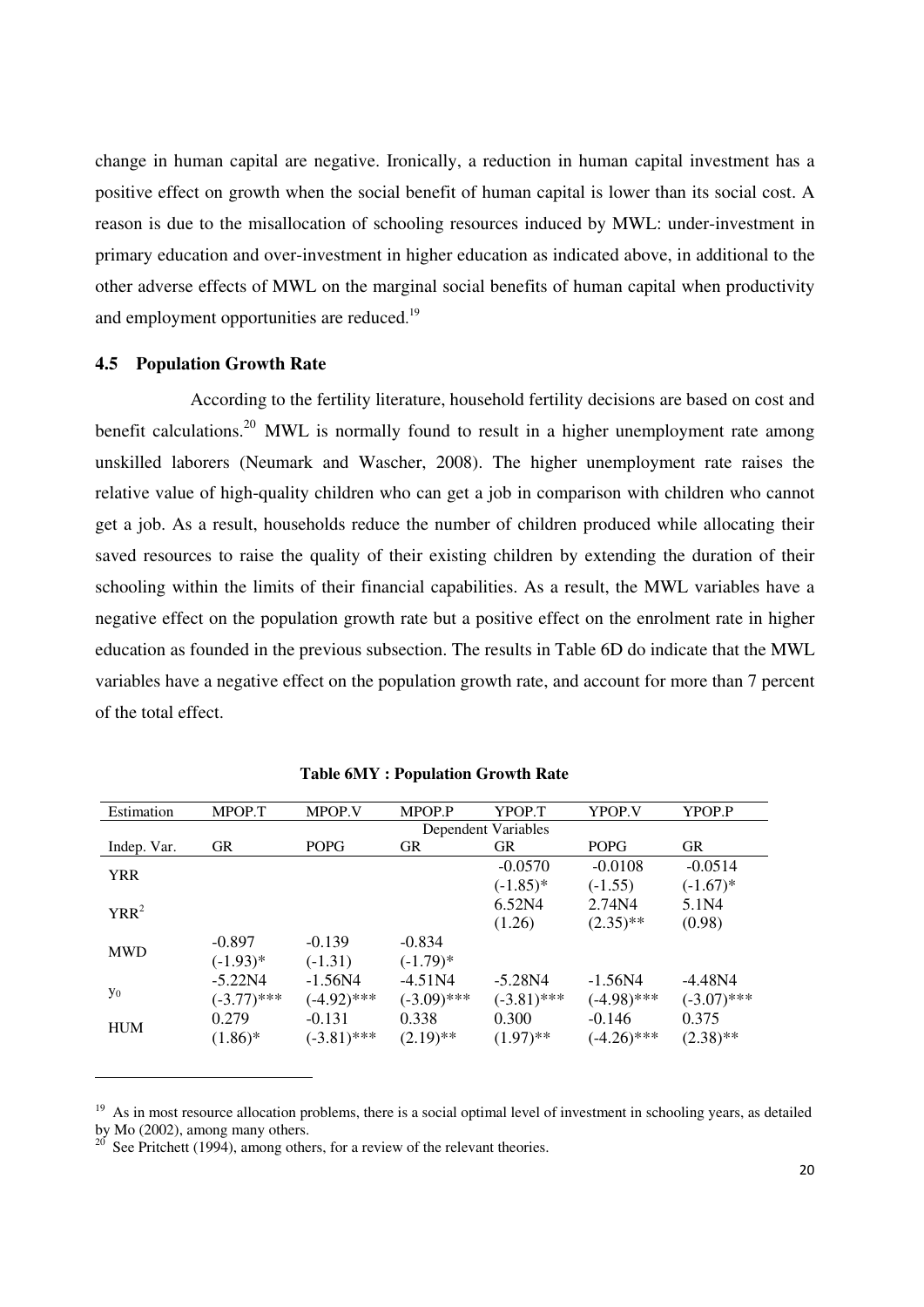| <b>POPG</b> |                      |                       | 0.454<br>(1.52)      |                      |                       | 0.517<br>$(1.71)^*$  |
|-------------|----------------------|-----------------------|----------------------|----------------------|-----------------------|----------------------|
| Constant    | 5.05<br>$(9.30)$ *** | 3.10<br>$(24.93)$ *** | 3.65<br>$(3.40)$ *** | 4.91<br>$(9.57)$ *** | 3.09<br>$(26.63)$ *** | 3.31<br>$(0.11)$ *** |
| $R^2$       | 0.0978               | 0.521                 | 0.108                | 0.102                | 0.534                 | 0.114                |
| $#$ of obs. | 216                  | 216                   | 216                  | 216                  | 216                   | 216                  |

1. Please refer to the notes to Tables 1 and 2M.

2. Based on the estimate in MPOP.T, WR reduce GR by 0.897 percentage points or 22 percent.

3. Based on the estimate in YPOP.T, the first order effect of YRR on GR equals 0.057. The marginal effect of YRR reaches zero with  $YRR^* = 43.7$ . Evaluated at YRR<sup>\*</sup>, the reduction in growth rate equals 1.25 percentage points, or 30 percent when evaluated at the mean.

| Model          | Direct effect (a) | Population Growth (b)           | Total effect (c)                          | c1/c2     | b/c2  |
|----------------|-------------------|---------------------------------|-------------------------------------------|-----------|-------|
| <b>MPOP</b>    | $-0.834$          | $-0.139x0.454$<br>$= -0.0631$   | $c1 = -0.897$<br>$c2 = (a)+(b) = -0.897$  | 1.00      | 0.070 |
| <b>YPOP</b>    | $-0.0514$         | $-0.0108x0.517$<br>$= -0.00558$ | $c = -0.0570$<br>$c2 = (a)+(b) = -0.0570$ | 1.00      | 0.098 |
| $\mathbf{r}$ . | $T = 1$           | $\sim$ 1.1 $\sim$ 1.1 $\sim$    | $1.77.4$ m                                | $\cdot$ . |       |

#### **Table 6D: Population Growth Rate**

Note: The total effects reported in c1 are based on the estimates in MAT and YAT respectively.

#### **Insert Table 6MY and 6D about here.**

#### **4.6 The Overall Situation**

When the transmission variables are correlated with each other, the estimates of the regressions in the previous subsections will be biased. In this section, we estimate the respective effects of the transmission channels on the growth rate by including all transmission variables in the model at the same time and then calculating the overall effect based on the following formula:

(7) 
$$
\frac{dGR}{dMWL} = \frac{\partial GR}{\partial MWL} + \sum_{TV} \left( \frac{\partial GR}{\partial TV} \frac{\partial TV}{\partial MWL} \right) + \left( \frac{\partial GR}{\partial INVP} \frac{\partial INVP}{\partial MWL} \right).
$$

where *TV* includes government size, government investment, political instability, the enrolment ratios, change in human capital, and the population growth rate.

In the previous estimations, no regional or year dummies which might be correlated with the MWL variables were introduced. To further assess the robustness of our findings, Table 7D decomposes all the transmission variables simultaneously and compares the decompositions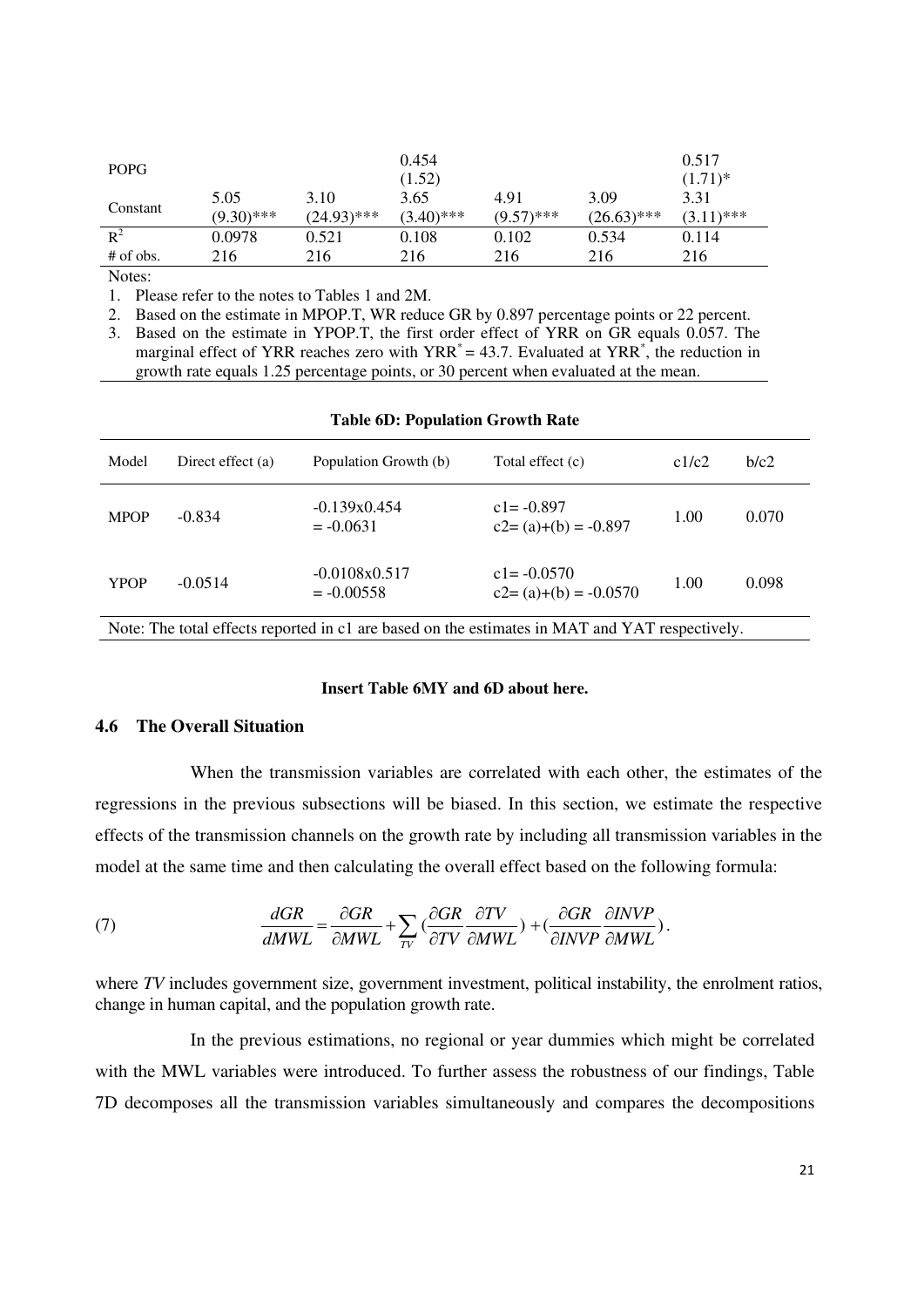based on the estimations with and without the control of the regional and year dummies. $^{21}$  The decompositions in MAP.D and YAP.D are respectively based on the estimates in MAP and YAP and the related estimates of the effect of the MWL variables on the transmission variables reported in the previous tables. MDUM.D and YDUM.D are decomposed based on the estimations reported in Tables A1.MDUM and A1.YDUM in the Appendix respectively. This decomposition exercise allows us to assess whether our major conclusions remain intact when the regional and year dummies are included in the regressions.

After the dummies are added to control for the possible time dynamics and regional characteristics, the coefficients of the MWL variables become more significant statistically and in magnitude. The dummy variables appear to have captured some regional characteristics that are closely correlated to the MWL variables and the transmission variables. As revealed by the ratios between the estimated effect (e1) and the calculated effect (e2) in MDUM.D and YDUM.D, the totals are not particularly close to each other. This is expected, as the decompositions are based on many regressions with different sample sizes. However, all the variables have the expected signs and the results indicate a high level of consistency among the estimations of all various specifications and decomposition analyses. $22$ 

| Estimation        | MAP.D             | MDUM.D            | YAP.D              | YDUM.D            |
|-------------------|-------------------|-------------------|--------------------|-------------------|
| Direct Effect     | $-0.334(26%)$     | $-0.637(50%)$     | $-0.0173(23%)$     | $-0.0364(48%)$    |
| Investment        | $-0.0354x17.2$    | $-0.0319x12.6$    | $-0.00136x17.1$    | $-0.00110x13.0$   |
|                   | $= -0.609(47%)$   | $= -0.401(31\%)$  | $= -0.0232(31\%)$  | $= -0.0142(19%)$  |
| Population Growth | $-0.139x0.541$    | $-0.0964x0.828$   | $-0.0108x0.575$    | $-0.0120x0.859$   |
|                   | $= -0.0750(6%)$   | $= -0.0798(6%)$   | $= -0.00621(8%)$   | $= -0.0103(14\%)$ |
| Govt. Size        | $0.00457x(-8.69)$ | $0.00918x(-8.48)$ | $2.17N4x(-8.91)$   | $5.34N4x(-8.74)$  |
|                   | $= -0.0397(3%)$   | $= -0.0779(6%)$   | $= -0.00193(3%)$   | $= -0.00467(6%)$  |
| Govt. Investment  | $-0.00261x10.4$   | $-0.00558x2.06$   | $-8.31N4x(10.1)$   | $-0.00127x1.19$   |
|                   | $= -0.027(2%)$    | $= -0.0115(1\%)$  | $= -0.00839(11\%)$ | $= -0.00151(2%)$  |

**Table 7D: The Overall Picture with and without Dummy Variables** 

 $21$  The equations system with the regional and year dummies included for decomposition purposes is reported in Table A1 in the Appendix. Mo (2003) performs a decomposition exercise on land distribution inequality to explain the difference in productivity growth between LAAM and ASIAE. Regional dummies embody a bundle of regional characteristics that may include different institutional characteristics specific to each region. In additional to the possible time dynamics of the dependent variables, one potential concern is that the effects of the MWL variables might be driven by other regional characteristics that are correlated with the MWL variables. The regression results and the associated decomposition exercise suggest that all our major conclusions remain intact after we control the  $\frac{1}{22}$  possibilities.

 $2<sup>2</sup>$  In the estimations for the effects of the MWL variables on INVP in Tables A1.MDUM and A1.YDUM, we include all transmission variables in the regressions for comparison purpose. We find that our conclusions remain intact whether the transmission variables are included or not in the INVP regression.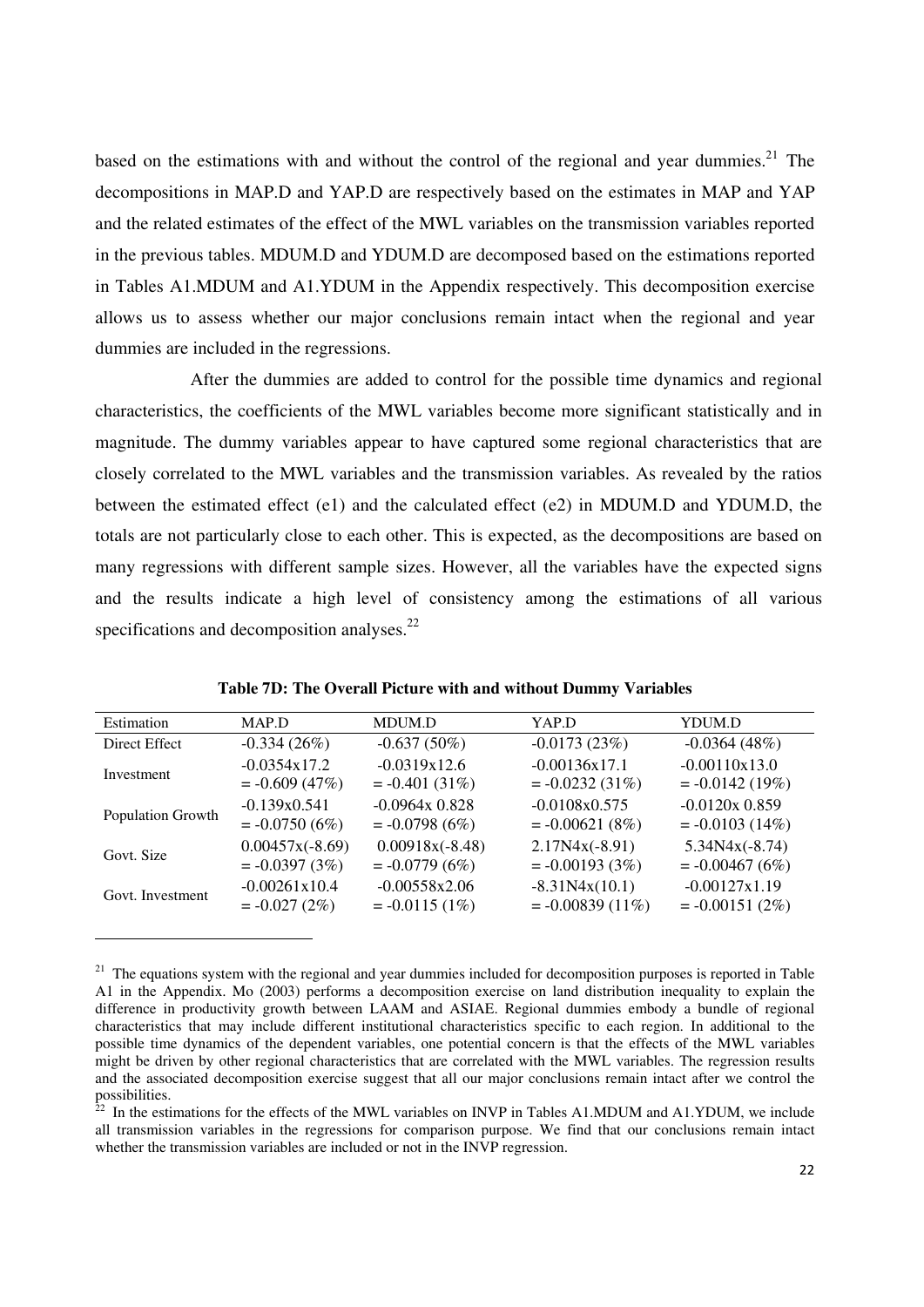| Political Instability   | $0.0142x(-2.75)$                                            | $0.00924x(-2.26)$                              | $6.53N4x(-2.77)$                                                  | $3.15N4x(-2.32)$                                   |
|-------------------------|-------------------------------------------------------------|------------------------------------------------|-------------------------------------------------------------------|----------------------------------------------------|
|                         | $= -0.0390(3%)$                                             | $= -0.0209(2\%)$                               | $= -0.00181(2%)$                                                  | $= -7.31N4(1%)$                                    |
| <b>Higher Education</b> | $0.644x(-0.299)$                                            | $0.195*x(-0.236)$                              | $0.0554x(-0.297)$                                                 | $0.0212x(-0.239)$                                  |
| Enrollment              | $= -0.193(15%)$                                             | $= -0.0461(4%)$                                | $= -0.0165(22%)$                                                  | $= -0.00506(7%)$                                   |
| Primary Education       | $-0.0105x2.16$                                              | $-0.0132x4.85$                                 | $-9.73N4x2.12$                                                    | $-0.00131x4.81$                                    |
| Enrollment              | $= -0.0226(2%)$                                             | $= -0.0640(5%)$                                | $= -0.00206(3%)$                                                  | $= -0.00631(8%)$                                   |
| Change in Human         | $-0.0652x(-0.547)$                                          | $-0.105x(-0.509)$                              | $-0.00347x(-0.570)$                                               | $-0.00692x(-0.537)$                                |
| Capital                 | $= 0.0357(3%)$                                              | $= 0.0534(4\%)$                                | $= 0.00198(3%)$                                                   | $= 0.00372(5\%)$                                   |
| <b>Total Effect</b>     | $e1 = -1.28$<br>$[-1.23]$<br>$e2 = -1.30$<br>$e1/e2 = 0.98$ | $e1 = -1.02$<br>$e2 = -1.28$<br>$e1/e2 = 0.80$ | $e1 = -0.0743$<br>$[-0.069]$<br>$e2 = -0.0745$<br>$e1/e2 = 0.997$ | $e1 = -0.0643$<br>$e2 = -0.0755$<br>$e1/e2 = 0.85$ |

1. e1 in MAP.D and YAP.D is based on the estimations with 209 observations under the same specifications as in MPOP.T and YPOP.T respectively while the numbers inside […] are of the 216 observations reported for comparison.

2. Based on the estimate reported in Table A1.MDUM, the total effect of MWL on GR equals 1.02 percentage points or 25 percent when evaluated at the mean.

3. Based on the estimate reported in Table A1.YDUM, the first order total effect of YRR on GR equals 0.0643 while the second order effect of 8.55N4. The marginal effect of YRR reaches zero with YRR<sup>\*</sup> = 37.6. Evaluated at YRR\* , the reduction in growth rate equals 1.21 percentage points, or 29.6 percent when evaluated at the mean.

#### **Insert Table 7D about here**

In general, the estimates under the various specifications suggest that countries with MWL typically have a growth rate about 20 to 30 percent lower than the sample mean over the period studied. At the 'steady state' where the marginal effect of YRR equals zero, a country will have a growth rate about 30 to 38 percent lower than the average.<sup>23</sup> In the decompositions reported in Table 7D, the direct impact of the MWL variables accounts for more than 23 percent of the total effect. This suggests that through its effects on the incentive structure facing all economic agents, MWL has pervasive, significant, and complicated effects on the behavior of the diverse range of economic agents. These effects on the ultimate economic outcomes such as GDP growth and investment are still substantial after the various transmission variables are taken into consideration.

#### **5. Do Our Main Conclusions Remain Valid in the 'decades of turbulence'?**

Over the past two decades, revolutions in information technology (IT) have resulted in much greater globalization and an increasing digital divide on both national and international level.

 $2<sup>23</sup>$  We disregard the increasing effect of YRR on GR beyond YRR<sup>\*</sup>. The positive effect is theoretically unlikely. Moreover, YRR<sup>\*</sup> ranges from about 38 years to 50 years in the estimations while the average YRR is only about 17 years in the sample.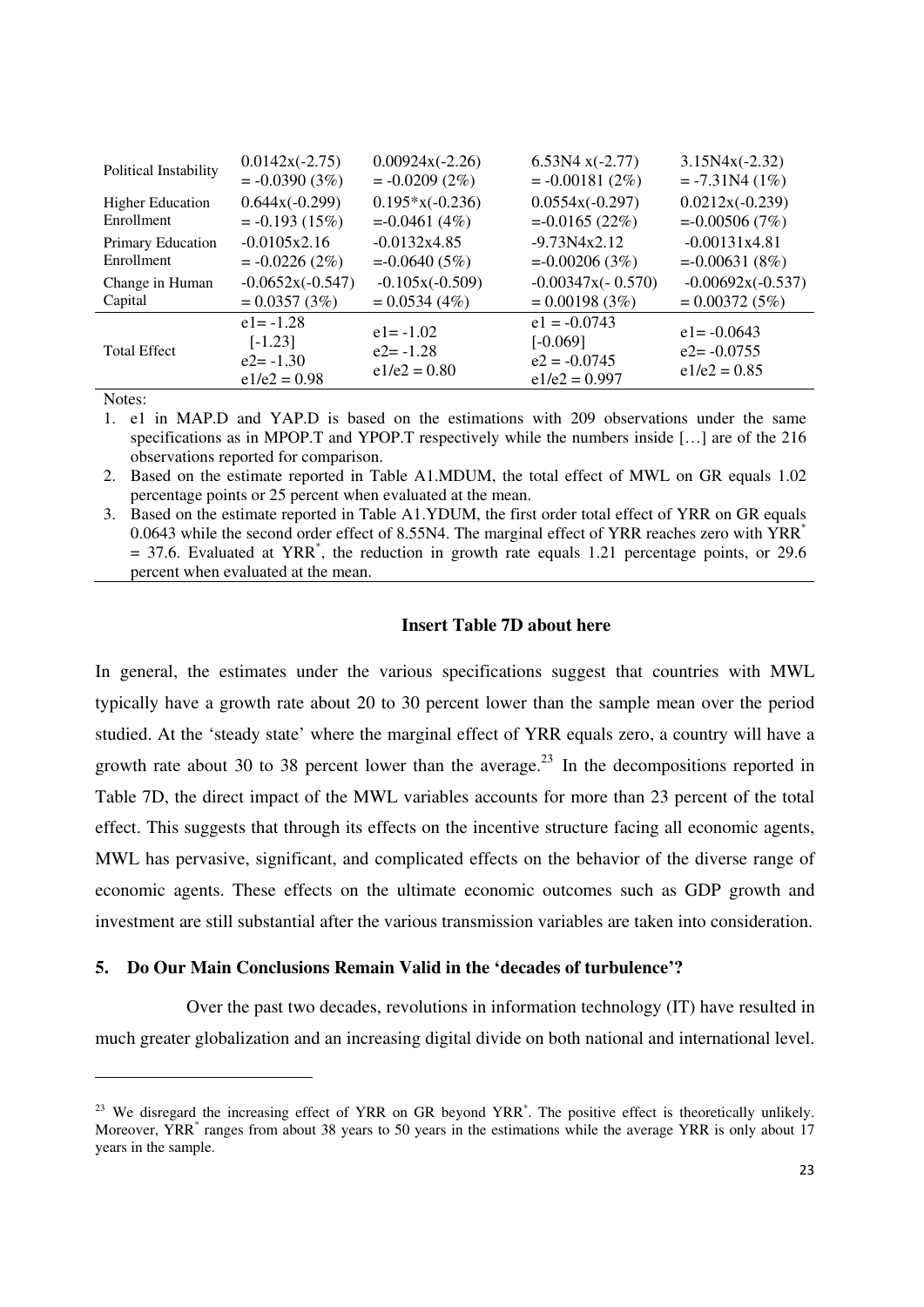These trends have spawned a transitional period marked by frequent bouts of economic turbulence. The global adjustment process generated by technological shocks has been reflected by the widespread financial crises experienced in recent decades and by surges in productivity and GDP growth in countries and sectors that have been able to be benefitted from the IT revolution. The unstable socio-economic environment generated by domestic and international digital divides has resulted in national economic data that may not reveal long-run equilibrium conditions.<sup>24</sup> To minimize the possible effect of the shocks caused by region-specific disturbances such as the Latin American and Asian financial crises on our estimations as well as the stage of institutional development divergences among different regions, we separate countries into regions before conducting our analysis. We also introduce the GDP and trade-GDP ratio (TRADE) variables into our regressions as in ASM3 and OEY3 to capture the potential effects of the IT revolution and globalization on the growth performance.<sup>25</sup> The estimations are based on panel data sets of 5 years in the period 1985-2004. We do not attempt to repeat all the exercises performed in Section 4 due to data limitations and the transitional properties in this period. We find that only the estimations for the ASIAE and OECD countries, which are known to have more stable and mature economic and socio-political institutions, generate the expected results, while the estimations based on LAAM and SAFRI countries are not stable.**<sup>26</sup>** The regression results reported in Tables 9AS and 9OE, though not as comprehensive as those given in Section 4, indicate that our basic conclusions based on the detailed analyses in the previous sections are likely to remain intact even in this turbulent period if the institutional quality of different regions and countries are properly controlled. The coefficients of the MWL variables have the expected signs in all estimations. However, they are statistically more significant in the ASIAE countries than their OECD counterparts. A possible reason is that the OECD sample has much higher average YRR than its counterpart as indicated in Tables A3AS and A3OECD.<sup>27</sup> Another reason is that the OECD countries have inherited similar institutional traditions such that the deviations in their MWL variables might have over-represented their divergences in related regulations.

<sup>&</sup>lt;sup>24</sup> Please refer to Mo (2008) and Norris (2001) for the related literature and discussions, among many others.

<sup>&</sup>lt;sup>25</sup> Advances in IT have substantially reduced domestic and international transaction costs, which has been of particular benefit to large economies and/or those that rely heavily on international trade.

<sup>&</sup>lt;sup>26</sup> The estimation results based on the LAAM and SAFRI countries are unstable and the sign is sometimes not as expected. This may be due to the unstable international and domestic environment generated by the technological shock in the period that results in more unstable and pronounced influences to these countries with less matured economic and socio-political institutions.

 $27$  The related data source, simple statistics and list of the countries involved in the regressions are reported in Appendix Tables A3.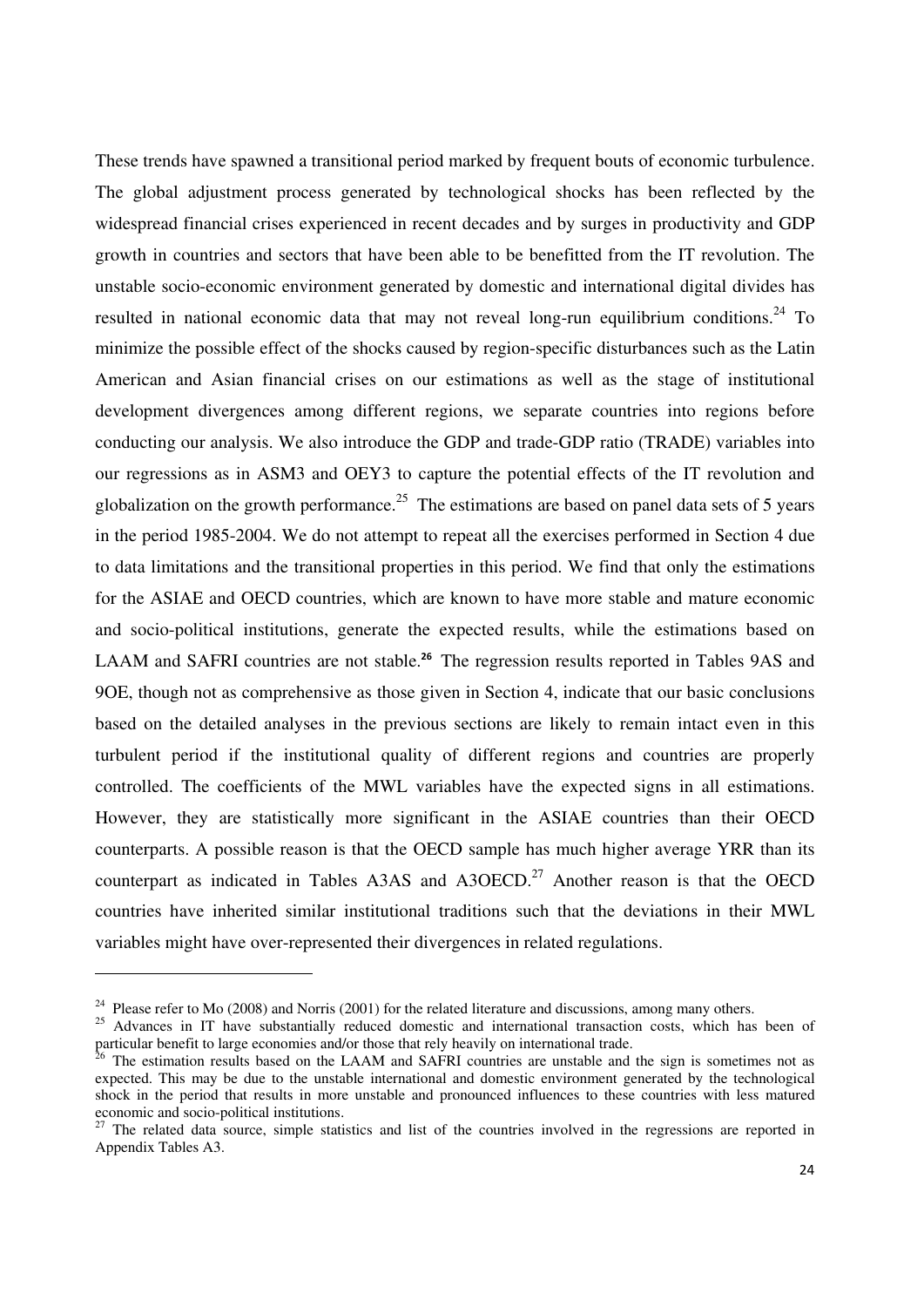| Estimation   | MAS1         | MAS <sub>2</sub> | MAS3          | YAS1                | YAS2          | YAS3       |
|--------------|--------------|------------------|---------------|---------------------|---------------|------------|
|              |              |                  |               | Dependent Variables |               |            |
| Indept. Var. | <b>GR</b>    | GR               | <b>GR</b>     | <b>GR</b>           | <b>GR</b>     | GR         |
| <b>YRR</b>   |              |                  |               | $-0.277$            | $-0.228$      | $-0.252$   |
|              |              |                  |               | $(-2.53)$ **        | $(-2.03)*$    | $(-1.56)$  |
| $YRR^2$      |              |                  |               | 0.00483             | 0.00452       | 0.00418    |
|              |              |                  |               | $(2.13)$ **         | $(2.06)$ **   | (1.30)     |
| <b>MWD</b>   | $-4.43$      | $-4.31$          | $-2.06$       |                     |               |            |
|              | $(-2.47)$ ** | $(-1.95)^*$      | $(-1.01)$     |                     |               |            |
|              | 0.00667      | 0.178            | 0.0407        |                     | $-0.240$      | 0.0978     |
| <b>POPG</b>  | (0.008)      | (0.17)           | (0.05)        |                     | $(-0.39)$     | (0.14)     |
|              |              |                  | 0.0673        |                     |               | 0.121      |
| <b>INVP</b>  |              |                  | (0.74)        |                     |               | (1.07)     |
|              | $-2.12N4$    | $-1.73N5$        | $-4.75N5$     |                     | 4.15N5        | $-1.97N4$  |
| $y_0$        | $(-1.59)$    | $(-0.06)$        | $(-0.20)$     |                     | (0.33)        | $(-1.54)$  |
|              | $-0.104$     | $-0.147$         | $-0.0572$     |                     |               |            |
| <b>GSIZE</b> | $(-1.23)$    | $(-1.39)$        | $(-0.60)$     |                     |               |            |
|              |              | $-0.0126$        | 0.00288       |                     |               |            |
| <b>TRADE</b> |              | $(-0.75)$        | (0.19)        |                     |               |            |
|              |              | $-4.97N12$       | 2.39N12       |                     |               |            |
| <b>GDP</b>   |              | $(-0.91)$        | (0.44)        |                     |               |            |
|              |              |                  | $-1.82$       |                     | $-1.83$       |            |
| <b>YR</b>    |              |                  | $(-2.93)$ *** |                     | $(-3.51)$ *** |            |
|              | 14.0         | 15.6             | 12.2          | 9.78                | 13.8          | 7.31       |
| Constant     | $(5.07)$ *** | $(4.75)$ ***     | $(2.97)$ ***  | $(9.70)$ ***        | $(7.18)$ ***  | $(1.71)^*$ |
| $R^2$        | 0.236        | 0.261            | 0.488         | 0.183               | 0.464         | 0.265      |
| # of obs.    | 35           | 35               | 35            | 35                  | 35            | 35         |

1. Please refer to the notes to Tables 1 and 2M. In addition, TRADE = (import + export)/GDP; GDP = real GDP.  $YR =$  dummy for time periods: 1=1985-1989, and so on.

2. Based on the estimate in YAS2, the first order effect of YRR on GR equals 0.228. The marginal effect of YRR reaches zero with  $YRR^* = 25$ . Evaluated at YRR<sup>\*</sup>, the reduction in growth rate equals 2.85 percentage points or 38 percent evaluated at the mean of 7.58 reported in Table A3 in the Appendix.

| Estimation   | MOE1      | MOE2      | MOE3      | YOE1                | YOE2      | YOE3         |
|--------------|-----------|-----------|-----------|---------------------|-----------|--------------|
|              |           |           |           | Dependent Variables |           |              |
| Indept. Var. | <b>GR</b> | <b>GR</b> | <b>GR</b> | <b>GR</b>           | <b>GR</b> | <b>GR</b>    |
| <b>YRR</b>   |           |           |           | $-0.0173$           | $-0.0143$ | $-0.0338$    |
|              |           |           |           | $(-1.05)$           | $(-0.88)$ | $(-2.14)$ ** |
| $YRR^2$      |           |           |           | 1.67N4              | 1.4N4     | 4.6N4        |
|              |           |           |           | (0.86)              | (0.73)    | $(2.51)$ **  |
|              | $-0.233$  | $-0.365$  | $-0.488$  |                     |           |              |
| <b>MWD</b>   | $(-0.63)$ | $(-1.03)$ | $(-1.41)$ |                     |           |              |
| <b>POPG</b>  | 1.06      | 0.752     | 0.790     | 1.06                | 1.10      | 0.544        |

#### **Table 8OE: OECD Countries**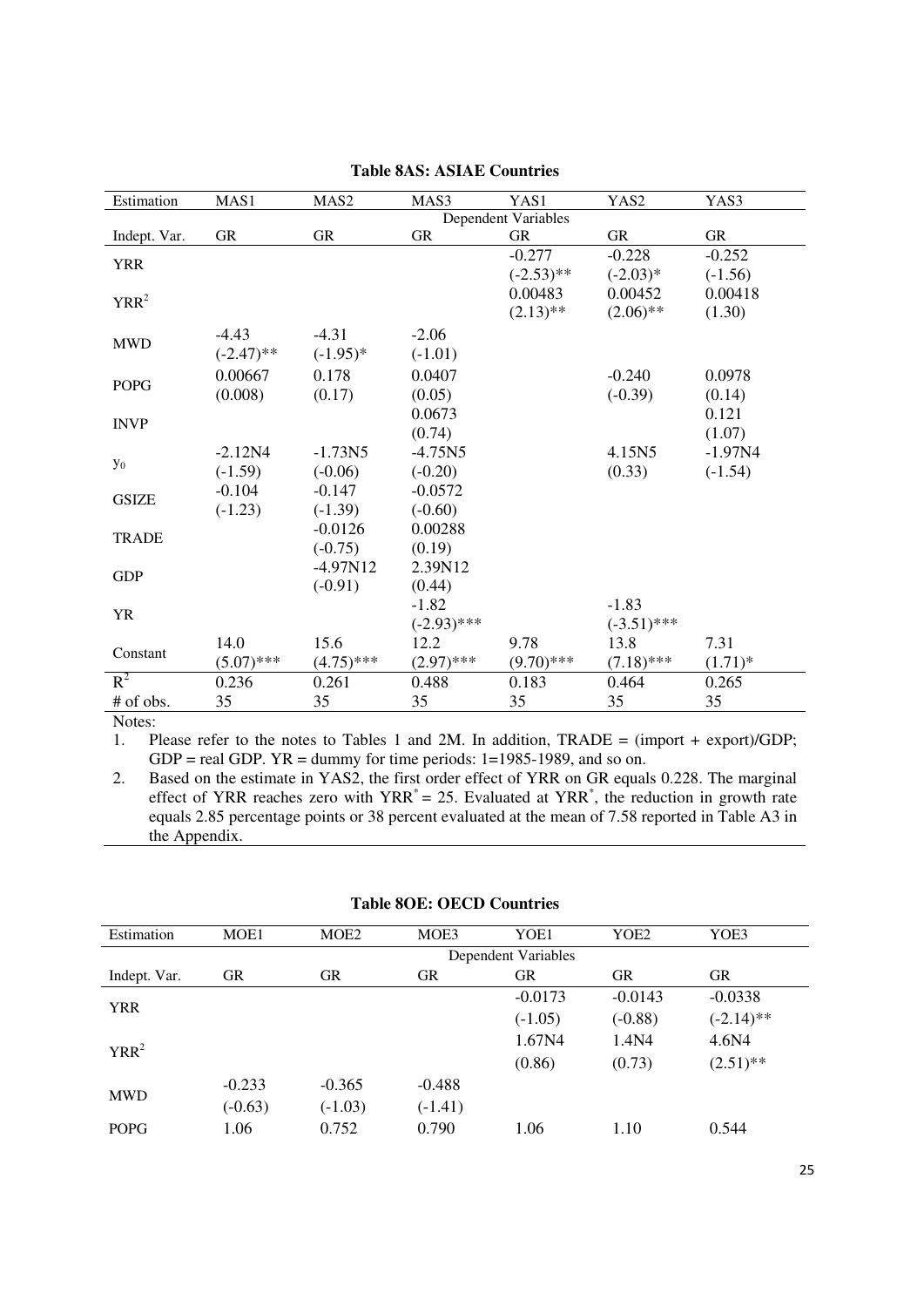|              | $(3.05)$ ***  | $(2.23)$ **   | $(2.39)$ **   | $(2.98)$ ***  | $(3.13)$ ***  | (1.60)        |
|--------------|---------------|---------------|---------------|---------------|---------------|---------------|
| <b>INVP</b>  |               | $-0.0182$     |               |               |               | $-0.0187$     |
|              |               | $(-0.31)$     |               |               |               | $(-0.33)$     |
|              | $-6.73N5$     | $-1.06N4$     | $-1.49N4$     | $-6.68N5$     | $-2.92N5$     | $-1.25N4$     |
| $y_0$        | $(-3.06)$ *** | $(-2.94)$ *** | $(-5.58)$ *** | $(-3.00)$ *** | $(-1.00)$     | $(-3.53)$ *** |
|              |               | $-0.0610$     | $-0.0334$     |               |               | $-0.0692$     |
| <b>GSIZE</b> |               | $(-1.16)$     | $(-0.79)$     |               |               | $(-1.36)$     |
| <b>TRADE</b> |               | 0.0207        | 0.0225        |               |               | 0.0239        |
|              |               | $(4.36)$ ***  | $(5.12)$ ***  |               |               | $(4.97)$ ***  |
| <b>GDP</b>   |               | 2.38N13       | 2.97N13       |               |               | 2.97N13       |
|              |               | $(1.67)^*$    | $(2.29)$ **   |               |               | $(2.11)$ **   |
| YR           |               | $-0.326$      |               |               | $-0.377$      | $-0.316$      |
|              |               | $(-1.80)$ *   |               |               | $(-1.94)$ *   | $(-1.80)$ *   |
| Constant     | 6.12          | 7.80          | 6.80          | 6.19          | 6.31          | 8.15          |
|              | $(10.58)$ *** | $(3.71)$ ***  | $(6.92)$ ***  | $(11.10)$ *** | $(11.40)$ *** | $(3.98)$ ***  |
| $R^2$        | 0.159         | 0.385         | 0.361         | 0.166         | 0.200         | 0.422         |
| # of obs.    | 96            | 96            | 96            | 96            | 96            | 96            |

1. Please refer to the notes to Tables 1, 2M and 8AS.

2. Based on the estimate in YOE3, the first order effect of YRR on GR equals 0.0338. The marginal effect of YRR reaches zero with  $YRR^* = 36.7$ . Evaluated at  $YRR^*$ , the reduction in growth rate equals 0.62, or 12 percent, evaluated at the mean of 5.32 reported in Table A2 in the Appendix.

The estimations of MOE3 and YOE3 indicate that after TRADE and GDP are included in the model, the significance of the MWL variables increases substantially.<sup>28</sup>

## **6. Conclusion**

It is the incentive structure imbedded in the institutional/organizational structure of economies that has to be the key to unraveling the puzzle of uneven and erratic growth. -- Douglas C. North

Our estimates made under various specifications suggest that countries with MWL typically have a growth rate of about 20 to 30 percent lower than the mean in our sample periods. The effect of MWL on GDP growth rate is small in initial years with the first order effect of typically less than 0.1 percentage point. However, at the 'steady state' where the marginal effect of the legislation years equals zero, a country will have a growth rate about 30 to 38 percent lower than the sample mean. The results suggest that the longer the MWL have been in place, the more destructive they are to an economy. In this study, we use a methodology that has generated a long

 $^{28}$  This phenomenon is not observed in its ASIAE counterparts. The IT revolution and its impacts appear to have particularly beneficial to 'mature economies' like those of the OECD that have the ready institutions, technology and capital to tap the benefits from the technological breakthrough.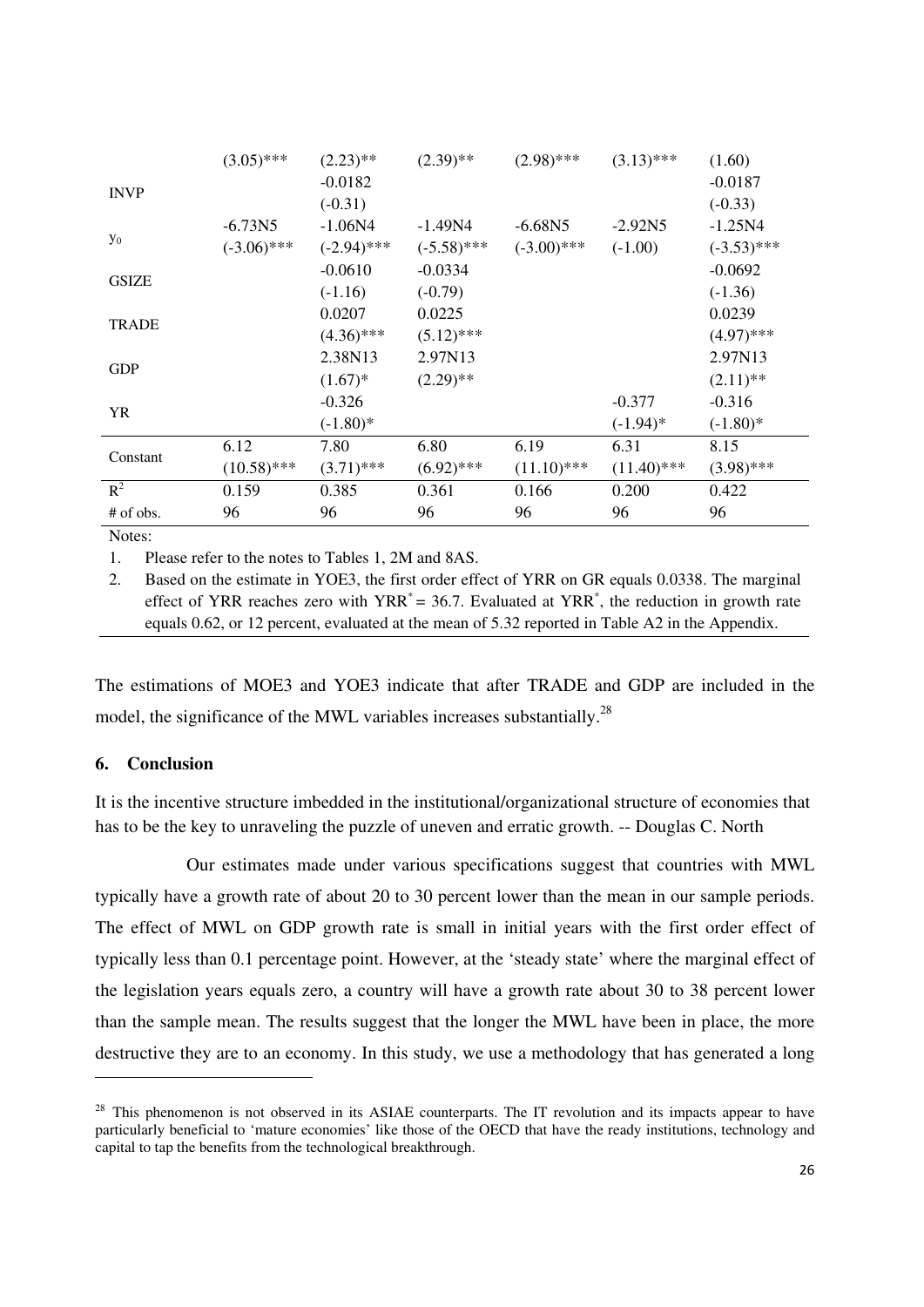series of consistent results in other studies to investigate the effects of MWL on economic performances. The conclusions are based on a substantial body of empirical evidences of remarkable consistency. Refuting them requires a more persuasive system of models be formulated and different results are generated with a similar or improved data set. An alternative way of doing so is to employ the same estimation system, use another well-accepted data set, and generate opposite results with a comparable level of consistency. These efforts would allow comparison between investigations and the truth of the matter will finally emerge when sufficient research has accumulated.

Our contribution to the literature is twofold. The first and obvious contribution of our finding is that MWL has a detrimental effect on economic performance. Given that MWL is extensively adopted across countries and also generally approved by international organizations, our findings will have very important policy implications. At a higher level, we give an example to illustrate how a bad institution, the rules of the game governing economic interactions, ultimately determines economic performances, and the rise or decline of economies over time.

Let us go back to an important question raised in the classic article by Stigler (1946): is there any better alternative to MWL for reducing poverty? Based on our current knowledge, the answer is definitely 'yes.' Most countries are likely to experience a decline in the share of national income that goes to wages. (Global Wage Report 2008/09). However, this does not imply that we have to impose MWL. Governments should think about using a wider set of tools including the creation of a more equal opportunity environment by supplying productive public infrastructures, reducing unproductive taxes while capturing unearned land-rent to support public services, and reducing rent-seeking activities such as corruption, unproductive transfers and subsidies. These initiatives would have far greater benefits for the wellbeing of the poor and society as a whole than MWL.<sup>29</sup> Far from eradicating poverty among the lowly paid, MWL prolong and even exacerbate it. There is little argument that productivity and economic growth foster the productive use of labor, the main asset of the poor, and can lead to a rapid reduction in the incidence of poverty (see, among many others, Squire, 1993 and Dollar and Kraay, 2002) It is simply not realistic to expect significant sustained wage growth to the protected poor when productivity and GDP growth rates are retarded by MWL.

<sup>&</sup>lt;sup>29</sup> For instance, Mo (1996, 2001, 2003, 2007, 2009).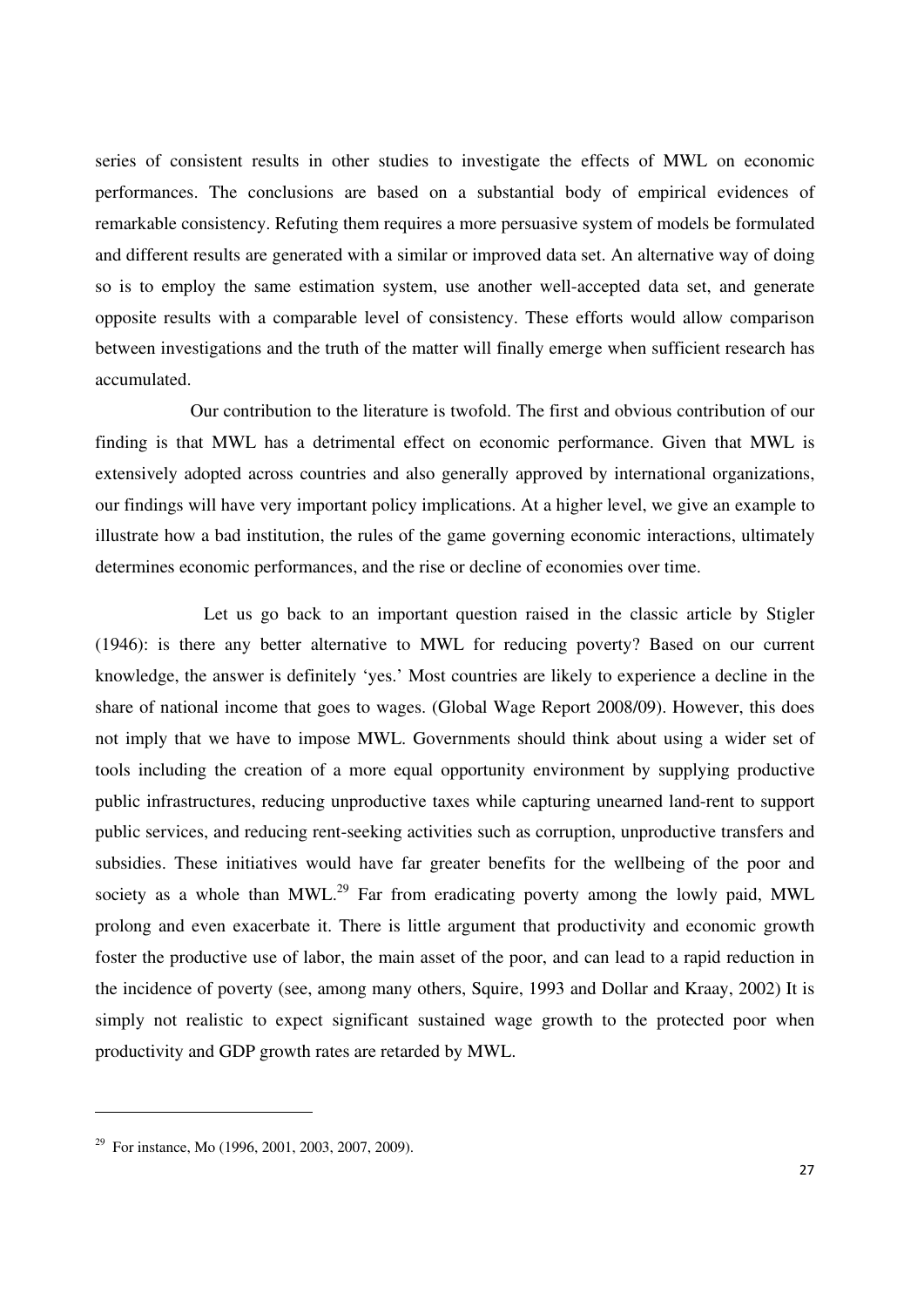#### **References**

- Alesina, Alberto et. al. (1996), "Political Stability and Economic Growth," *Journal of Economic Growth* 1: 189-211.
- Adelman, I. (1961) *Theories of Economic Growth and Development*. Stanford University Press, Stanford, California.
- Askenazy, P. (2003) "Minimum Wage, Exports and Growth," *European Economic Review,*  Elsevier. 47(1), 147-64.
- Barro, Robert J. (1991) "Economic Growth in a Cross Section of Countries." *Quarterly Journal of Economics*, 1991, 106(2), 407-42.
- Barro R. and Lee J. W. (1994) Data Set for a Panel of 138 Countries. At: www.nber.org/pub/barro.lee (access date: July 2009).
- Barro, R. J. and Sala-I-Martin, Xavier X. (1995) *Economic Growth*. McGraw-Hill, Inc..
- Benhabib, J. and Spiegel, M. (1994) "The Role of Human Capital in Economic Development: Evidence from Aggregate Cross-Country Data." *Journal of Monetary Economics* 34, 143-73.
- Besley, T. and R. Burgess (2004) "Can Labor Regulation Hinder Economic Performance? Evidence From India," *Quarterly Journal of Economics* 119(1), 91-134.
- Brandon, P. (1995) "Jobs Taken by Mothers Moving from Welfare to Work and the Effects of Minimum Wages on this Transition," Employment Policies Institute, Washington, D.C., 1995.
- Cahuc, P. and Michel, P. (1996) "Minimum Wage, Unemployment and Growth," *European Economic Review* 40(7), 1463-82.
- Cunningham, W. V. (2007) *Minimum Wages and Social Policy*, The World Bank.
- Dollar, D. and Kraay, A. (2002) "Growth Is good for the Poor", Mimeo, World Bank, Washington, D.C.
- Ehrenberg, R. G., and Marcus, A.J. (1982) "Minimum Wages and Teenagers' Enrollment-Employment Outcomes: A Multinomial Logit Model." *Journal of Human Resources* 17(1), 39-58.
- Falk, A.; Fehr, E. and Zehnder, C (2006). Fairness Perceptions and Reservation Wages the Behavioral Effects of Minimum Wage Laws. *Quarterly Journal of Economics* 121(4), 1347-1381.
- Hashimoto, M. (1982) "Minimum Wage Effect on Training on the Job", *The American Economic Review* 72(5), 1070-87.
- ILO, Global Wage Report 2008/09: Minimum wages and collective bargaining: Towards policy coherence.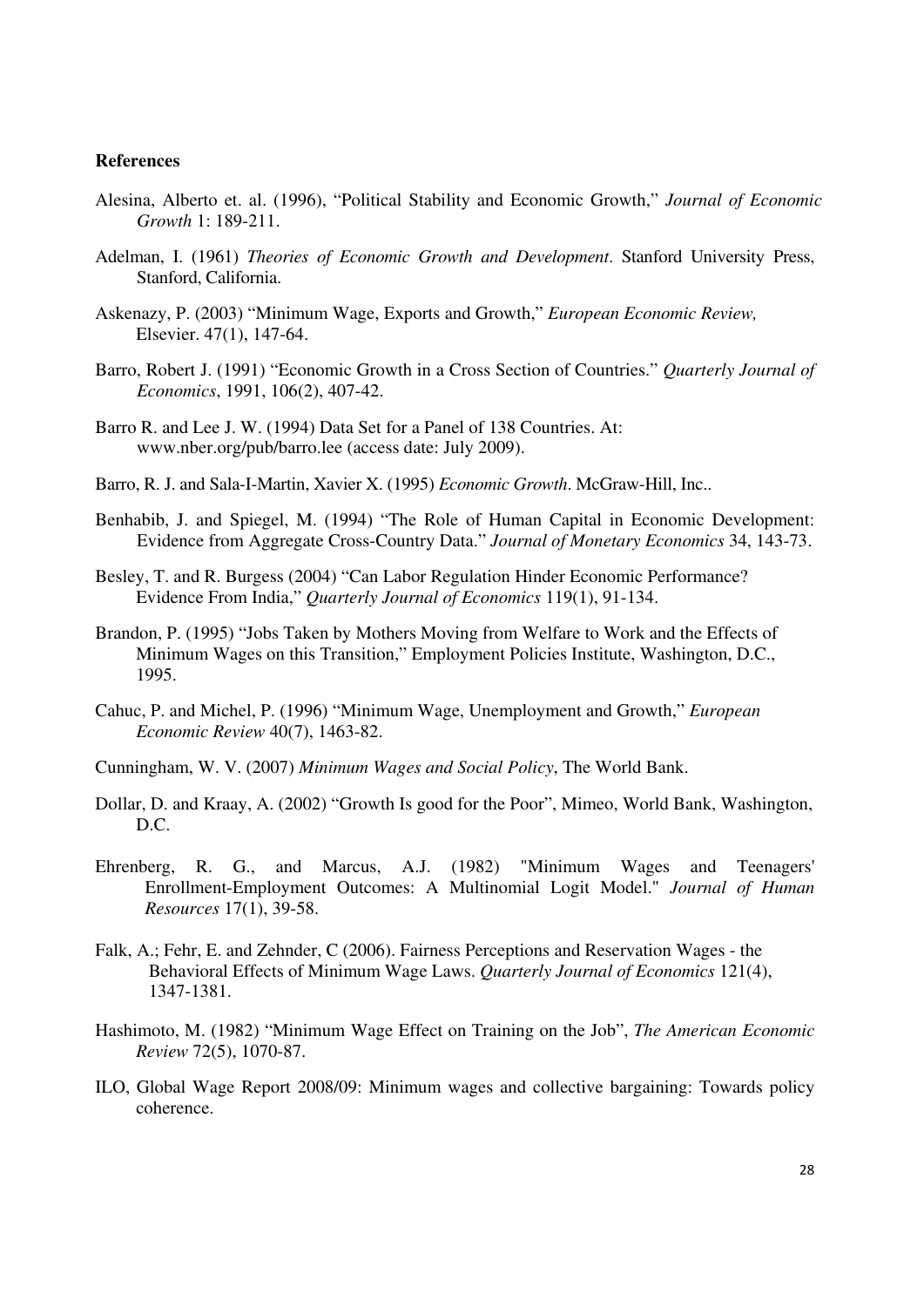- Lindbeck, A. and Nyberg, S. (2006) "Raising Children to Work Hard: Altruism, Work Norms, and Social Insurance", *The Quarterly Journal of Economics* 121(4), 1473-1503.
- McDougall, W. (1921) *National Welfare and National Decay*, Methuen & Co., London, 1921. 214.
- Michau, J. B. (2009) "Unemployment Insurance and Cultural Transmission: Theory and Application to European Unemployment," CEP Discussion Paper No. 936. At: http://cep.lse.ac.uk/pubs/download/dp0936.pdf (access date: 28 July 09)

Mo, P. H. (2000) "Income Inequality and Economic Growth", *Kyklos* 53, 293-316.

\_\_\_\_\_ (2001) "Corruption and Economic Growth", *Journal of Comparative Economics* 29, 66-79.

- \_\_\_\_ (2002) "Human Capital and Economic Growth Alternative Specifications," School of Business, Hong Kong Baptist University.
- \_\_\_\_\_ (2003), "Land Distribution Inequality and Economic Growth," *Pacific Economic Review* 8(2), 171-181.
- \_\_\_\_\_ (2007), "Government Expenditures and Economic Growth: the Supply-side and the Demand-side", *Fiscal Studies* 28 (4 ), 497-522.

\_\_\_\_ ( 2009) "Income Distribution Polarization and Economic Growth," *Indian Economic Review* 44 ( 1), 107-123..

- \_\_\_\_ (1996) "The Demand for Social Control Tools," *Economic Analysis and Policy* 26(2), 157-175.
- Neumark, D. and Nizalova, O. (2006) "Minimum Wage Effects in the Longer Run," *The Journal of Human Resources* XLII(2), 435-52.
- Neumark, D. and Wascher, W. L. (2008) *Minimum Wages*, Cambridge, MA:MIT Press
- Norris, P. (2001) *Digital Divide, Civic Engagement, Information Poverty, and the Internet Worldwide*, Cambridge, University Press.
- North, D. C. (1981) *Structure and Change in Economic History*, New York; W.W. Norton & Co..
- \_\_\_\_ (1990) *Institutions, Institutional Change and Economic Performance*, Cambridge University Press.
- Olson, M. (1971) [1965]. *The Logic of Collective Action : Public Goods and the Theory of Groups* , Harvard University Press.
- \_\_\_\_ (1982) *The Rise and Decline of Nations*, Yale University Press.
- Posner, R. (1974) "Theories of Economic Regulation," *The Bell Journal of Economics and Management Science* 5(2), 335-58.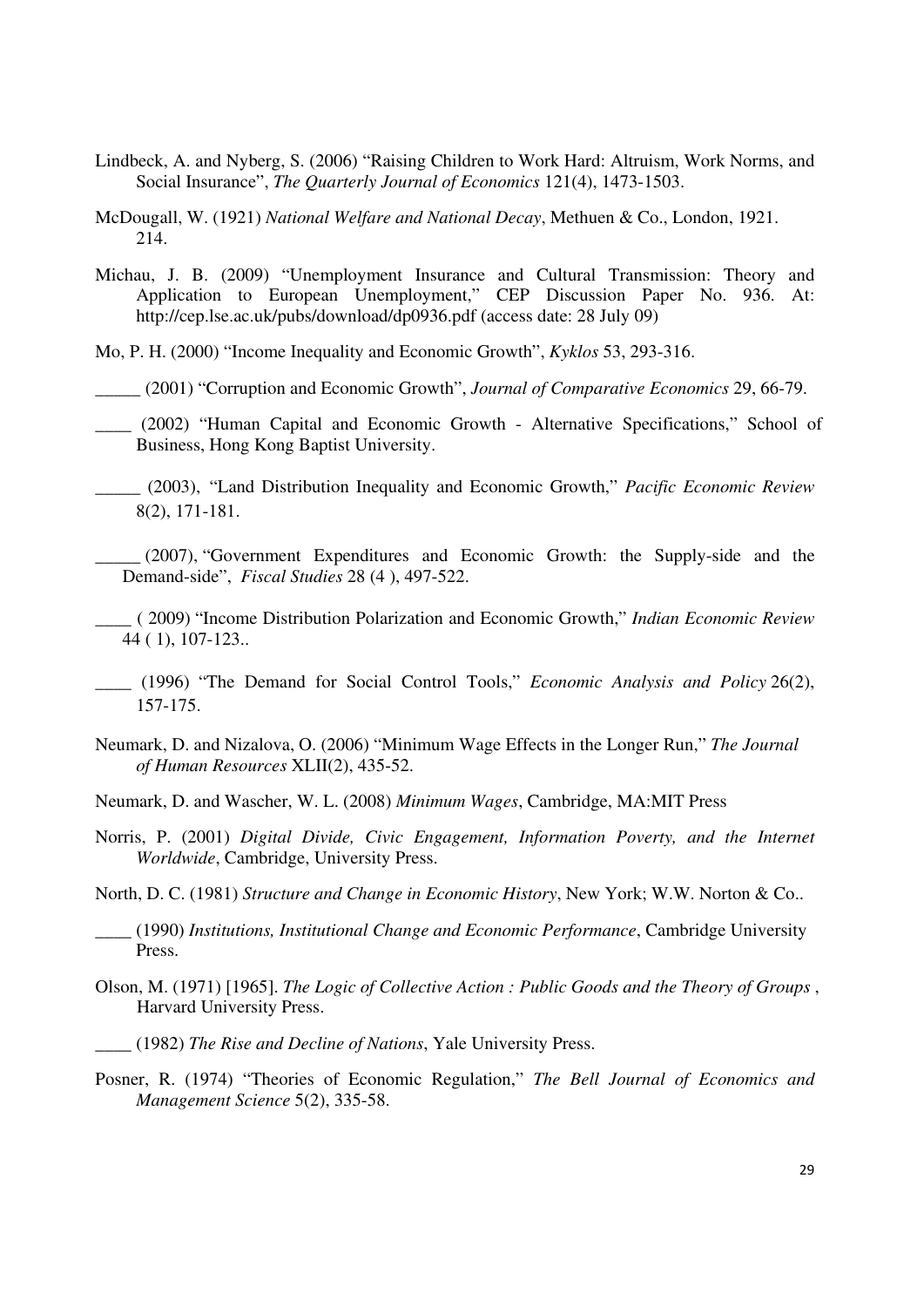- Ravn, M. O. and Sorensen, J. R. (1999) "Schooling, Training, Growth and Minimum Wages," *The Scandinavian Journal of Economics* 101(3), 441-57.
- Robinson, Warren C. (1997) "The Economic Theory of Fertility Over Three Decades", *Population Studies* 51(1) ,63-74
- Roemer, M. and Gugerty, M. K. (1997) "Does Economic Growth Reduce Poverty?" Cambridge: CAER Discussion Paper No. 5, Harvard Institute for International Development.
- Rustici, T. (1985) "A Public Choice View of the Minimum Wage", *Cato Journal* 5 (1), 103-131.
- Schumpeter, J. A. (1949) *The Theory of Economic Development*, translated by R. Opie, Cambridge, Mass.: Harvard University Press. First German edition in 1912.
- Squire, L. (1993) "Fighting Poverty", *The American Economic Review* 83(2), 337-82.
- Stigler, G. J. (1946) "The Economics of Minimum Wage Legislation", *The American Economic Review* 36(3), 358-65.
- \_\_\_\_ (1971) "The Theory of Economic Regulation", *The Bell Journal of and Management Science* 3, 3-18.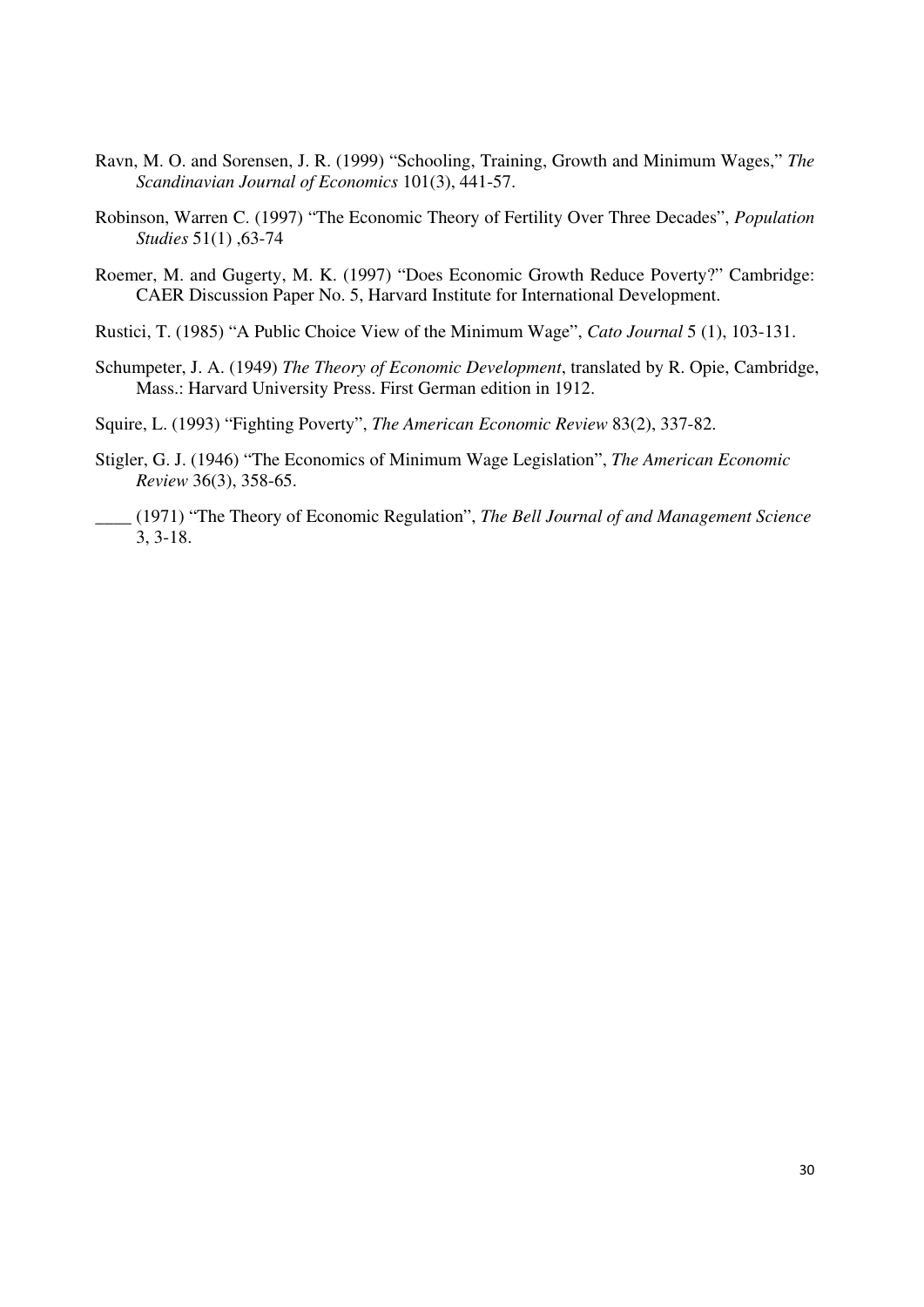# **Appendixes:**

| Indep. Var.               | <b>GR</b>     | <b>INVP</b>   | <b>POPG</b>   | <b>GSIZE</b>  | <b>GINV</b>   | <b>PINSTAB</b> | dHUM         | ENR.P         | ENR.H         | ${\rm GR}$    |
|---------------------------|---------------|---------------|---------------|---------------|---------------|----------------|--------------|---------------|---------------|---------------|
| $\ensuremath{\text{MWD}}$ | $-1.02$       | $-0.0319$     | $-0.0964$     | 0.00918       | $-0.00558$    | 0.00924        | $-0.105$     | $-0.0132$     | 0.195         | $-0.637$      |
|                           | $(-2.29)$ **  | $(-4.21)$ *** | $(-0.89)$     | (1.08)        | $(-0.87)$     | (0.35)         | $(-1.34)$    | $(-0.80)$     | (0.56)        | $(-1.49)$     |
|                           | $-4.90N4$     | 3.01N6        | $-5.47N5$     | $-8.89N6$     | 2.88N6        | $-2.10N5$      | $-4.79N5$    | $-2.08N6$     | 9.42N5        | $-5.20N4$     |
| $\mathbf{y}_0$            | $(-3.02)$ *** | (1.04)        | $(-1.39)$     | $(-2.87)$ *** | (1.24)        | $(-2.20)$ **   | $(-1.68)$ *  | $(-0.34)$     | (0.74)        | $(-3.31)$ *** |
| ${\rm HUM}$               | 0.211         | $-1.54N4$     | $-0.131$      | 0.0105        | $-0.00590$    | $-9.02N4$      | 0.103        | 0.0220        | 0.0185        | 0.215         |
|                           | (1.54)        | $(-0.05)$     | $(-3.95)$ *** | $(4.01)$ ***  | $(-3.01)$ *** | $(-0.11)$      | $(4.26)$ *** | $(4.32)$ ***  | (0.17)        | (1.40)        |
| <b>POPG</b>               |               | 3.47N4        |               |               |               |                |              |               |               | 0.828         |
|                           |               | (0.07)        |               |               |               |                |              |               |               | $(3.11)$ ***  |
| <b>INVP</b>               |               |               |               |               |               |                |              |               |               | 12.6          |
|                           |               |               |               |               |               |                |              |               |               | (3.17)        |
| <b>GSIZE</b>              |               | 0.0208        |               |               |               |                |              |               |               | $-8.48$       |
|                           |               | (0.32)        |               |               |               |                |              |               |               | $(-2.41)$     |
| <b>GINV</b>               |               | $-0.188$      |               |               |               |                |              |               |               | 2.06          |
|                           |               | $(-1.98)$ **  |               |               |               |                |              |               |               | (0.40)        |
| <b>PINSTAB</b>            |               | $-0.0313$     |               |               |               |                |              |               |               | $-2.26$       |
|                           |               | $(-1.51)$     |               |               |               |                |              |               |               | $(-2.00)$ **  |
| $dHUM$                    |               | 0.00217       |               |               |               |                |              |               |               | $-0.509$      |
|                           |               | (0.33)        |               |               |               |                |              |               |               | $(-1.44)$     |
| ENR.P                     |               | 0.106         |               |               |               |                |              |               |               | 4.85          |
|                           |               | $(3.00)$ ***  |               |               |               |                |              |               |               | $(2.46)$ **   |
| ENR.H                     |               | $-3.77N4$     |               |               |               |                |              |               |               | $-0.236$      |
|                           |               | $(-0.25)$     |               |               |               |                |              |               |               | $(-2.86)$ *** |
| <b>YR</b>                 | $-1.06$       | $-0.00654$    | 0.0289        | 0.00968       | 0.00716       | 0.0124         | 0.0705       | 0.00731       | 2.55          | $-0.307$      |
|                           | $(-4.15)$ *** | $(-1.08)$     | (0.47)        | $(1.98)$ **   | $(1.95)^*$    | (0.82)         | (1.56)       | (0.76)        | $(12.82)$ *** | $(-0.94)$     |
| <b>ASIAE</b>              | 0.487         | 0.0401        | $-0.0504$     | $-0.0231$     | $-0.0226$     | 0.0119         | $-0.156$     | 0.0563        | 0.260         | $-0.435$      |
|                           | (0.60)        | $(2.90)$ ***  | $(-0.26)$     | $(-1.50)$     | $(-2.00)$ **  | (0.25)         | $(-1.10)$    | $(1.88)$ *    | (0.42)        | $(-0.57)$     |
| <b>LAAM</b>               | $-2.53$       | $-0.00910$    | 0.118         | $-0.0336$     | $-0.0396$     | 0.0601         | $-0.0957$    | 0.0690        | 0.678         | $-2.91$       |
|                           | $(-3.82)$ *** | $(-0.75)$     | (0.74)        | $(-2.66)$ *** | $(-4.25)$ *** | (1.56)         | $(-0.82)$    | $(2.80)$ ***  | (1.34)        | $(-4.41)$ *** |
| <b>OECD</b>               | $-0.950$      | 0.0149        | $-0.722$      | $-0.0278$     | $-0.0498$     | 0.0484         | $-0.0635$    | 0.0537        | $-1.09$       | $-1.24$       |
|                           | $(-1.07)$     | (0.94)        | $(-3.36)$ *** | $(-1.64)$     | $(-4.01)$ *** | (0.94)         | $(-0.41)$    | (1.63)        | $(-1.59)$     | $(-1.45)$     |
| <b>SAFRICA</b>            | $-2.86$       | $-0.00256$    | 0.199         | 0.0311        | $-0.0281$     | 0.00149        | $-0.171$     | $-0.00804$    | $-0.593$      | $-2.34$       |
|                           | $(-3.31)$ *** | $(-0.17)$     | (0.95)        | $(1.89)*$     | $(-2.26)$     | (0.03)         | $(-1.13)$    | $(-0.25)$     | $(-0.89)$     | $(-2.86)$ *** |
| Constant                  | 8.80          | 0.0930        | 2.82          | 0.142         | 0.117         | 0.111          | 0.122        | 0.785         | $-3.61$       | 1.62          |
|                           | $(10.27)$ *** | $(2.66)$ ***  | $(13.57)$ *** | $(8.69)$ ***  | $(9.57)$ ***  | $(2.21)$ **    | (0.81)       | $(24.62)$ *** | $(-5.46)$ *** | (0.84)        |
| $R^2$                     | 0.281         | 0.373         | 0.571         | 0.194         | 0.225         | 0.104          | 0.139        | 0.290         | 0.499         | 0.470         |
| # of obs.                 | 216           | 203           | 216           | 216           | 209           | 214            | 216          | 214           | 213           | 203           |

# **Table A1.MDUM: Estimations with Year and Regional Dummy**

Note: Please refer to the notes to Tables 1 and 2M.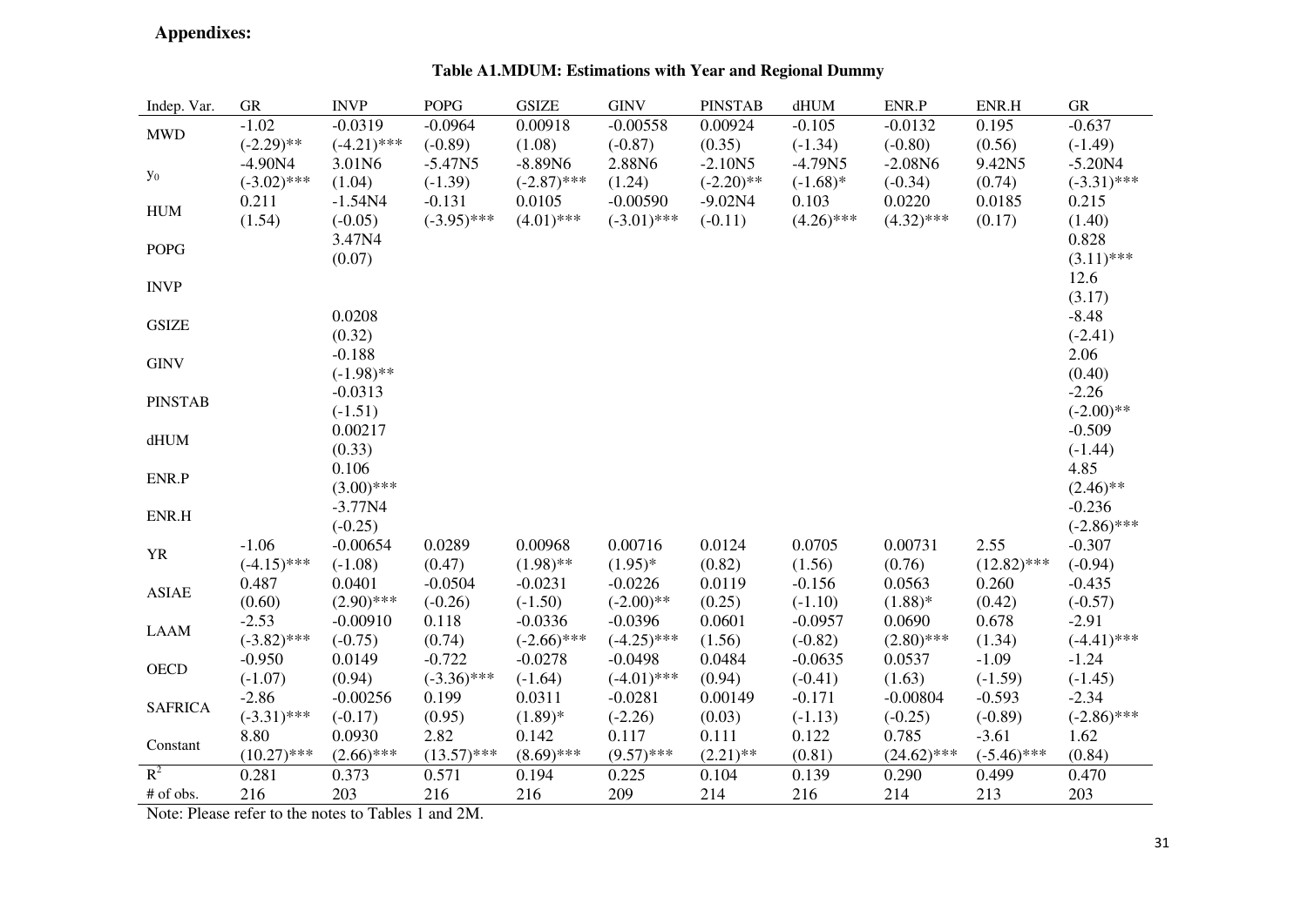| Indep. Var.      | ${\rm GR}$                 | <b>INVP</b>                | <b>POPG</b>               | <b>GSIZE</b>               | <b>GINV</b>                 | <b>PINSTAB</b>            | dHUM                    | ENR.P                   | ENR.H                    | ${\rm GR}$                 |
|------------------|----------------------------|----------------------------|---------------------------|----------------------------|-----------------------------|---------------------------|-------------------------|-------------------------|--------------------------|----------------------------|
| <b>YRE</b>       | $-0.0643$<br>$(-2.14)$ **  | $-0.00110$<br>$(-2.12)$ ** | $-0.0120$<br>$(-1.68)$ *  | 5.34N4<br>(0.93)           | $-0.00127$<br>$(-3.04)$ *** | 3.15N4<br>(0.18)          | $-0.00692$<br>$(-1.32)$ | $-0.00131$<br>$(-1.18)$ | 0.0212<br>(0.92)         | $-0.0364$<br>$(-1.30)$     |
| YRE <sup>2</sup> | 8.55N4<br>$(1.76)^*$       | 7.42N6<br>(0.89)           | 2.8N4<br>$(2.43)$ **      | $-1.10N5$<br>$(-1.18)$     | 1.92N5<br>$(2.86)$ ***      | $-3.18N6$<br>$(-0.11)$    | 4.13N5<br>(0.49)        | 1.58N5<br>(0.88)        | $-3.17N4$<br>$(-0.85)$   | 4.15N4<br>(0.93)           |
| $\mathbf{y}_0$   | $-4.66N4$<br>$(-2.87)$ *** | 3.71N6<br>(1.27)           | $-5.21N5$<br>$(-1.35)$    | $-9.19N6$<br>$(-2.98)$ *** | 2.80N6<br>(1.24)            | $-2.13N5$<br>$(-2.24)$ ** | $-4.65N5$<br>$(-1.64)$  | $-1.94N6$<br>$(-0.32)$  | 9.23N5<br>(0.73)         | $-5.09N4$<br>$(-3.24)$ *** |
| <b>HUM</b>       | 0.218<br>(1.56)            | 0.00155<br>(0.52)          | $-0.145$<br>$(-4.36)$ *** | 0.0110<br>$(4.12)$ ***     | $-0.00589$<br>$(-3.01)$ *** | $-9.85N4$<br>$(-0.12)$    | 0.111<br>$(4.54)$ ***   | 0.0225<br>$(4.35)$ ***  | 0.0186<br>(0.17)         | 0.233<br>(1.46)            |
| <b>POPG</b>      |                            | 0.00305<br>(0.60)          |                           |                            |                             |                           |                         |                         |                          | 0.86<br>$(3.16)$ ***       |
| <b>INVP</b>      |                            |                            |                           |                            |                             |                           |                         |                         |                          | 13.0<br>$(3.31)$ ***       |
| <b>GSIZE</b>     |                            | $-0.00499$<br>$(-0.075)$   |                           |                            |                             |                           |                         |                         |                          | $-8.74$<br>$(-2.46)$ **    |
| <b>GINV</b>      |                            | $-0.212$<br>$(-2.15)$ **   |                           |                            |                             |                           |                         |                         |                          | 1.19<br>(0.22)             |
| <b>PINSTAB</b>   |                            | $-0.0349$<br>$(-1.66)*$    |                           |                            |                             |                           |                         |                         |                          | $-2.32$<br>$(-2.05)$ **    |
| $dHUM$           |                            | 5.79N4<br>(0.09)           |                           |                            |                             |                           |                         |                         |                          | $-0.537$<br>$(-1.50)$      |
| ENR.P            |                            | 0.104<br>$(2.89)$ ***      |                           |                            |                             |                           |                         |                         |                          | 4.81<br>$(2.44)$ **        |
| ENR.H            |                            | $-6.43N4$<br>$(-0.41)$     |                           |                            |                             |                           |                         |                         |                          | $-0.239$<br>$(-2.87)$ ***  |
| ${\it YR}$       | $-1.07$<br>$(-4.16)$ ***   | $-0.00582$<br>$(-0.94)$    | 0.0207<br>(0.34)          | 0.0102<br>$(2.08)$ **      | 0.00769<br>$(2.14)$ **      | 0.0126<br>(0.84)          | 0.0754<br>$(1.68)$ *    | 0.0078<br>(0.81)        | 2.54<br>$(12.8)$ ***     | $-0.290$<br>$(-0.88)$      |
| <b>ASIAE</b>     | 0.383<br>(0.46)            | 0.0377<br>$(2.61)$ ***     | $-0.0214$<br>$(-0.11)$    | $-0.0251$<br>$(-1.60)$     | $-0.0283$<br>$(-2.50)$ **   | 0.0115<br>(0.24)          | $-0.203$<br>$(-1.41)$   | 0.0503<br>(1.65)        | 0.322<br>(0.51)          | $-0.567$<br>$(-0.72)$      |
| <b>LAAM</b>      | $-2.54$<br>$(-3.82)$ ***   | $-0.00959$<br>$(-0.77)$    | 0.112<br>(0.71)           | $-0.0341$<br>$(-2.69)$ *** | $-0.0418$<br>$(-4.57)$ ***  | 0.0595<br>(1.54)          | $-0.103$<br>$(-0.89)$   | 0.0671<br>$(2.72)$ ***  | 0.702<br>(1.38)          | $-2.96$<br>$(-4.44)$ ***   |
| <b>OECD</b>      | $-1.23$<br>$(-1.36)$       | 0.00782<br>(0.48)          | $-0.739$<br>$(-3.44)$ *** | $-0.0268$<br>$(-1.56)$     | $-0.0552$<br>$(-4.46)$ ***  | 0.0499<br>(0.95)          | $-0.111$<br>$(-0.70)$   | 0.0471<br>(1.40)        | $-1.01$<br>$(-1.45)$     | $-1.46$<br>$(-1.67)$ *     |
| <b>SAFRICA</b>   | $-2.95$<br>$(-3.34)$ ***   | $-0.00287$<br>$(-0.18)$    | 0.203<br>(0.97)           | 0.0290<br>$(1.72)^*$       | $-0.0371$<br>$(-2.97)$ ***  | 1.92N4<br>(0.004)         | $-0.217$<br>$(-1.41)$   | $-0.0155$<br>$(-0.47)$  | $-0.498$<br>$(-0.74)$    | $-2.47$<br>$(-2.91)$ ***   |
| Constant         | 8.65<br>$(10.30)$ ***      | 0.0803<br>$(2.25)$ **      | 2.85<br>$(14.25)$ ***     | 0.144<br>$(9.02)$ ***      | 0.125<br>$(10.70)$ ***      | 0.115<br>$(2.33)$ **      | 0.115<br>(0.79)         | 0.788<br>$(2.53)$ ***   | $-3.66$<br>$(-5.66)$ *** | 1.54<br>(0.79)             |
| $R^2$            | 0.280                      | 0.357                      | 0.586                     | 0.195                      | 0.257                       | 0.104                     | 0.154                   | 0.294                   | 0.501                    | 0.470                      |
| # of obs.        | 216                        | 203                        | 216                       | 216                        | 209                         | 214                       | 216                     | 214                     | 213                      | 203                        |

# **Table A1.YDUM: Estimations with Year and Regional Dummy**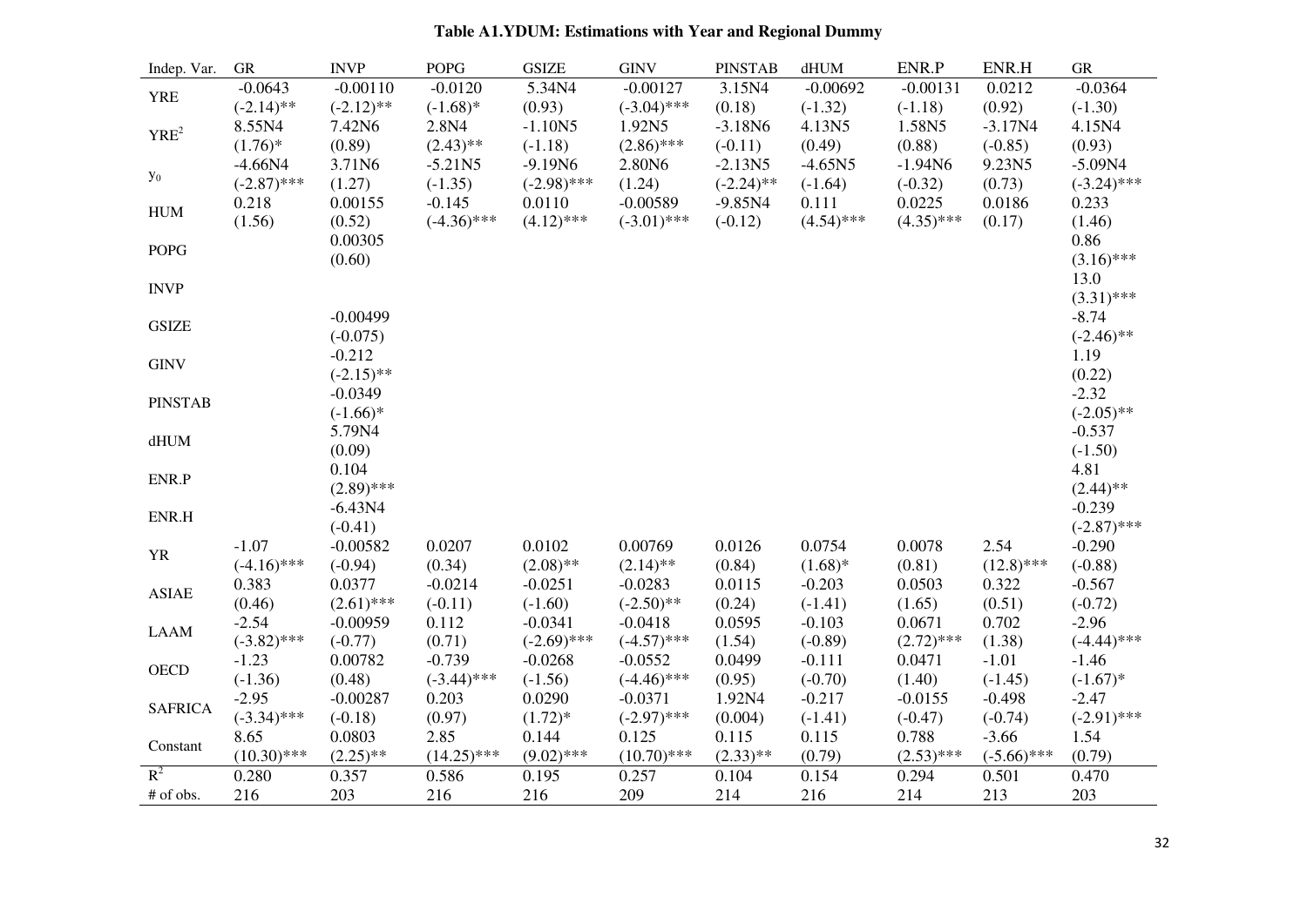| <b>Variables</b><br>involved                                                     | <b>Original Source</b>            |
|----------------------------------------------------------------------------------|-----------------------------------|
| Real GDP per capita                                                              | Summers and Heston (1988), GDPSH4 |
| Total population                                                                 | Same, POP                         |
| Ratio of real government "consumption" expenditure to real GDP                   | Same, GOVSH4                      |
| Ratio of real domestic investment (private plus public) to real GDP              | Same (1988), INVSH4               |
| Ratio of nominal public domestic investment to nominal GDP                       | Same, INVPUB                      |
| Average schooling years in the total population over age 25 in 1970, 1985 (proxy | Barro and Lee, HUMAN              |
| for human capital stock)                                                         |                                   |
| Measure of political instability                                                 | Same, PINSTAB                     |
| Dummy for East Asian, Latin-American, OECD, Sub-Saharan African Countries        | Same, ASIAE, LAAM, OECD, SAFRICA  |
| Total gross enrollment ratio for primary education                               | <b>UNESCO, H</b>                  |
| Total gross enrollment ratio for higher education                                | <b>UNESCO, H</b>                  |

# **Table A3: Data Source, Regressions 1985-2004**

| Variables involved                                            | <b>Source</b>                             |
|---------------------------------------------------------------|-------------------------------------------|
| GDP per capita (PPPs)                                         | World Bank                                |
| Total population                                              | <b>International Financial Statistics</b> |
| GDP by Type of Expenditure - National currency                | <b>United Nations</b>                     |
| Real Government "Consumption" Expenditure – National Currency | Same                                      |
| Real Gross Investment Expenditure – National Currency         | Same                                      |
| Total Export – National Currency                              | Same                                      |
| Total Import – National Currency                              | Same                                      |

| Table A3AS: Correlations and Descriptive Statistics, ASIAE |
|------------------------------------------------------------|
|------------------------------------------------------------|

|              | GR      | <b>YRR</b> | <b>MWD</b> | <b>POPG</b> | <b>INVP</b> | <b>GSIZE</b> | <b>TRADE</b> | $y_0$   | YR   |
|--------------|---------|------------|------------|-------------|-------------|--------------|--------------|---------|------|
| GR           | 1       |            |            |             |             |              |              |         |      |
| <b>YRR</b>   | $-0.26$ | 1          |            |             |             |              |              |         |      |
| <b>MWD</b>   | $-0.38$ | 0.52       | 1          |             |             |              |              |         |      |
| <b>POPG</b>  | $-0.01$ | 0.22       | $-0.05$    | 1           |             |              |              |         |      |
| <b>INVP</b>  | 0.39    | $-0.26$    | $-0.49$    | $-0.13$     |             |              |              |         |      |
| <b>GSIZE</b> | $-0.25$ | 0.21       | 0.25       | 0.48        | $-0.44$     | $\mathbf{1}$ |              |         |      |
| <b>TRADE</b> | 0.07    | $-0.09$    | $-0.66$    | 0.28        | 0.34        | 0.01         | 1            |         |      |
| $y_0$        | $-0.09$ | $-0.22$    | 0.20       | $-0.60$     | 0.18        | $-0.62$      | $-0.34$      | 1       |      |
| YR           | $-0.57$ | 0.22       | 0.12       | $-0.16$     | $-0.11$     | $-0.09$      | 0.19         | 0.41    |      |
| Mean         | 7.58    | 18.46      | 0.83       | 1.89        | 27.29       | 14.98        | 130.91       | 1.76E11 | 2.46 |
| (S.D.)       | 3.54    | 16.38      | 0.38       | 0.82        | 7.24        | 7.99         | 91.26        | 2.00E11 | 1.12 |

Notes:

1. The statistics are based on the panel data set of 5 years in the period 1985-2004.

2. The above correlation coefficients are based on 35 observations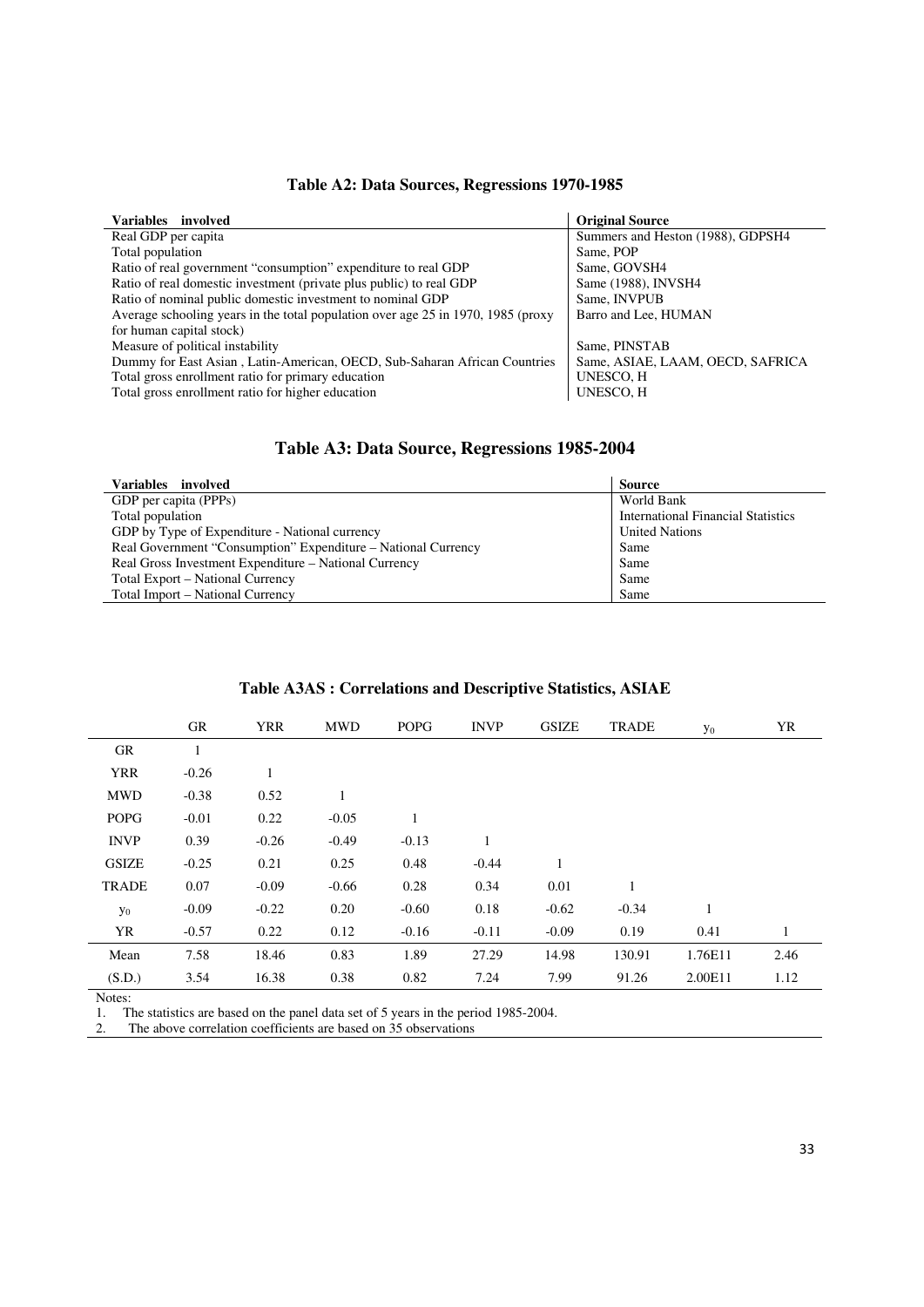|              | GR           | <b>YRR</b> | <b>MWD</b> | <b>POPG</b>  | <b>INVP</b> | <b>GSIZE</b> | <b>TRADE</b> | $y_0$   | YR   |
|--------------|--------------|------------|------------|--------------|-------------|--------------|--------------|---------|------|
| <b>GR</b>    | $\mathbf{1}$ |            |            |              |             |              |              |         |      |
| <b>YRR</b>   | $-0.03$      | 1          |            |              |             |              |              |         |      |
| <b>MWD</b>   | 0.01         | 0.71       | л.         |              |             |              |              |         |      |
| <b>POPG</b>  | 0.27         | 0.24       | 0.13       | $\mathbf{1}$ |             |              |              |         |      |
| <b>INVP</b>  | $-0.13$      | 0.08       | 0.09       | 0.01         |             |              |              |         |      |
| <b>GSIZE</b> | $-0.21$      | $-0.10$    | $-0.13$    | $-0.37$      | $-0.46$     | 1            |              |         |      |
| <b>TRADE</b> | 0.23         | $-0.19$    | $-0.06$    | 0.10         | $-0.10$     | 0.03         |              |         |      |
| $y_0$        | $-0.11$      | 0.34       | 0.27       | 0.06         | $-0.04$     | $-0.19$      | $-0.34$      | 1       |      |
| YR           | $-0.31$      | 0.14       | 0.03       | 0.09         | 0.22        | $-0.12$      | 0.29         | 0.14    | 1    |
| Mean         | 5.32         | 31.75      | 0.72       | 0.66         | 22.76       | 18.54        | 75.73        | 7.53E11 | 2.50 |
| (S.D.)       | 1.71         | 28.15      | 0.45       | 0.48         | 3.13        | 3.81         | 46.30        | 1.50E12 | 1.12 |
| $ -$         |              |            |            |              |             |              |              |         |      |

**Table A3OECD : Correlations and Descriptive Statistics, OECD** 

1. The statistics are based on the panel data set of 5 years in the period 1985-2004.

2. The above correlation coefficients are based on 96 observations.

# **Table A3LIST: List of the ASIAE and OECD Countries, Regressions 1985-2004**

| <b>ASIAE Countries</b> |               |                    |                |                |                      |  |  |  |  |
|------------------------|---------------|--------------------|----------------|----------------|----------------------|--|--|--|--|
| Fiji                   | Indonesia     | Korea              | Malaysia       | Philippines    | Singapore            |  |  |  |  |
| Solomon Islands        | Thailand      | Papua New Guinea   |                |                |                      |  |  |  |  |
|                        |               |                    |                |                |                      |  |  |  |  |
| Australia              | Austria       | Belgium            | Canada         | Denmark        | Finland              |  |  |  |  |
| France                 | Germany, West | Greece             | <b>Iceland</b> | Ireland        | Italy                |  |  |  |  |
| Japan                  | Luxembourg    | <b>Netherlands</b> | New Zealand    | Norway         | Portugal             |  |  |  |  |
| Spain                  | Sweden        | Sweitzerland       | Turkey         | United Kingdom | <b>United States</b> |  |  |  |  |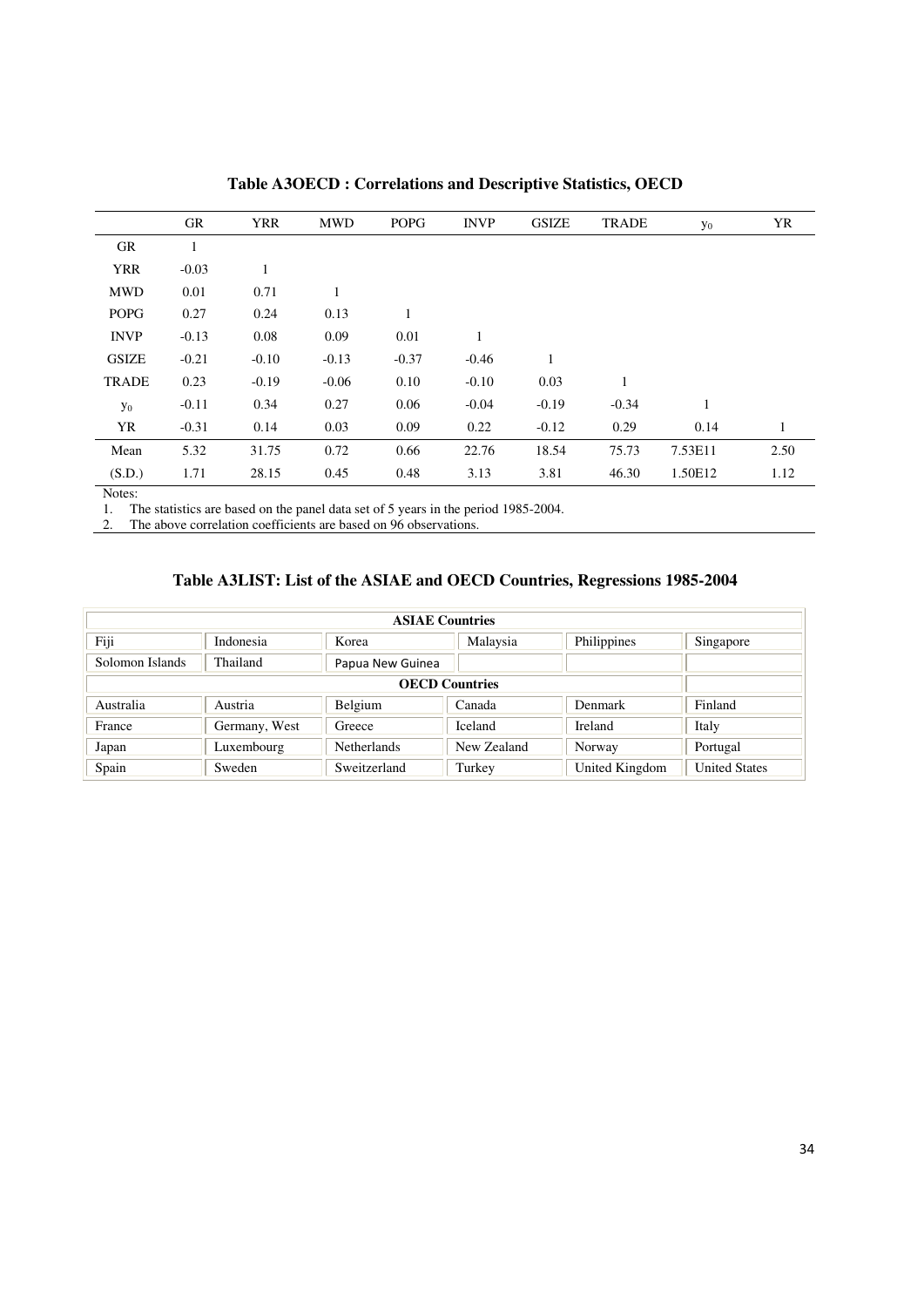# **Table A4: Data Set for the MWL Variables Used in Regressions 1975-1985**

| <b>Country name</b>  | <b>ILO Earliest Recorded Legislation on Wage-Labor Market</b>              | <b>Modified date of</b><br><b>MWL</b> Introduced |
|----------------------|----------------------------------------------------------------------------|--------------------------------------------------|
| Algeria              | 27-Jun-1981: Law No. 81-07 concerning apprenticeships                      | 1978: Reference (1)                              |
| Angola               | 1-Feb-2000: General Labour Law (Lei Geral do Trabalho), Act No. 2/2000     |                                                  |
| Benin                | n.a.                                                                       |                                                  |
| <b>Botswana</b>      | 1-Aug-1980: Regulation of wages Order                                      |                                                  |
| <b>Burkina Faso</b>  | 15-Jan-1997: Decree No. 97-007/PRES/PM/MEF/MFPMA                           |                                                  |
| Burundi              | n.a.                                                                       |                                                  |
| Cameroon             | n.a.                                                                       |                                                  |
| Cape verde           | n.a.                                                                       |                                                  |
| Central African Rep. | n.a.                                                                       |                                                  |
| Chad                 | 19-Oct-1994: Decree No. 273/PR/MFPT/94                                     |                                                  |
| Comoros              | n.a.                                                                       |                                                  |
| Congo                | n.a.                                                                       |                                                  |
| Egypt                | n.a.                                                                       |                                                  |
| Ethiopia             | n.a.                                                                       |                                                  |
| Gabon                | 21-Nov-1994: Labour Code, Act No. 3/94                                     |                                                  |
| Gambia               | n.a.                                                                       |                                                  |
| Ghana                | 1969: Labour Regulations, 1969 (LI 632) (No. 632 of 1969) Official Gazette |                                                  |
| Guinea               |                                                                            |                                                  |
| Guinea-Bissau        | n.a.                                                                       |                                                  |
| Cote d'Ivoire        | 4-Apr-1988: Decree 17/88                                                   |                                                  |
|                      | n.a.                                                                       |                                                  |
| Kenya                | n.a.                                                                       |                                                  |
| Lesotho              | 1992: Labour Code Order 1992                                               |                                                  |
| Liberia              | n.a.                                                                       |                                                  |
| Madagascar           | 2-Jan-1990: Law No. 89-027 concerning free trade zones in Madagascar       |                                                  |
| Malawi               | n.a.                                                                       |                                                  |
| Mali                 | n.a.                                                                       |                                                  |
| Mauritania           | n.a.                                                                       |                                                  |
| Mauritius            | 7-Feb-1974: Industrial Relations Act 1974                                  |                                                  |
| Morocco              | 1-May-2000: Bulletin officiel, No. 4800 of 1 May 2000                      |                                                  |
| Mozambique           | 9-Mar-1994: Decree No. 7/94                                                |                                                  |
| Niger                | n.a.                                                                       |                                                  |
| Nigeria              | 29-May-1974: Labour Act, (Chapter 198), Decree No. 21 of 1974              |                                                  |
| Rwanda               | n.a.                                                                       |                                                  |
| Senegal              | 19-Feb-1996: Decree No. 96-154 of 19 February 1996                         |                                                  |
| Seychelles           | n.a.                                                                       |                                                  |
| Sierra Leone         | n.a.                                                                       |                                                  |
| Somalia              | n.a.                                                                       |                                                  |
| South Africa         | n.a.                                                                       | No MW: Ref. (2)                                  |
| Sudan                | n.a.                                                                       |                                                  |
| Swaziland            | n.a.                                                                       |                                                  |
| Tanzania             | n.a.                                                                       |                                                  |
| Togo                 | n.a.                                                                       |                                                  |
| Tunisia              | 30-Apr-1966: Labour Code                                                   |                                                  |
| Ugenda               | n.a.                                                                       |                                                  |
| Zaire                | n.a.                                                                       |                                                  |
| Zambia               | n.a.                                                                       |                                                  |
| Zimbabwe             | n.a.                                                                       | No MW: Ref. $(2)$                                |
| Bahamas, The         | 2001: Minimum Wages Act, 2001                                              |                                                  |
| <b>Barbados</b>      | 1-Jul-1961: Domestic Employees Chap. 344                                   |                                                  |
| Canada               | 1985 : Canada Labour Code R.S. 1985                                        | 1918: Ref. $(5)$ & $(6)$                         |
| Costa Rica           | 27-Aug-1943: Labour Code Law N. 2                                          | 1943: Ref. $(7)$                                 |
| Dominica             | 28-Mar-1977: Labour Standards Act, 1977, Chap. 89:05                       |                                                  |
| Dominican Rep.       | 29-May-1992: Labour Code, Law 1692                                         |                                                  |
| El Salvador          | 23-Jun-1972: Labour Code, Decree 15                                        |                                                  |
| Grenada              | 1999: Employment Act                                                       |                                                  |
| Guatemala            | 1995: Labour Code                                                          |                                                  |
| Haiti                | 12-Sep-1961: Labour Code of 12 September 1961                              |                                                  |

#### **<can be left out in publication version>**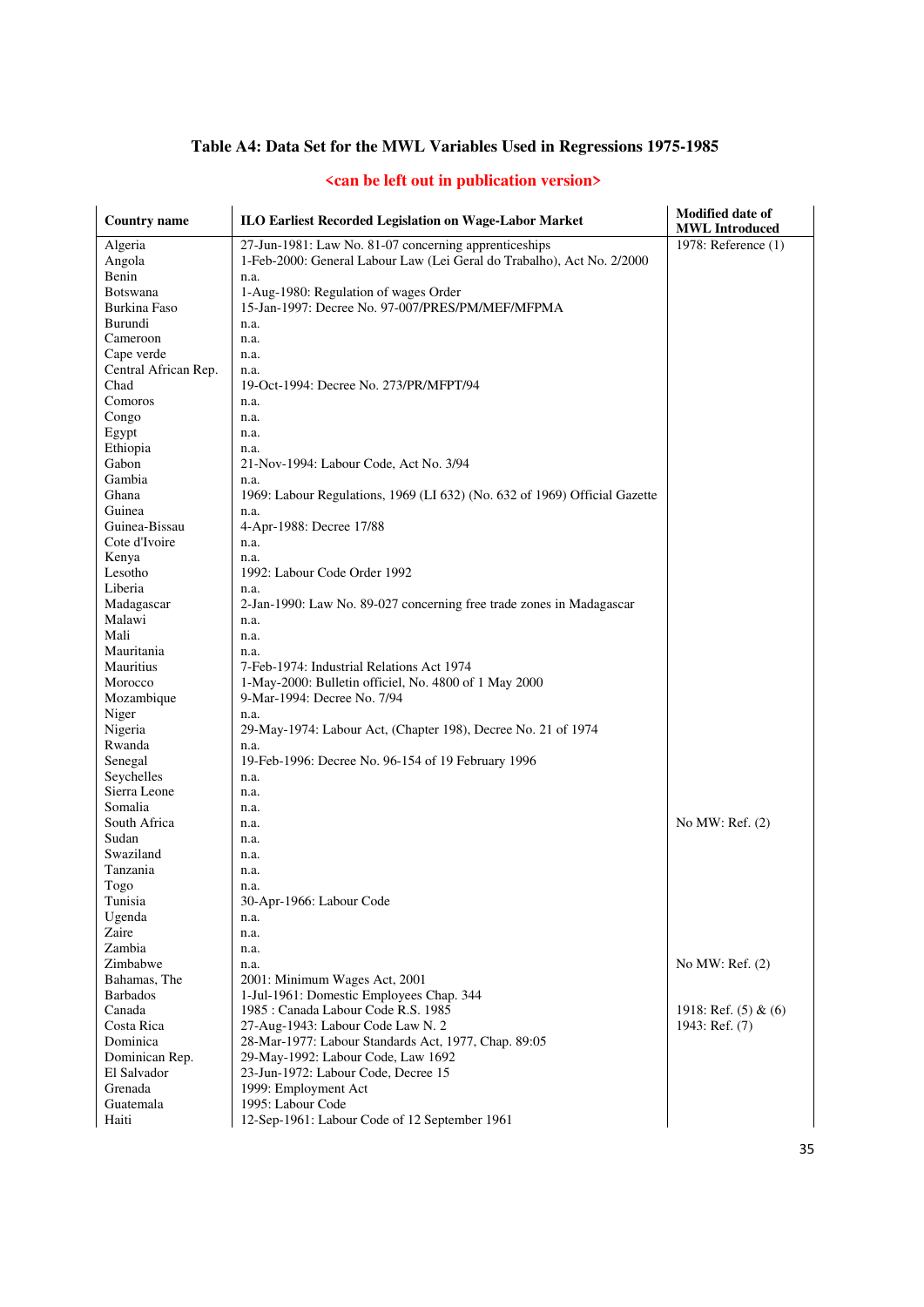| Honduras                      | 5-Jul-1959: Labour Code, Decree 189-59                                                  |                                   |
|-------------------------------|-----------------------------------------------------------------------------------------|-----------------------------------|
| Jamaica                       | 1954: Minimum Wage Act (Chap. 252) Law 58 of 1954                                       |                                   |
| Mexico                        | 17-Jan-2006: Federal Labour Law                                                         | 1917: Ref. $(5)$                  |
| Nicaragua                     | 24-May-1991: Law on Minimum Wage, Law 129                                               |                                   |
| Panama                        | 1995: Labour Code                                                                       |                                   |
| St. Lucia                     | n.a.                                                                                    |                                   |
| St. Vincent & Grens.          | n.a.                                                                                    |                                   |
| Trinidad & Tobago             | 1976: Minimum Wages Act 1976, Act No. 35 of 1976, Chap. 88:04                           |                                   |
| <b>United States</b>          | 1935: National Labor Relations Act of 1935                                              | 1938: Ref. $(5)$ & $(6)$          |
| Argentina                     | 12-Nov-1941: Law on Home Workers No. 12.713                                             | 1946: Ref. (7)                    |
| Bolivia<br>Brazil             | 8-Dec-1942: General Labour Act<br>1-May-1940: Legislative Decree No. 2162 of 1 May 1940 |                                   |
| Chile                         | 1958: Law 12.927, Concerning State Security                                             |                                   |
| Colombia                      | 07-Jul-1951: Substantive Labour Code                                                    |                                   |
| Ecuador                       | 29-Sep-1997: Labour Code, Official Registry No. 162                                     |                                   |
| Guyana                        | n.a.                                                                                    |                                   |
| Paraguay                      | 29-Oct-1993: Law No. 213 enacting the Labour Code                                       |                                   |
|                               | 26-Jun-1992                                                                             | 1916: Ref. (7)                    |
| Peru                          | Decree Law 25593                                                                        |                                   |
| Suriname                      | n.a.                                                                                    |                                   |
| Uruguay                       | 04-Aug-1937: Law No. 9.675                                                              | 1943: Ref. (7)                    |
| Venezuela                     | 19-Jun-1997: Organic Labour Law                                                         |                                   |
| Afghanistan                   | n.a.                                                                                    |                                   |
| <b>Baharin</b>                | n.a.                                                                                    |                                   |
| Bangladesh<br>Myanmar (Burma) | 23-May-1936: Payment of Wages Act, 1936 (Act IV of 1936)<br>n.a.                        |                                   |
| China                         | 05-Jul-1994: Labour Act of the Peoples' Republic of China                               |                                   |
| Hong Kong                     | n.a.                                                                                    | No MW: Ref. $(3)$                 |
| India                         | 1947: Industrial Disputes Act                                                           |                                   |
| Indonesia                     | 1981: Government Regulation No. 8 of 1981 on the Protection of Wages                    |                                   |
| Iran, I.R. of                 | n.a.                                                                                    |                                   |
| Iraq                          | n.a.                                                                                    |                                   |
| Israel                        | 1953: Apprenticeship Law, 5713-1953 Labour Laws                                         |                                   |
| Japan                         | n.a.                                                                                    | 1959: Ref. $(5)$ & $(6)$          |
| Jordan<br>Korea               | n.a.<br>31-Dec-1986: Minimum Wage Act, Act No. 3927                                     | 1988: Ref. $(5)$ & $(6)$          |
| Kuwait                        | n.a.                                                                                    |                                   |
| Malaysia                      | 1947: Wages Council Act, 1947, Act 195                                                  |                                   |
| Nepal                         | n.a.                                                                                    |                                   |
| Oman                          | n.a.                                                                                    |                                   |
| Pakistan                      | 28-Sep-1961: Minimum Wages Ordinance, 1961                                              |                                   |
| Philippines                   | 1974: Labour Code of the Philippines Presidential Decree No. 442                        |                                   |
| Saudi Arabia                  | 2006: Labour Law (Royal Decree No. M/51)                                                |                                   |
| Singapore                     | 2004: Industrial Relations Act, CAP 136                                                 | No MW: Ref. $(8)$                 |
| Sri Lanka<br>Syria            | n.a.<br>1958: Organization of Agricultural Relations Act, No. 134 of 1958               | 1927: Ref. (3)                    |
| Taiwan                        | n.a.                                                                                    | 1984: Ref. (8)                    |
| Thailand                      | 12-Feb-1998: Labour Protection Act B.E. 2541                                            |                                   |
| <b>United Arab Emirates</b>   | n.a.                                                                                    |                                   |
| Yemen, N.Arab                 | n.a.                                                                                    |                                   |
| Austria                       | 1974: Collective Labour Relations Act (Arbeitsverfassungsgesetz, ArbVG)                 | No MW: Ref. $(6)$                 |
|                               | Federal Official Gazette No. 22/1974                                                    |                                   |
| Belgium                       | 29-May-1952: Act establishing the National Labour Council                               | 1975: Ref. $(5)$ & $(6)$          |
| Cyprus                        | 1941: Minimum Wage Act (Cap. 183)                                                       |                                   |
| Denmark<br>Finland            | n.a.                                                                                    | 1977: Ref. (4)<br>No MW: Ref. (6) |
| France                        | 1946: Collective Agreements Act 436/1946<br>1973: Labour Code                           | 1950: Ref. (5) & (6)              |
| Germany, West                 | 1949: Basic Law of the Federal Republic of Germany                                      | 1947: Ref. (4)                    |
|                               | 22-Mar-1989: Act No. 1837 concerning the protection of young persons in                 | 1953: Ref. $(5)$ & $(6)$          |
| Greece                        | employment and other provisions                                                         |                                   |
| Hungary                       | 04-May-1992: abour Code Act No. 22 of 1992 Magyar Kozlony,                              | 1977: Ref. $(5)$ & $(6)$          |
| Iceland                       | 1938: Act No. 80 of 1938 on trade unions and industrial disputes                        | No MW: Ref. $(6)$                 |
| Ireland                       | 31-Mar-2000: National Minimum Wage Act, 2000, Act No. 5 of 2000                         | $2000$ : Ref. $(6)$               |
| Italy                         | 1865: Civil Code                                                                        | 1954: Ref. (4)                    |